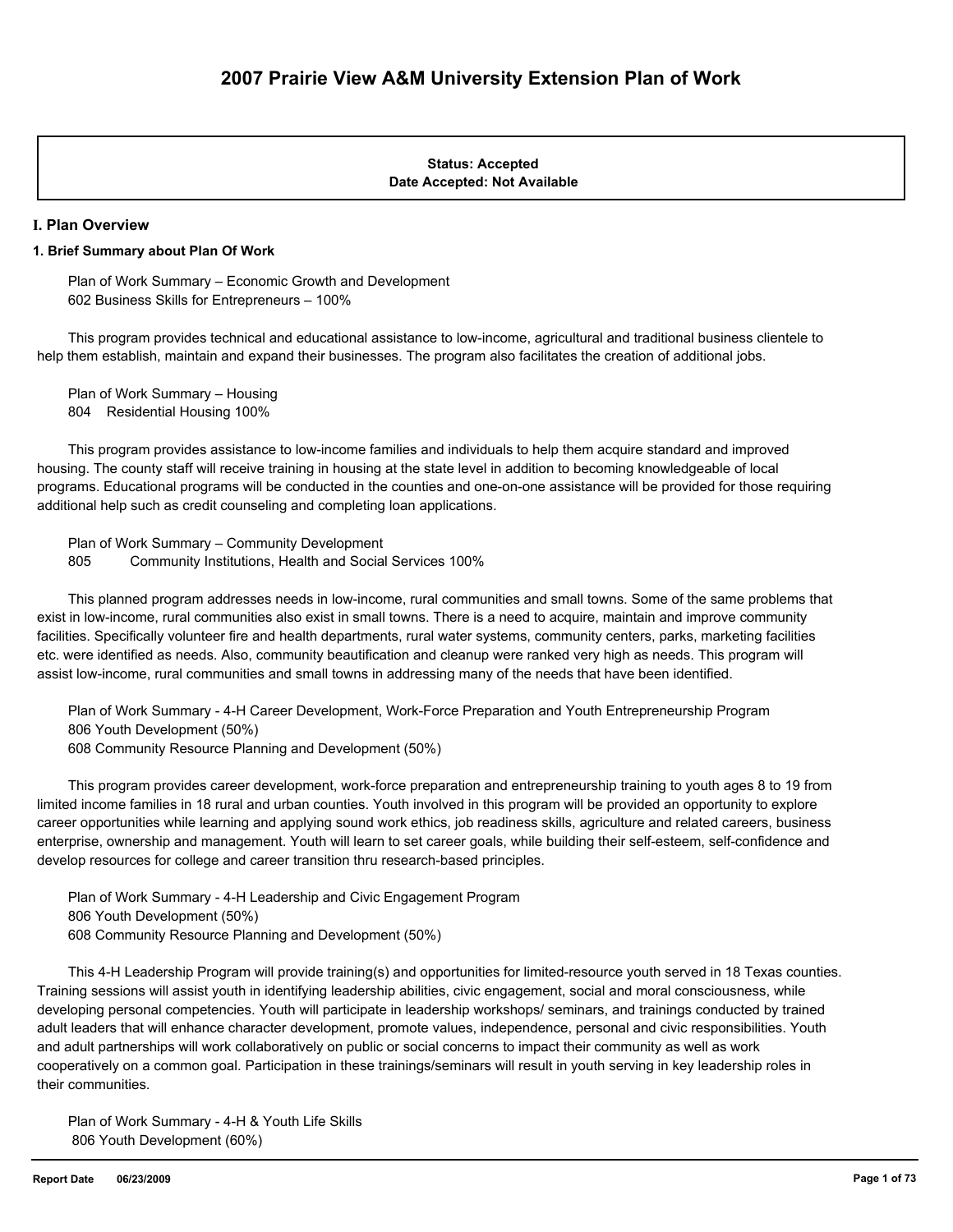803 Sociological and Technological Change Affecting Individuals, Families, and Communities (40%)

 This program provides life skill training to youth ages 8 to 19, from limited resource families in 18 rural and urban counties. Youth involved in this program will be provided an opportunity for mastering social competencies, while strengthening their self- esteem, self-confidence, self reliance, social engagement and interaction skills and ability to make healthy and responsible life choices.

Plan of Work Summary - Natural Resources, Water and the Environment

- 102 Soil, Plant, Water and Nutrient Relationships 60%
- 111 Conservation and Efficient Use of Water 20%
- 123 Management and Sustainability of Forest Resources 20%

 Programs conducted by the Cooperative Extension Program at Prairie View A&M University will be geared towards the needs of small scale and limited resource farmers and will focus on soil testing, nutrient management in the soil, reducing nutrient run-off, water conservation, quality, and rights, and forest stewardship practices utilized by private forest landowners.

 In the area of Soil, Plant, Water and Nutrient Relationships, the Cooperative Extension Program will assist small scale agricultural producers by conducting educational programs focusing on the importance of soil testing as well as hands-on demonstrations on the correct way to take soil samples to be tested. These educational programs will also focus on nutrient management in the soil and ways to reduce nutrient run-off into various water sources.

 The Cooperative Extension Program will conduct programming in the areas of Conservation and Efficient Use of Water for small scale and limited resource farmers. These educational programs will focus on best management practices (BMPs) to conserve water and determine water quality. These educational programs will also include information on water rights as they relate to private landowners as well as defining water districts and their role in assisting private landowners.

 Educational programs in the area of Management and Sustainability of Forest Resources will focus on limited resource producers gaining an understanding of timber management and BMPs for forestry and bidding out and marketing timber.

- Plan of Work Summary Small Farm Financial Management and Marketing
- 601 Economics of Agricultural Production and Farm Management 50%
- 602 Business Management, Finance and Taxation 25%
- 604 Marketing and Distribution Practices 25%

 Programs conducted by the Cooperative Extension Program at Prairie View A&M University will be geared towards the needs of small scale and limited resource farmers and will focus on farm financial management, business planning and the marketing of agricultural products.

 In the area of Economics of Agricultural Production and Farm Management, the Cooperative Extension Program will assist small scale agricultural producers by conducting economic analyses that will assist them to be economically profitable and sustainable. Educational programs focusing on strategies for farm profitability and sustainability will be developed and used in the delivery of extension programs to small scale and limited resource farmers.

 The Cooperative Extension Program will conduct programming in the areas of farm and home planning including farm income, debt and spending as it addresses the area of Business Management and Finance, and Taxation. Educational programs, events, activities and technical assistance will be developed and implemented to address the relevant issues and needs of limited resource farm families.

 Educational programs focusing on alternative and niche markets will be provided to small scale and limited resource agricultural producers. Information about selling high quality products at the local and regional levels will be addressed. Other items included in the area of marketing and distribution practices will focus on gaining an understanding of the agricultural distribution network, better understanding of economic policy and the role that family farms play in the global marketing of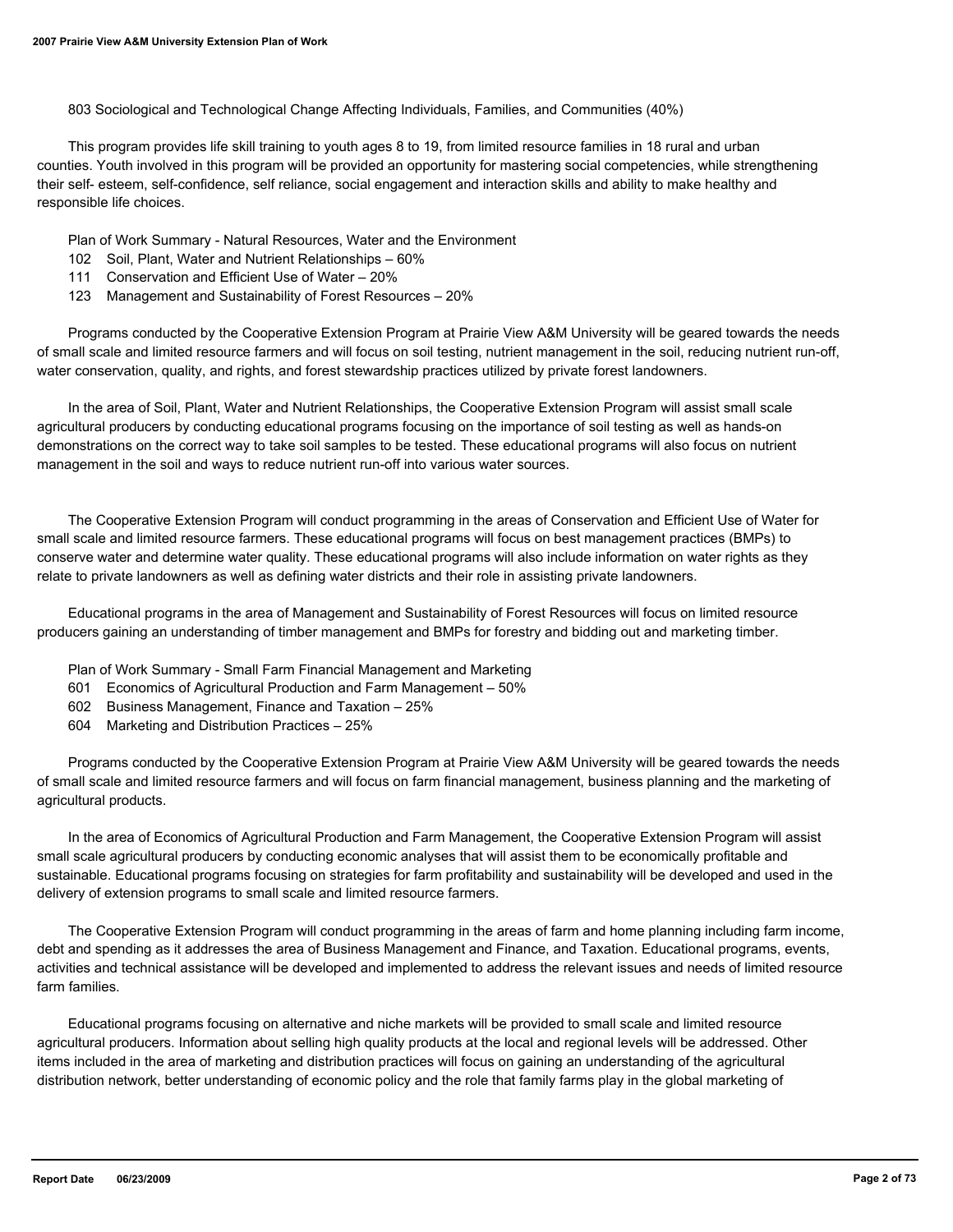agricultural products.

Plan of Work Summary - Sustainable Agriculture Production Systems

102: The determination of relationships between plants and such growth factors as soil, water and nutrients.

205: Evaluation of crop management practices that could enhance plant growth and development.

211: Identification of different measures for controlling horticultural plant pests.

301: Reproduction Performance of Animals

303: Generic Improvement of Animals

 This program will focus on developing a sustainable farming operations focusing on small scale family farms and farmers that are socially disadvantaged. The purpose is to ensure that these agricultural operations are not only profitable but that they are also friendly to the community and the environment.

 In general, these alternatives and sustainable production practices could enhance profitability of farming operations and minimize fluctuation in farm income to improve the economic well being which may improve the quality of life of limited-resource farmers.

 Plan of Work Summary - Human Nutrition KA 703. Nutrition Education and Behavior

 This program provides technical and educational information to limited resource families and individuals to help them understand the importance of nutrition and diet. Research based information will also expand their knowledge and empower them to make better choices for their overall well being.

Plan of Work Summary - Families, Youth and Communities

KA 801 Individual and Family Resource Management

 This program provides limited resource families with information to develop an understanding of how individuals and families obtain and use resources of time, money and human capital to achieve their standard of living and overall quality of life.

 Plan of Work Summary - Families, Youth and Communities KA 802 Human Development and Family Well-being - 100%

 This program provides educational and technical information to limited resource families to strengthen family systems and resiliency. This program engages parents and their children in informal learning activities and guidance to access available resources.

#### **Estimated Number of Professional FTEs/SYs total in the State.**

| Year | <b>Extension</b> |      | Research |         |
|------|------------------|------|----------|---------|
|      | 1862             | 1890 | 1862     | 1890    |
| 2007 | $0.0\,$          | 65.1 | 0.0      | $0.0\,$ |
| 2008 | 0.0              | 67.3 | 0.0      | $0.0\,$ |
| 2009 | 0.0              | 68.3 | 0.0      | 0.0     |
| 2010 | 0.0              | 69.0 | 0.0      | $0.0\,$ |
| 2011 | 0.0              | 70.0 | 0.0      | $0.0\,$ |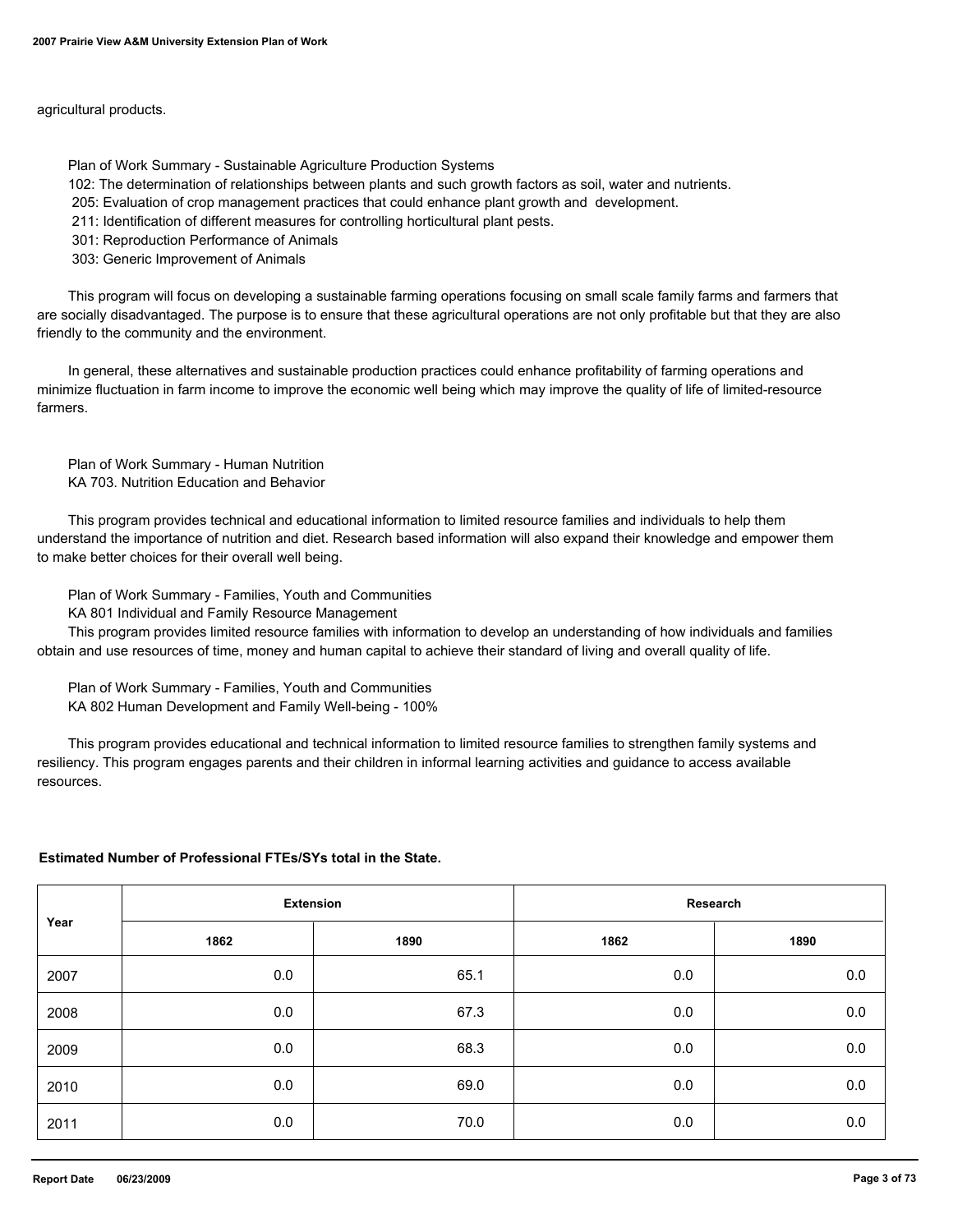#### **II. Merit Review Process**

## **1. The Merit Review Process that will be Employed during the 5-Year POW Cycle**

● External University Panel

## **2. Brief Explanation**

 The merit review process for the planned programs included in the 1890 Cooperative Extension Program Plan of Work was conducted by Texas Cooperative Extension state leaders.The 1890 Extension Program associate administrator advised 1890 program leaders to identify persons within Texas Cooperative with expertise in the areas for which they had developed planned programs or request that the state leaders lead the process for program reviews.Persons identified as reviewers and leaders follow.

- Dr. Roland Smith, associate director for Agriculture and Natural Resources and Community Economic Development
- Dr. Judith Warren, associate director, Human Sciences
- Dr. Martha Couch, associate director, 4-H & Youth Development
- Dr. Gregory Taylor, program director, Community and Economic Development

 Each planned program was reviewed with inputs. .The merit review process will be conducted annually if major changes are made to the Plan of Work programs.

## **III. Evaluation of Multis & Joint Activities**

## **1. How will the planned programs address the critical issues of strategic importance, including those identified by the stakeholders?**

 The planned programs resulted from the program development process. These programs were developed based on the critical issues and problems that were identified as priority and needing to be addressed.

 Each program addresses issues and problems that ranked high among stakeholders in the program development process. The Extension Program Council in each county, which is composed of program committees and task forces, directs county staff in developing annual performance plans or plans of work. These plans support, or, in most instances coincide with many of the state planned programs and address other local issues and problems of strategic importance.

## **2. How will the planned programs address the needs of under-served and under-represented populations of the State(s)?**

 The planned programs of the Cooperative Extension Program at Prairie View A&M University are targeted to reach under-served and under-represented populations, and results will be based on the needs of these populations. Evidence will show the significant impacts made in addressing many of the priority needs of clientele in these groups. In addressing the needs, clientele will show desired changes and improvement in their quality of life. Clientele will also show positive changes in behavior and attitude; adopt recommended practices; increase household and farm incomes; improve living conditions and improve health status. In addition, clientele will enhance their neighborhoods, communities and overall situation through impact indicators included within the planned programs.

## **3. How will the planned programs describe the expected outcomes and impacts?**

 For each planned program, assumptions are made and indicators of results are developed. These indicators of results include both outputs and outcomes which are expectations of the programs for staff and clientele. The program leaders will meet with their respective staff members to thoroughly discuss each planned program.

## **4. How will the planned programs result in improved program effectiveness and/or efficiency?**

 Within the meetings of the program leaders with their respective staff members, discussions will take place on the expectations and implementation of the planned programs. Program leaders will thoroughly cover each planned program and identify resources that the county staff can draw on to assist with conducting some of the activities. The planned programs were not developed with the intent that the 1890 Extension staff will provide all of the educational assistance. Other institutions, agencies and organizations will be involved in the implementation of the planned programs. This approach will increase staff members understanding of the planned programs and will involve outside resources resulting in improved effectiveness and efficiency.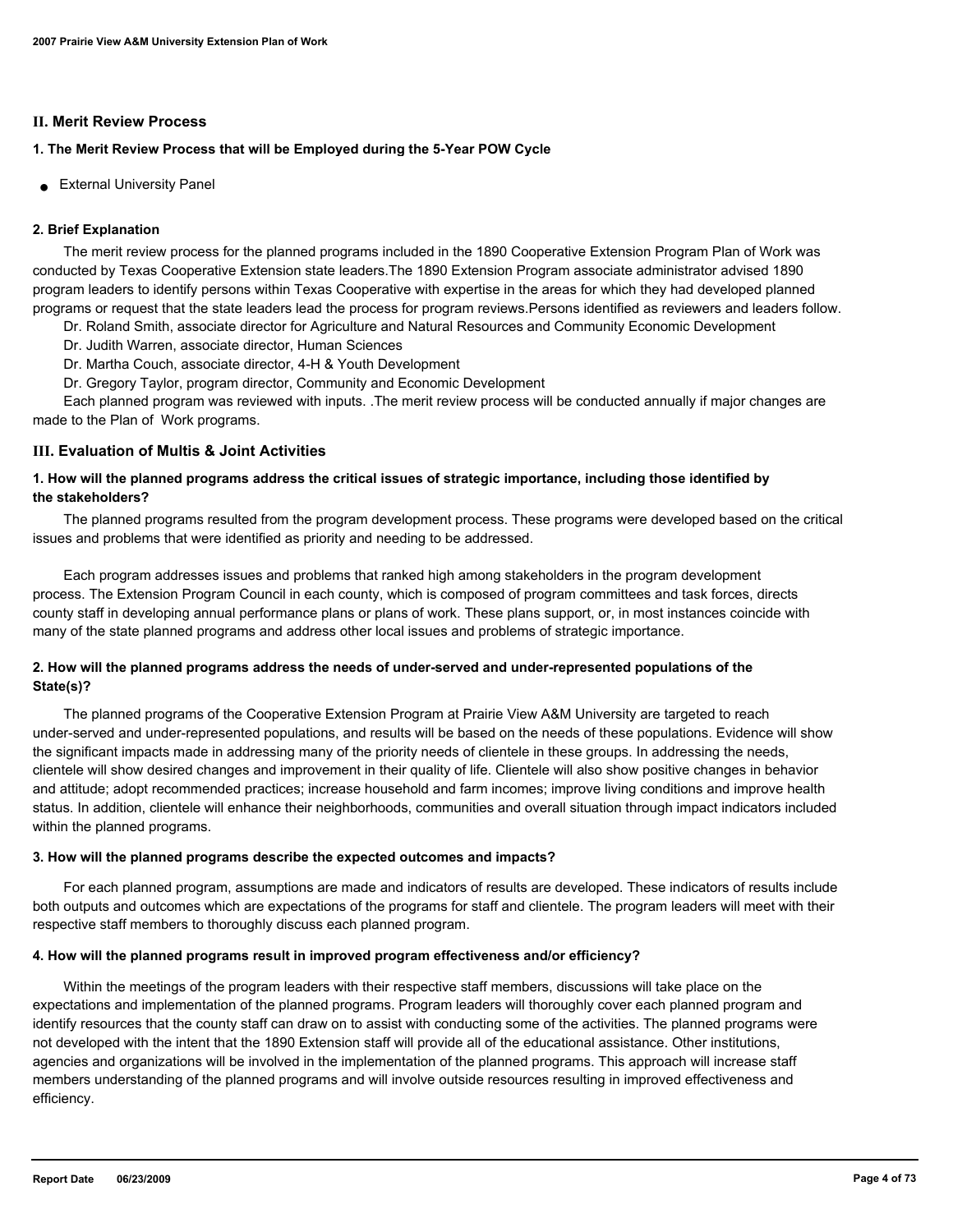#### **IV. Stakeholder Input**

#### **1. Actions taken to seek stakeholder input that encourages their participation**

- Targeted invitation to traditional stakeholder groups
- Targeted invitation to non-traditional stakeholder groups
- Targeted invitation to traditional stakeholder individuals
- Targeted invitation to non-traditional stakeholder individuals

#### **Brief explanation.**

 Texas Extension which includes both Texas Cooperative Extension (TCE) and the Cooperative Extension Program (CEP) uses multiple methods to reach stakeholder groups within the State of Texas. An open forum process at the county level to solicit input from clientele is used. This process, called the Texas Community Futures Forum (TCFF), is designed to list and prioritize issues at the local level from any citizen wishing to attend. Broad invitations to participate via local media as well as targeted invitations to both traditional and non-traditional clientele and groups are used to gain participation in this process.

## **2(A). A brief statement of the process that will be used by the recipient institution to identify individuals and groups stakeholders and to collect input from them**

#### **1. Method to identify individuals and groups**

- Use Internal Focus Groups
- Use External Focus Groups

#### **Brief explanation.**

 The basis for Texas Extension's relevance in the State of Texas is grassroots involvement. Texas Extension utilizes Open Listening Sessions as part of the grassroots Texas Community Futures Forum (TCFF) process. These sessions provide local clientele the opportunity to voice their opinion on issues of importance to their lives and the lives of others in their community. The TCFF process was implemented in 2004. Current plans call for a repeat of the process in 2008. Information from other stakeholders is obtained in various ways. Regular meetings are held with various commodity and interest groups. These groups provide input into programmatic decisions including development of new efforts, modification of existing efforts, and termination of programs that are no longer relevant. Finally, various subject matter groups employ the use of surveys and other needs assessment processes to gain information specifically about their subject area. Data from these processes are used to develop programs to address issues.

## **2(B). A brief statement of the process that will be used by the recipient institution to identify individuals and groups who are stakeholders and to collect input from them**

#### **1. Methods for collecting Stakeholder Input**

- Meeting with traditional Stakeholder groups
- Meeting with traditional Stakeholder individuals
- Meeting with the general public (open meeting advertised to all)
- Meeting with invited selected individuals from the general public

#### **Brief explanation**

{NO DATA ENTERED}

#### **3. A statement of how the input will be considered**

● In the Staff Hiring Process

#### **Brief explanation.**

 Data from the various stakeholder input processes are used to direct programming efforts at the local, district, regional, and state levels. Data from all stakeholder input processes were brought together in the summer of 2004 to develop action plans to address issues. These plans were developed at the local, regional, and state levels depending on the scope of the issue. These actions plans are currently being used by local and state faculty to develop specific educational program plans to address issues of importance.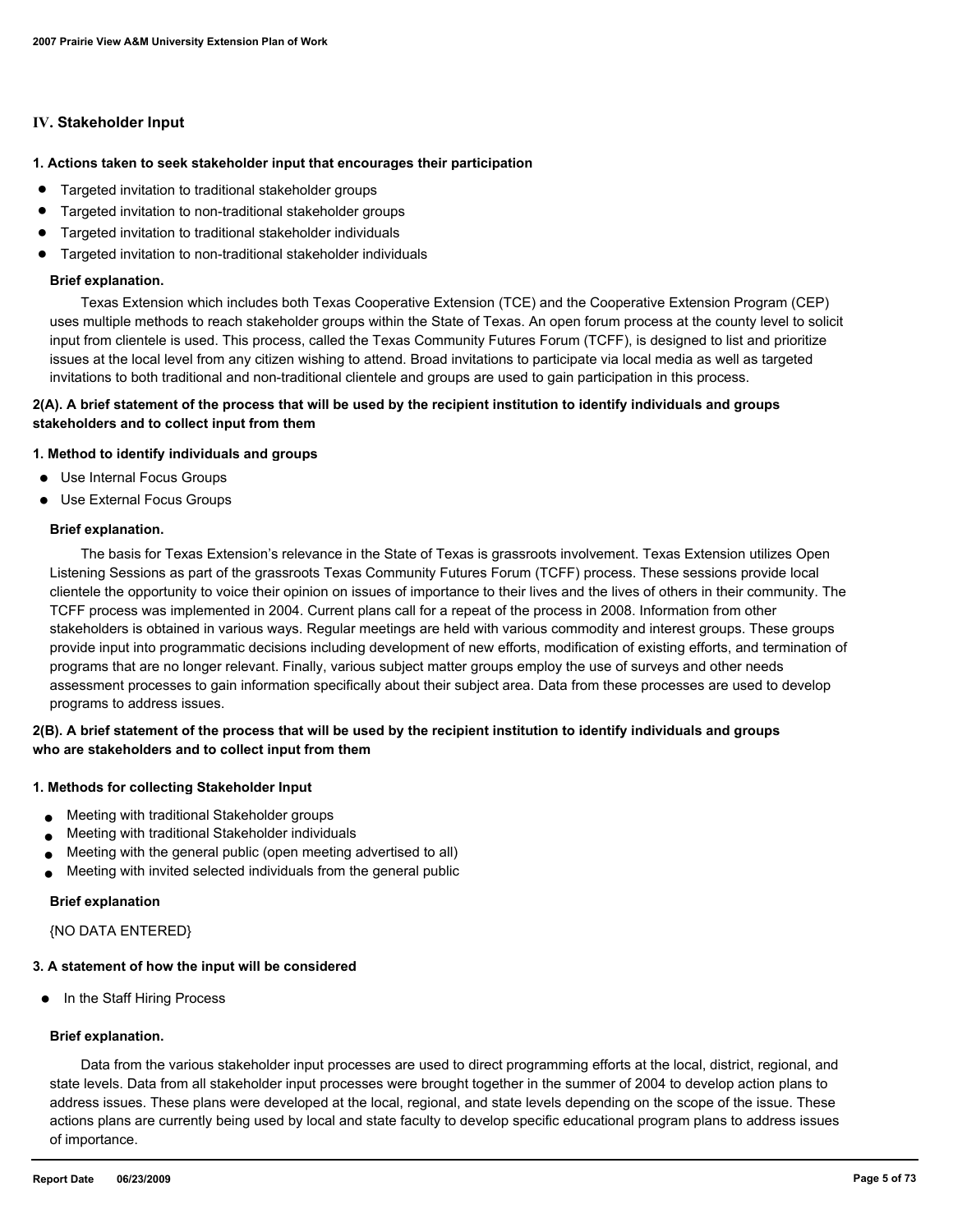# **V. Planned Program Table of Content**

| <b>S. NO.</b>  | <b>PROGRAM NAME</b>                                                               |
|----------------|-----------------------------------------------------------------------------------|
| 1              | 4-H Leadership and Civic Engagement Program                                       |
| $\overline{2}$ | 14-H & Youth Life Skills                                                          |
| 3              | 4-H Career Development, Work-Force Preparation and Youth Entrepreneurship Program |
| 4              | Economic Growth & Development                                                     |
| 5              | Housing                                                                           |
| 6              | Community Development                                                             |
| 7              | Sustainable Agriculture Production Systems                                        |
| 8              | Small Farm Financial Management and Marketing                                     |
| 9              | Natural Resources, Water and the Environment                                      |
| 10             | Families, Youth and Communities - 1                                               |
| 11             | Human Nutrition                                                                   |
| 12             | Families, Youth and Communities - 2                                               |
| 13             | Human Health and Well-Being                                                       |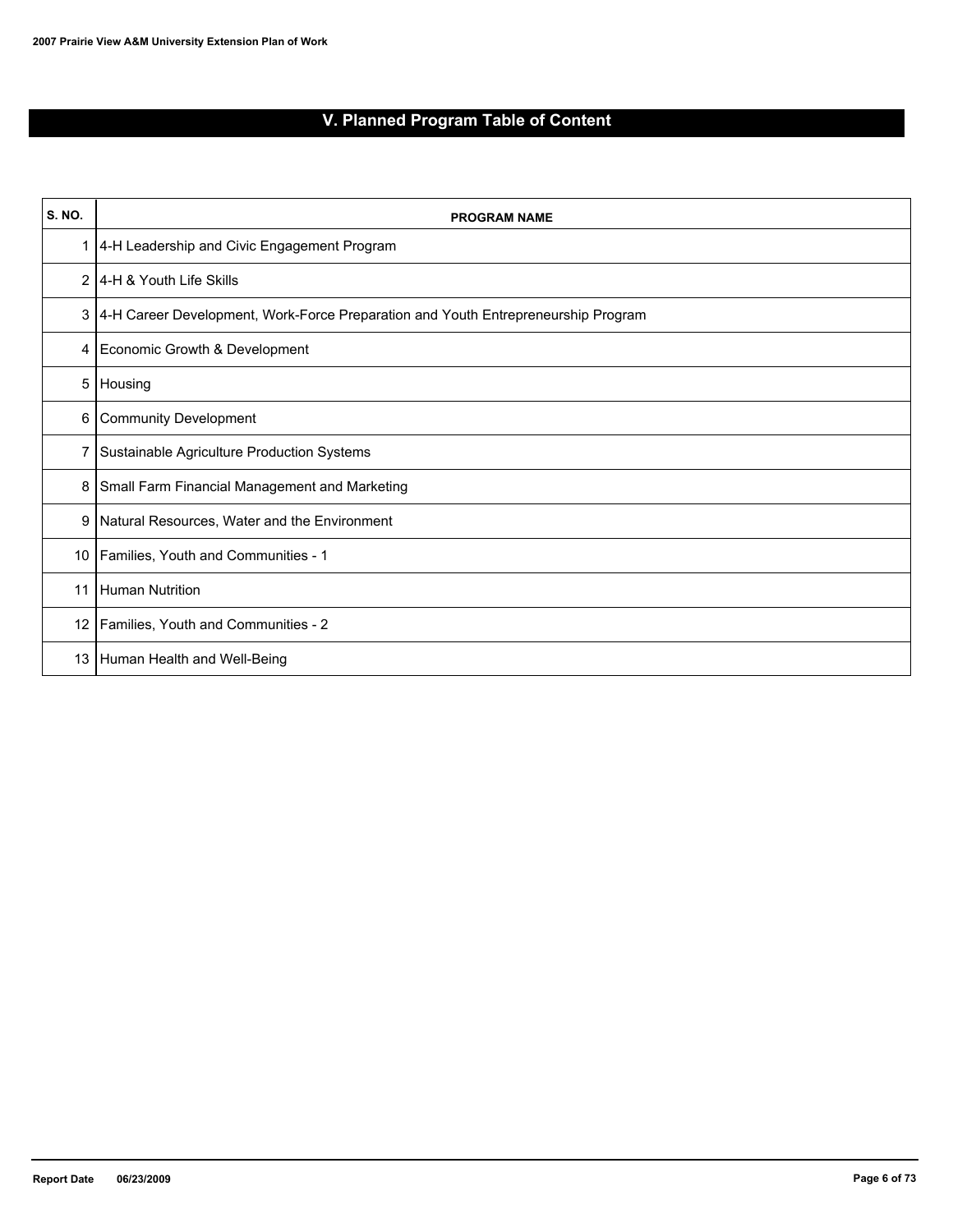## **V(A). Planned Program (Summary)**

#### **Program #1**

#### **1. Name of the Planned Program**

4-H Leadership and Civic Engagement Program

#### **2. Brief summary about Planned Program**

 This 4-H Leadership Program will provide training(s) and opportunities for limited-resource youth served in only 18 Texas counties. Training sessions will assist youth in identifying leadership abilities, civic engagement, social and moral consciousness, while developing personal competencies. Youth will participate in leadership workshops/ seminars, and trainings conducted by trained adult leaders that will enhance character development, promote values, independence, personal and civic responsibilities. Youth and adult partnerships will work collaboratively on public or social concerns to impact their community as well as work cooperatively on a common goal. Participation in these trainings/seminars will result in youth serving in key leadership roles in their communities.

| 3. Program existence : |                                                          | New (One year or less)                                                |  |  |  |
|------------------------|----------------------------------------------------------|-----------------------------------------------------------------------|--|--|--|
|                        | 4. Program duration :<br>Medium Term (One to five years) |                                                                       |  |  |  |
|                        |                                                          | 5. Expending formula funds or state-matching funds :<br>Yes           |  |  |  |
|                        |                                                          | 6. Expending other than formula funds or state-matching funds :<br>No |  |  |  |
|                        |                                                          | V(B). Program Knowledge Area(s)                                       |  |  |  |
|                        |                                                          | 1. Program Knowledge Areas and Percentage                             |  |  |  |
| $\bullet$ 608          | 50%                                                      | Community Resource Planning and Development                           |  |  |  |
|                        |                                                          | $\bullet$<br>$\sim$<br>٠                                              |  |  |  |

## **V(C). Planned Program (Situation and Scope)**

806 50% Youth Development

#### **1. Situation and priorities**

 Rapid changes in society and adverse affects of risky environmental factors have influenced youth in communities in dramatic and unpredictable ways. Research has noted that the 21st century has been entered with a dramatic deficit of leaders. This deficit is not a deficit of leadership, but a deficit in leadership development. This lack of leadership skills is most noticeable in teens. In only 18 Texas counties, communities are facing the continued challenges of nurturing and sustaining leaders and positive role models. There is a growing awareness of youth potential for being capable individuals for taking on leadership roles, voicing opinions, identifying solutions and partnering with adults to create change to address the challenges faced by many Texas communities. Thus, limited resource youth often lack the opportunity to serve in leadership roles that provide them with meaningful experiences of feeling capable for holding these positions. There is a need to provide youth from diverse backgrounds with the necessary skills to assist them in becoming competent and confident, so that they feel satisfied and contribute to society. Research notes that youth are capable of learning leadership skills and becoming socially conscious individuals. On the other hand, it has been noted by researchers that many limited resource youth feel unconnected to their community, are unaware of their leadership potential and lack positive adult mentorship opportunities. Thus, there is a growing need for developing young leaders to preserve and sustain communities, and improve the quality of life for both the community and themselves.

 This program is designed to engage youth in learning concepts about membership and belonging, roles of leadership and leading, community service, partnering with adults, team work, decision-making, problem solving, reasoning and communication. Also this program will develop personal qualities such as responsibility, self-esteem, integrity. Values of courage, community, commitment, fairness and justice will be explored in relation to problem solving.

#### **2. Scope of the Program**

■ In-State Extension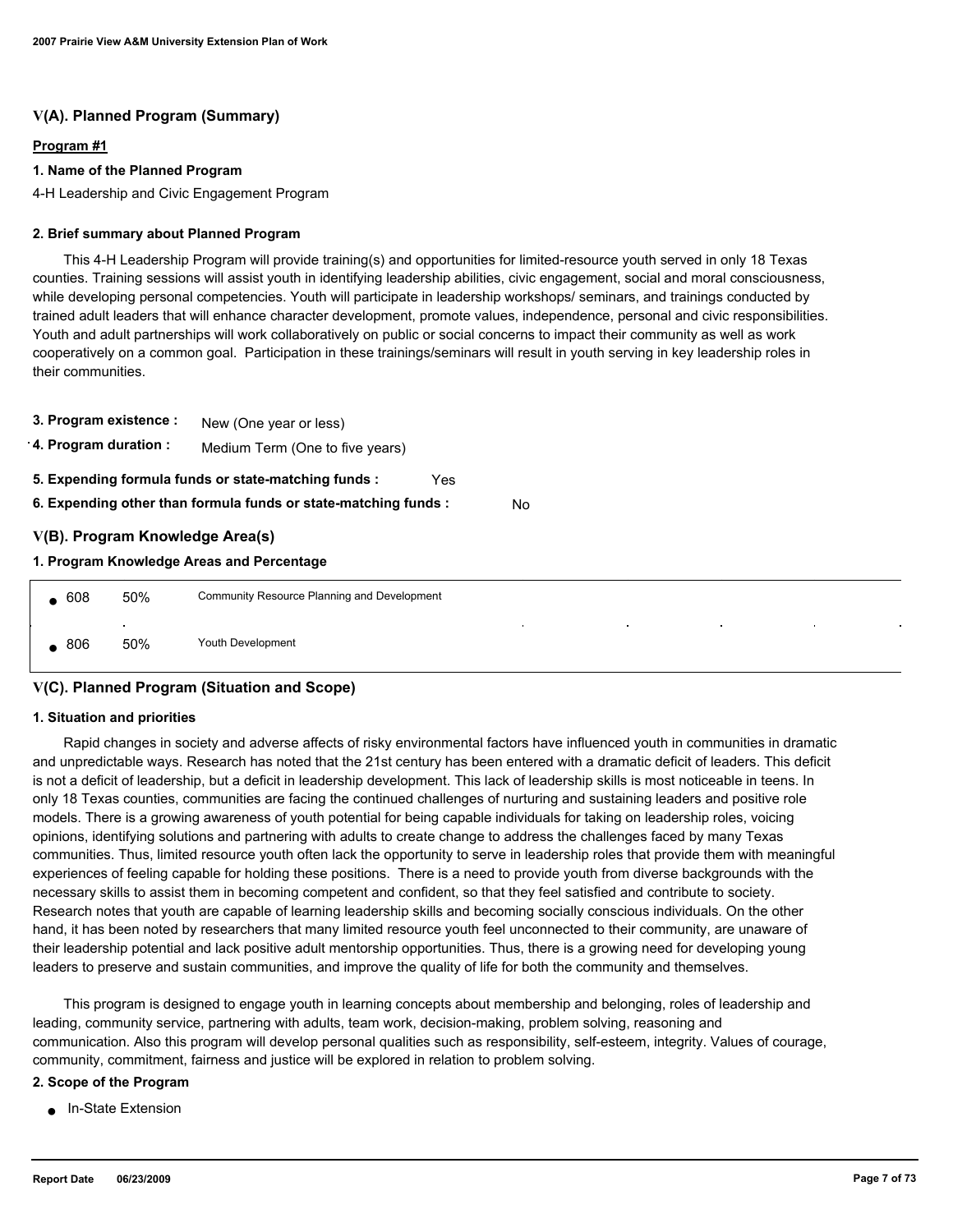## **V(D). Planned Program (Assumptions and Goals)**

#### **1. Assumptions made for the Program**

 This leadership program is based on the assumption that youth are capable of far more than society typically expects, and leadership development skills are learned. It is also assumed that membership has a positive influence on adolescent identity, confidence, and sense of community connectedness. This youth leadership program will allow youth to engage in collaborative actions and social causes, membership in groups, modeling leadership behavior thru holding offices and leading others, and strengthen and connect service and civic engagement for community change.

 Youth leadership development is a process that prepares youth to meet the challenges of adolescence and adulthood through a series of activities intended to help them become socially, morally, emotionally, physically and cognitively competent. Thus these competencies will be taught through a series of training sessions, group dialogue, service learning activities, becoming officers, partnering with adults, and engaging in civic and social causes. Volunteers (adults and teens) will be trained by extension agents to guide youth, and assist them to identify public issues/concerns, analyze strengths and weaknesses, and set and achieve community and personal goals.

#### **2. Ultimate goal(s) of this Program**

 Expose limited resource youth to leadership opportunities, service learning governance, youth and adult partnerships, and volunteerism.

 Create stability in a community by providing skilled and talented, self confident, self-sufficient, self-actualization and generally reliable youth to create opportunities to revitalize the communities in which they reside.

Become stakeholders in the community through service learning

## **V(E). Planned Program (Inputs)**

#### **1. Estimated Number of professional FTE/SYs to be budgeted for this Program**

| Year | <b>Extension</b> |      | Research |      |
|------|------------------|------|----------|------|
|      | 1862             | 1890 | 1862     | 1890 |
| 2007 | 0.0              | 6.5  | 0.0      | 0.0  |
| 2008 | 0.0              | 6.8  | 0.0      | 0.0  |
| 2009 | 0.0              | 7.1  | 0.0      | 0.0  |
| 2010 | 0.0              | 7.3  | 0.0      | 0.0  |
| 2011 | 0.0              | 7.6  | 0.0      | 0.0  |

#### **V(F). Planned Program (Activity)**

#### **1. Activity for the Program**

 Career Awareness Youth Leadership Laboratory Educational leadership workshops **Newsletters**  Club organizations Leadership camps and retreats 4-H clubs officer trainings Adult leaders' institute Local, state and national leadership events (State and National Congress and Conference)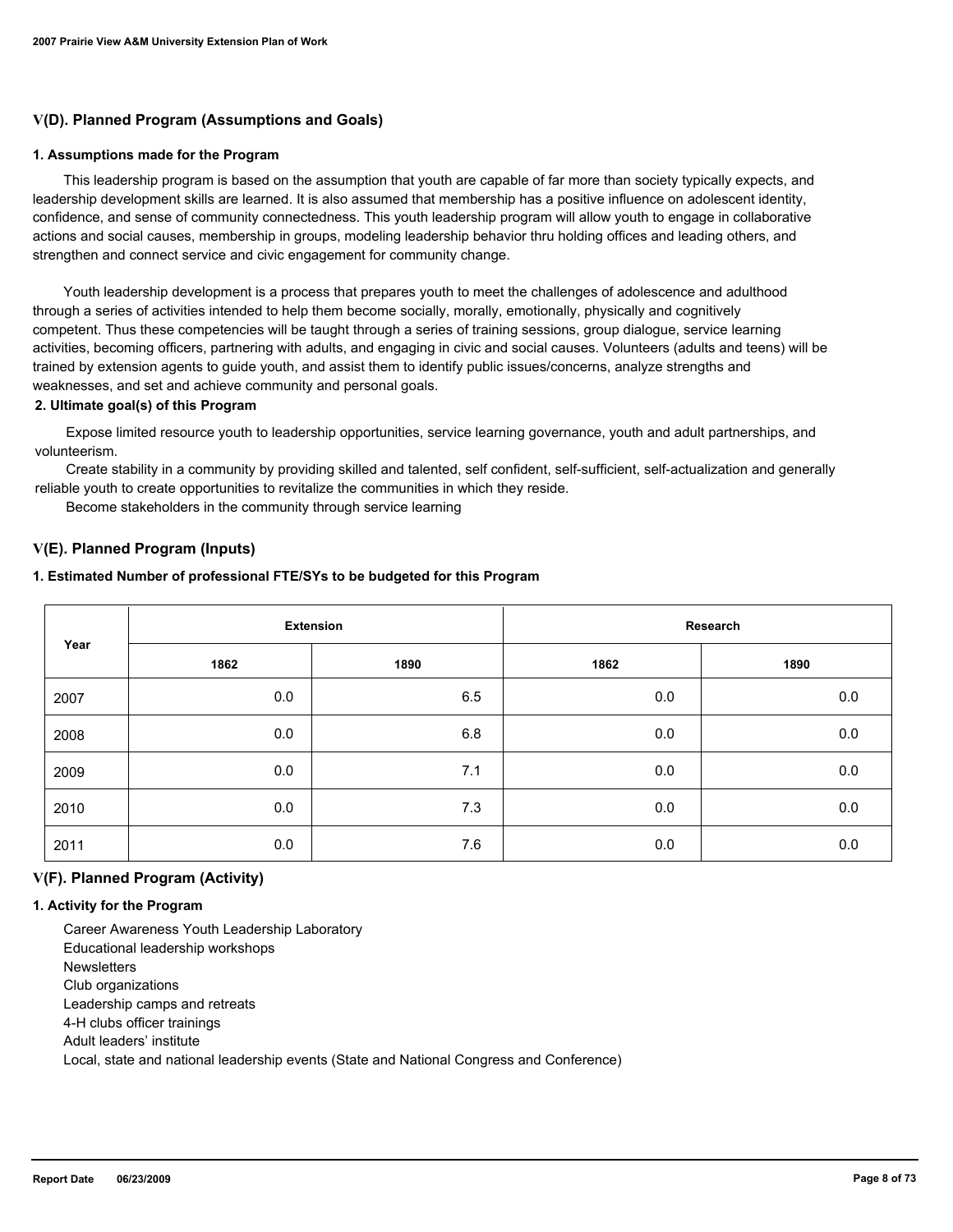#### **2. Type(s) of methods to be used to reach direct and indirect contacts**

| <b>Extension</b>                                                                                                                        |                                                                       |  |  |
|-----------------------------------------------------------------------------------------------------------------------------------------|-----------------------------------------------------------------------|--|--|
| <b>Direct Methods</b>                                                                                                                   | <b>Indirect Methods</b>                                               |  |  |
| Workshop<br>Group Discussion<br>One-on-One Intervention<br><b>Demonstrations</b><br>Other 1 (Laboratory)<br>Other 2 (Educational Tours) | <b>Public Service Announcement</b><br><b>Newsletters</b><br>Web sites |  |  |

#### **3. Description of targeted audience**

 Limited-resource youth, age 8 thru 19 Limited-resource adult volunteers

## **V(G). Planned Program (Outputs)**

#### **1. Standard output measures**

**Target for the number of persons(contacts) to be reached through direct and indirect contact methods**

|      | <b>Direct Contacts Adults</b> | <b>Indirect Contacts Adults</b> | <b>Direct Contacts Youth</b> | <b>Indirect Contacts Youth</b> |
|------|-------------------------------|---------------------------------|------------------------------|--------------------------------|
| Year | <b>Target</b>                 | <b>Target</b>                   | <b>Target</b>                | <b>Target</b>                  |
| 2007 | 825                           | 2475                            | 2840                         | 8520                           |
| 2008 | 849                           | 2547                            | 3124                         | 9372                           |
| 2009 | 892                           | 2676                            | 3333                         | 9999                           |
| 2010 | 918                           | 2754                            | 3666                         | 10998                          |
| 2011 | 946                           | 2838                            | 3849                         | 11547                          |

## **2. (Standard Research Target) Number of Patent Applications Submitted**

## **Expected Patent Applications**

| 2008:0<br>2009:0<br>2007:0 | 2010:0<br>2011:0 |
|----------------------------|------------------|
|----------------------------|------------------|

#### **3. Expected Peer Review Publications**

| Year                | <b>Research Target</b> | <b>Extension Target</b> | Total             |
|---------------------|------------------------|-------------------------|-------------------|
| l (NO DATA ENTERED) | (NO DATA ENTERED)      | (NO DATA ENTERED)       | (NO DATA ENTERED) |

## **V(H). State Defined Outputs**

## **1. Output Target**

Leadership Trainings for adult leaders Train adult leaders to work with youth Train youth Conduct a Career Awareness & Youth ● Leadership Laboratory Conduct educational leadership workshops Develop newsletters Organize youth into groups and clubs Implement leadership camps and retreats Involve youth in 4-H clubs officer trainings

| 2007:501 | 2008:515 | 2009:541 | 2010:556 | 2011:573 |
|----------|----------|----------|----------|----------|
|          |          |          |          |          |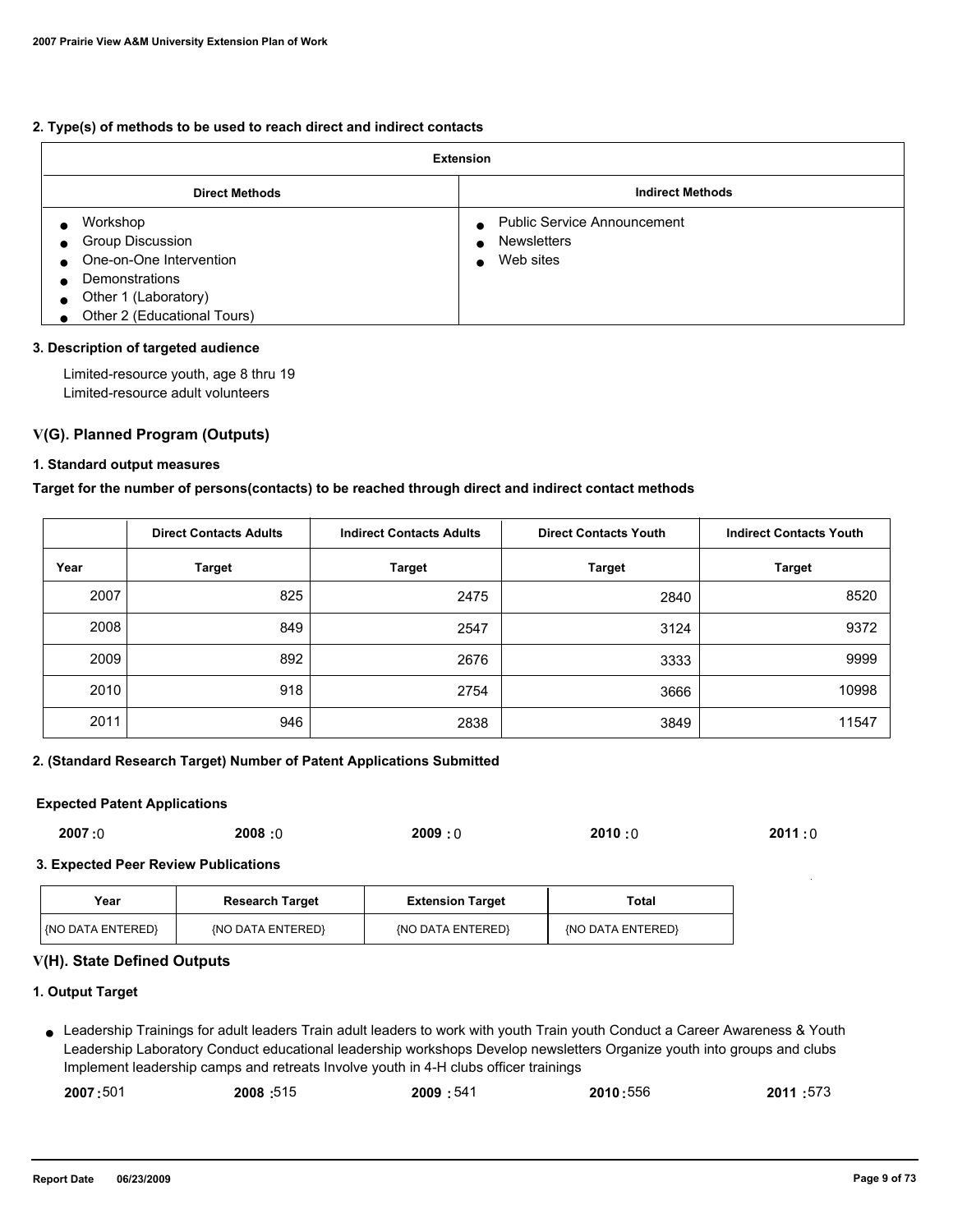# **V(I). State Defined Outcome**

| O. No | <b>Outcome Name</b>                                                                                                                                                                                                     |
|-------|-------------------------------------------------------------------------------------------------------------------------------------------------------------------------------------------------------------------------|
|       | youth adopt leadership skills youth serve as 4-H officers youth serve on a community board youth and adult<br>partnerships form youth participate in an organized club/group youth change behaviors and gain a sense of |
|       | belonging                                                                                                                                                                                                               |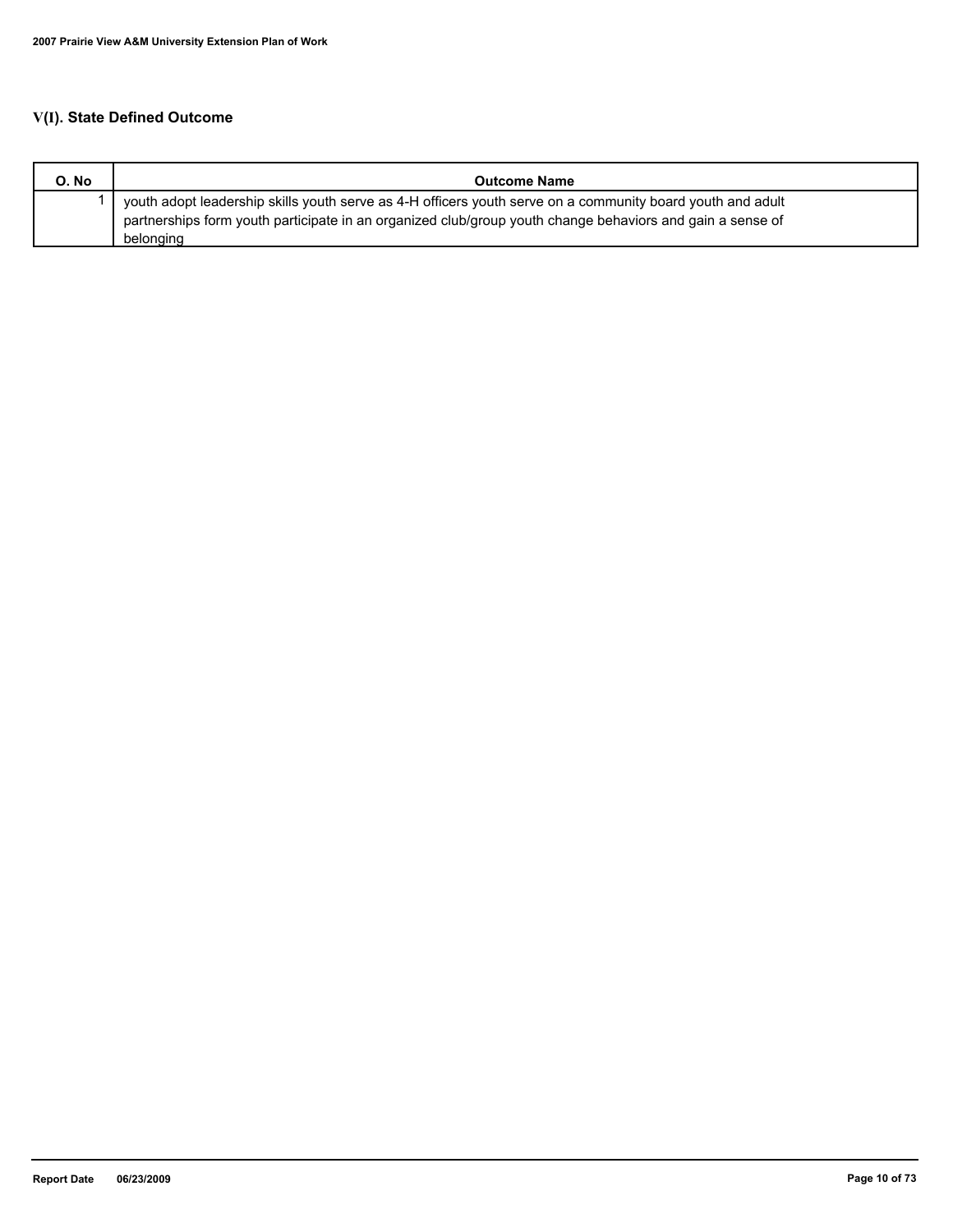#### **Outcome #1**

## **1. Outcome Target**

youth adopt leadership skills youth serve as 4-H officers youth serve on a community board youth and adult partnerships form youth participate in an organized club/group youth change behaviors and gain a sense of belonging

| 2. Outcome Type : | Change in Action Outcome Measure |
|-------------------|----------------------------------|
|                   |                                  |

| 2007:1704<br>2011:2309<br>2010 :2199<br>2009:<br>2008: 1874<br>1999 |  |
|---------------------------------------------------------------------|--|
|---------------------------------------------------------------------|--|

## **3. Associated Institute Type(s)**

•1890 Extension

## **4. Associated Knowledge Area(s)**

● {NO DATA ENTERED}

## **V(J). Planned Program (External Factors)**

#### **1. External Factors which may affect Outcomes**

- Economy
- Appropriations changes
- Competing Public priorities
- Competing Programatic Challenges
- Populations changes (immigration,new cultural groupings,etc.)
- Other (social environmental changes)

#### **Description**

{NO DATA ENTERED}

## **V(K). Planned Program (Evaluation Studies and Data Collection)**

#### **1. Evaluation Studies Planned**

- After Only (post program)
- Retrospective (post program)
- Before-After (before and after program)
- Comparisons between different groups of individuals or program participants experiencing different levels of program intensity.

#### **Description**

{NO DATA ENTERED}

#### **2. Data Collection Methods**

- Sampling
- Whole population
- Observation
- **Tests**
- Other (surveys and monthly reports)

# **Description**

{NO DATA ENTERED}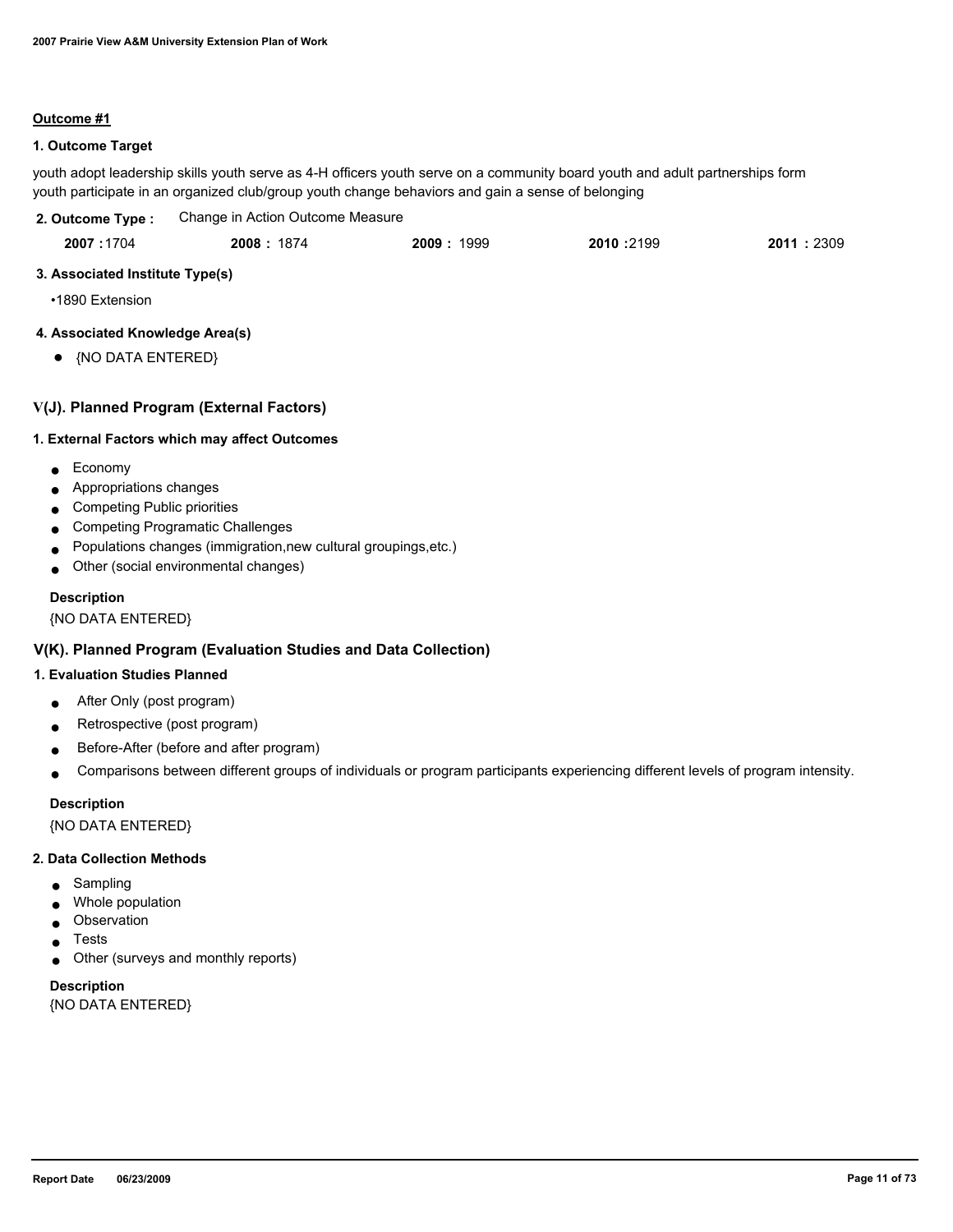## **V(A). Planned Program (Summary)**

#### **Program #2**

#### **1. Name of the Planned Program**

4-H & Youth Life Skills

#### **2. Brief summary about Planned Program**

 This program provides life skill training to youth ages 8 to 19, from limited resource families in 18 rural and urban counties. Youth involved in this program will be provided an opportunity for mastering social competencies, while strengthening their self- esteem, self-confidence, self reliance, social engagement and interaction skills and ability to make healthy and responsible life choices.

- **3. Program existence :** New (One year or less)
- **4. Program duration :** Medium Term (One to five years)
- **5. Expending formula funds or state-matching funds :** Yes
- **6. Expending other than formula funds or state-matching funds :** No

## **V(B). Program Knowledge Area(s)**

#### **1. Program Knowledge Areas and Percentage**

| $\bullet$ 803 | 40% | Sociological and Technological Change Affecting Individuals, Families and Communities |        |                          |        |  |
|---------------|-----|---------------------------------------------------------------------------------------|--------|--------------------------|--------|--|
| , 806         | 60% | Youth Development                                                                     | $\sim$ | the contract of the con- | $\sim$ |  |

## **V(C). Planned Program (Situation and Scope)**

#### **1. Situation and priorities**

 In every Texas county the1890 Cooperative Extension Program is implemented, it has been noted by the constituents from both rural and urban counties, that while their presence is highly regarded and their influence is positive, there still exist an ongoing and pervasive need for more educational programs and opportunities in the target area of life skill development for children and youth.Census records indicate the number of youth in Texas has increased ten-fold over the last 50 years due largely to growing Hispanic population. The youth population is comprised of youngsters from increasingly diverse social, linguistic, educational, economic and cultural backgrounds. Many of today's youth are faced with a litany of societal pressures that result in problematic consequences stemming from a need to belong and be accepted. This leads to a greater number of poorly developed choice related risk-factors (i.e., sexual pressures, drug abuse, teen violence, gang involvement, physical and emotional abuse, crime, delinquency, etc.), a growing diverse population and rapid changes in social environment. Parents, schools and communities are dealing with the problems of these youth at the most critical formative cycle of emotional engagement and value development period of their lives. Thus, additional resources and assistance is needed to help youth develop into responsible individuals in a changing world. The need for culturally relevant pedagogy, materials and programs to instill an understanding and appreciation for the global community is imminent if Texas is to continue to be a producer of productive and vital citizenry, and remain a vital contender in the society.

#### **2. Scope of the Program**

● In-State Extension

## **V(D). Planned Program (Assumptions and Goals)**

#### **1. Assumptions made for the Program**

 The 4-H Life Skill Programsis designed to provide at-risk youth with cognitive and behavioral skills that will promote healthy life style choices, recognize and avoid unsafe situations and resist negative pressures. The program is built on the assumption that positive life skills enable individuals to adapt and deal effectively with the demands and challenges of life. The core life skills consist of decision making, solving problems and thinking critically and creatively; clarifying and analyzing values; communicating effectively; coping with emotions, stress and experiencing empathy; and self awareness. Youth will develop skills by participating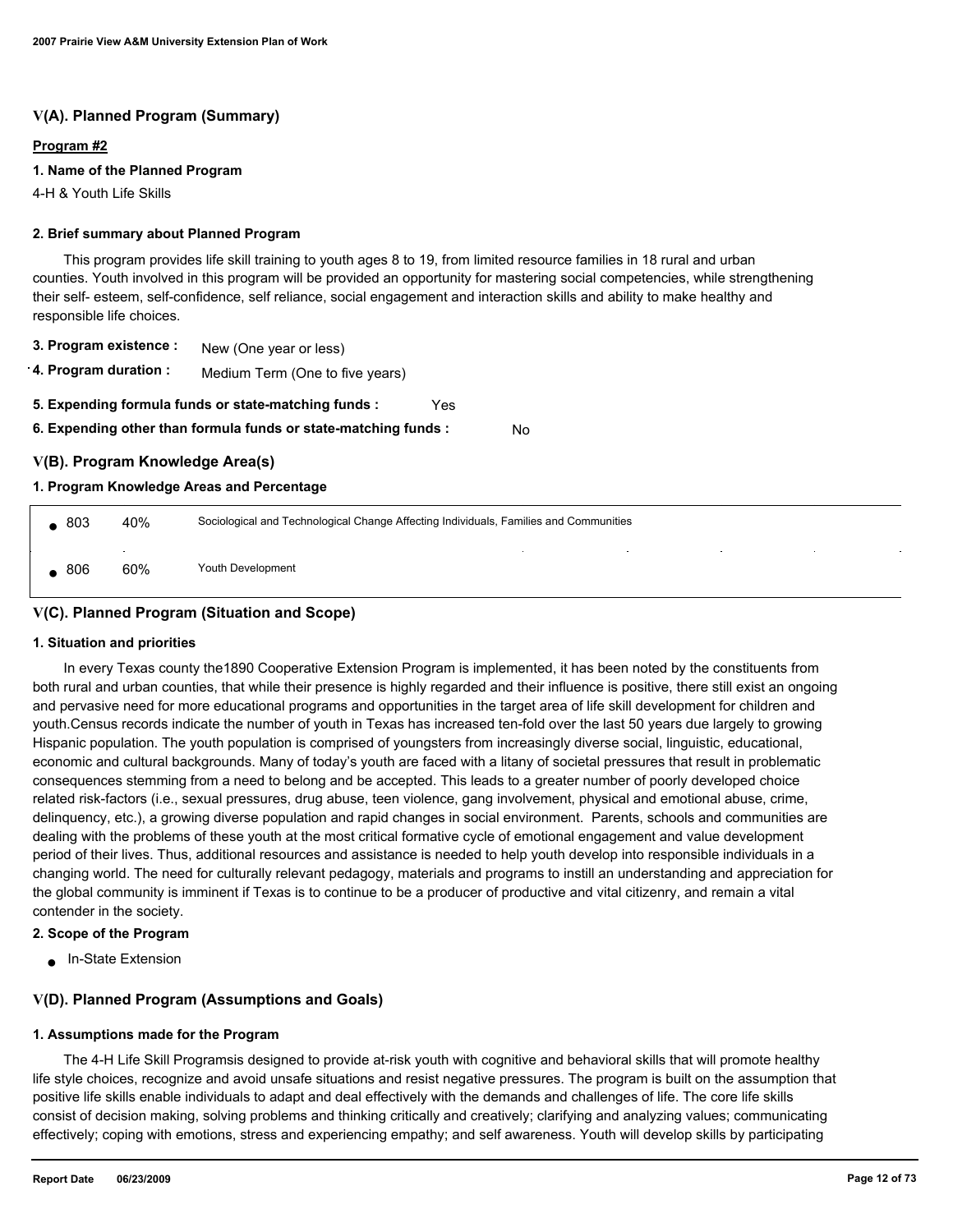in research based training sessions in groups through brainstorming, role playing, storytelling, debating, interactive and experiential learning activities. Trained Extension agents and volunteer leaders will conduct workshops with youth in the county, so that they can develop skills. This life skill program will assist youth in becoming resilient by developing positive interpersonal skills, accepting and respecting other cultures, advocacy, self- reliance, managing anger and aggression, resolving conflict, delaying the onset of sexual activity, abusive behaviors and relationships and creating positive traits of responsibilities and independence that can transform into adulthood.

## **2. Ultimate goal(s) of this Program**

 To promote and teach a life skill program to limited income youth that will enhance their ability to make responsible decisions that will ultimately foster healthier life styles and responsible communal interactions.

## **V(E). Planned Program (Inputs)**

#### **1. Estimated Number of professional FTE/SYs to be budgeted for this Program**

| Year |      | <b>Extension</b> | Research |         |  |
|------|------|------------------|----------|---------|--|
|      | 1862 | 1890             | 1862     | 1890    |  |
| 2007 | 0.0  | 6.5              | 0.0      | 0.0     |  |
| 2008 | 0.0  | 6.8              | 0.0      | 0.0     |  |
| 2009 | 0.0  | 7.1              | 0.0      | 0.0     |  |
| 2010 | 0.0  | 7.3              | 0.0      | $0.0\,$ |  |
| 2011 | 0.0  | 7.6              | 0.0      | 0.0     |  |

## **V(F). Planned Program (Activity)**

## **1. Activity for the Program**

 The following program activities will be developed and conducted: Summer camping program Educational workshops **Newsletters**  4-H clubs/ projects School enrichment programs Adult leader's training(s) Develop new curriculum

## **2. Type(s) of methods to be used to reach direct and indirect contacts**

| <b>Extension</b>                          |                                                                             |  |
|-------------------------------------------|-----------------------------------------------------------------------------|--|
| <b>Direct Methods</b>                     | <b>Indirect Methods</b>                                                     |  |
| Workshop<br>Group Discussion<br>$\bullet$ | <b>Public Service Announcement</b><br>$\bullet$<br>Newsletters<br>Web sites |  |

#### **3. Description of targeted audience**

 Low income youth ages 8 thru 19 Adult volunteers and parents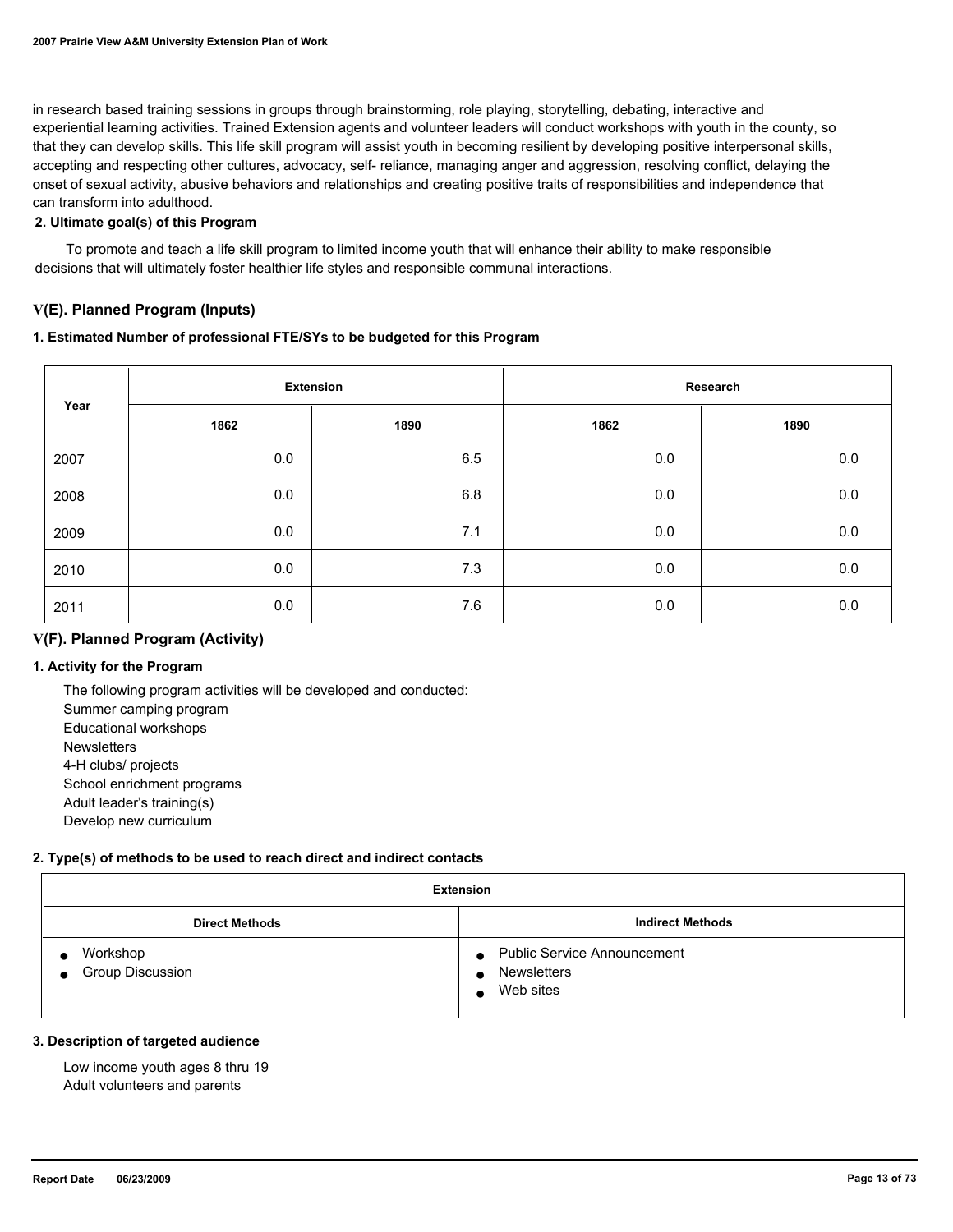## **V(G). Planned Program (Outputs)**

#### **1. Standard output measures**

#### **Target for the number of persons(contacts) to be reached through direct and indirect contact methods**

|      | <b>Direct Contacts Adults</b> | <b>Indirect Contacts Adults</b> | <b>Direct Contacts Youth</b> | <b>Indirect Contacts Youth</b> |
|------|-------------------------------|---------------------------------|------------------------------|--------------------------------|
| Year | <b>Target</b>                 | <b>Target</b>                   | <b>Target</b>                | <b>Target</b>                  |
| 2007 | 341                           | 1023                            | 4025                         | 12075                          |
| 2008 | 358                           | 1074                            | 4427                         | 13281                          |
| 2009 | 368                           | 1147                            | 4648                         | 13944                          |
| 2010 | 387                           | 1161                            | 5113                         | 15339                          |
| 2011 | 398                           | 1194                            | 5369                         | 16108                          |

#### **2. (Standard Research Target) Number of Patent Applications Submitted**

#### **Expected Patent Applications**

| 2007:0<br>2008:0 | 2009:0 | 2010:0 | 2011:0 |
|------------------|--------|--------|--------|
|------------------|--------|--------|--------|

#### **3. Expected Peer Review Publications**

| Year                | <b>Research Target</b> | <b>Extension Target</b> | Total             |
|---------------------|------------------------|-------------------------|-------------------|
| l (NO DATA ENTERED) | (NO DATA ENTERED)      | {NO DATA ENTERED}       | (NO DATA ENTERED) |

## **V(H). State Defined Outputs**

#### **1. Output Target**

Provide life skill development programs for youth. Train adult leaders to implement life skill development programs for youth. ● Conduct a five week summer camping program with emphasis on life skill development targeting youth.

| 2007:207 | 2008:218 | 2009:225 | 2010:236 | 2011:243 |
|----------|----------|----------|----------|----------|
|          |          |          |          |          |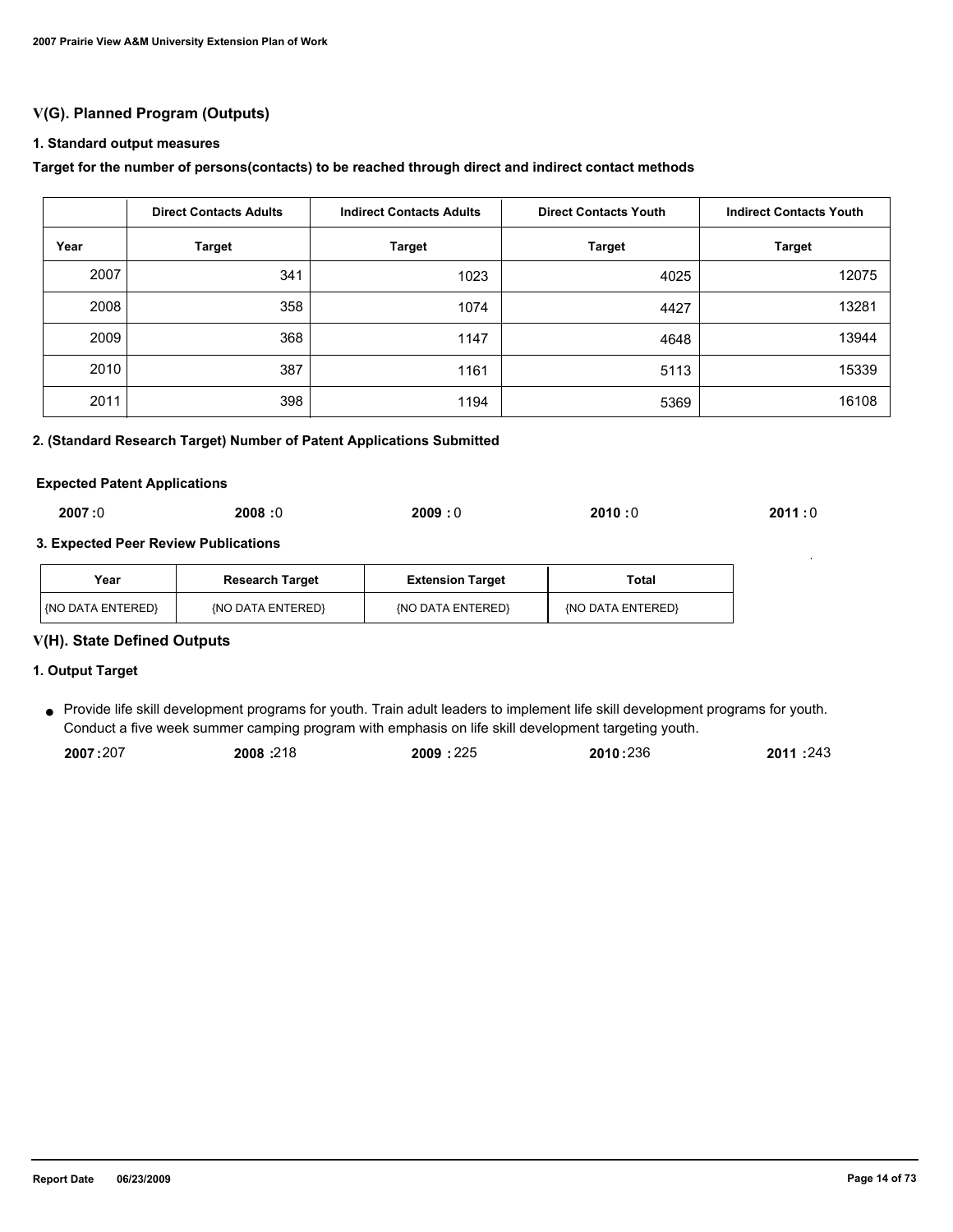# **V(I). State Defined Outcome**

| O. No | Name<br>Jutcom                                                             |
|-------|----------------------------------------------------------------------------|
|       | health<br>Change<br>behaviors<br>behaviors.<br>practices and<br>Adopt<br>w |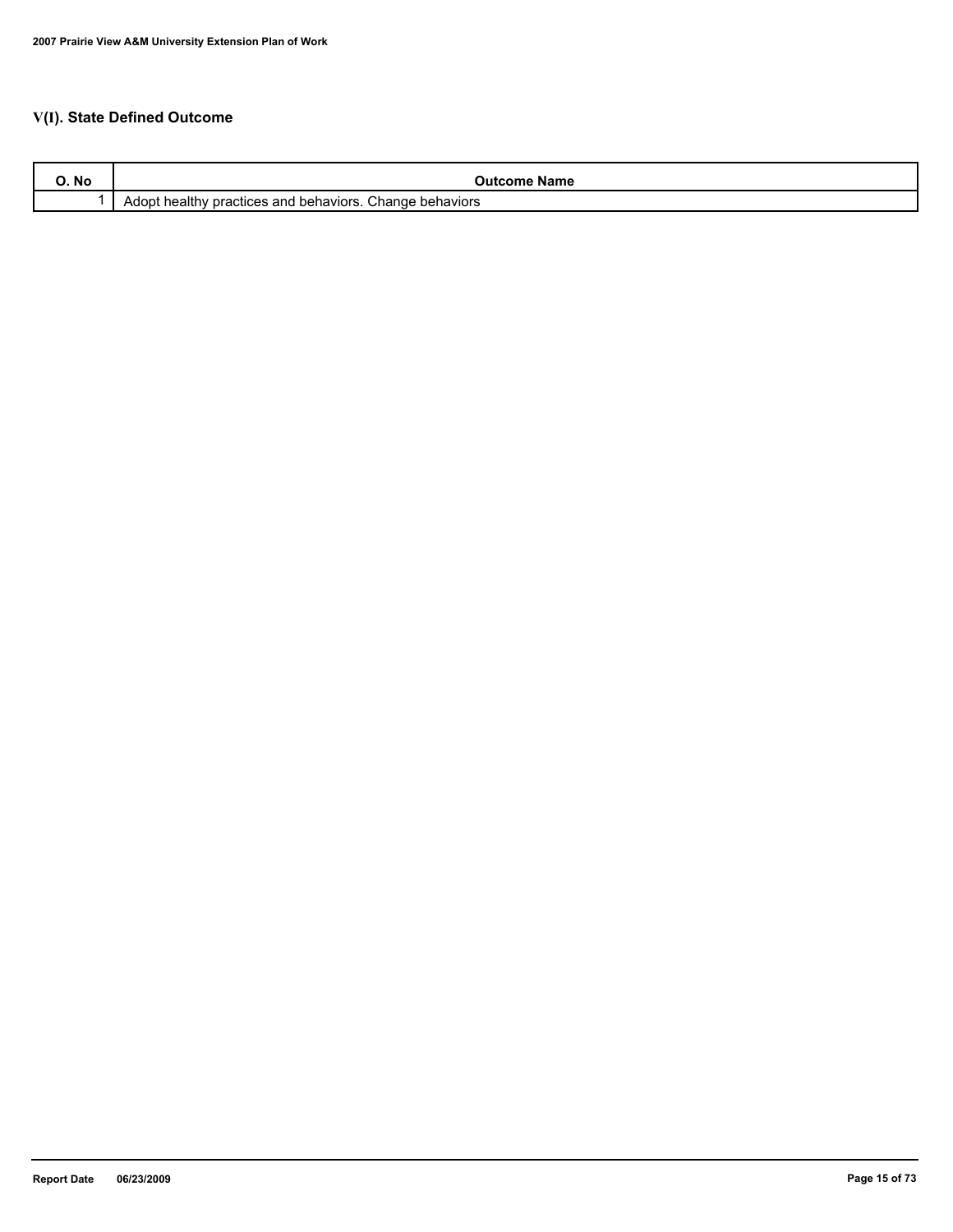#### **Outcome #1**

#### **1. Outcome Target**

Adopt healthy practices and behaviors. Change behaviors

Change in Action Outcome Measure **2. Outcome Type :**

| 2007:2415<br>2010 :3067<br>2008: 2656<br>2009: 2788 | 2011: 3221 |
|-----------------------------------------------------|------------|
|-----------------------------------------------------|------------|

#### **3. Associated Institute Type(s)**

•1890 Extension

#### **4. Associated Knowledge Area(s)**

● {NO DATA ENTERED}

## **V(J). Planned Program (External Factors)**

#### **1. External Factors which may affect Outcomes**

- Economy
- Appropriations changes
- Competing Public priorities
- Competing Programatic Challenges
- Populations changes (immigration,new cultural groupings,etc.)
- Other (social environmental changes)

#### **Description**

{NO DATA ENTERED}

## **V(K). Planned Program (Evaluation Studies and Data Collection)**

#### **1. Evaluation Studies Planned**

- After Only (post program)
- Retrospective (post program)
- Before-After (before and after program)
- Comparisons between different groups of individuals or program participants experiencing different levels of program intensity.

#### **Description**

{NO DATA ENTERED}

#### **2. Data Collection Methods**

- Sampling
- Whole population
- Mail
- Structured
- Observation
- **Tests**
- Other (survey and monthly reports)

**Description** {NO DATA ENTERED}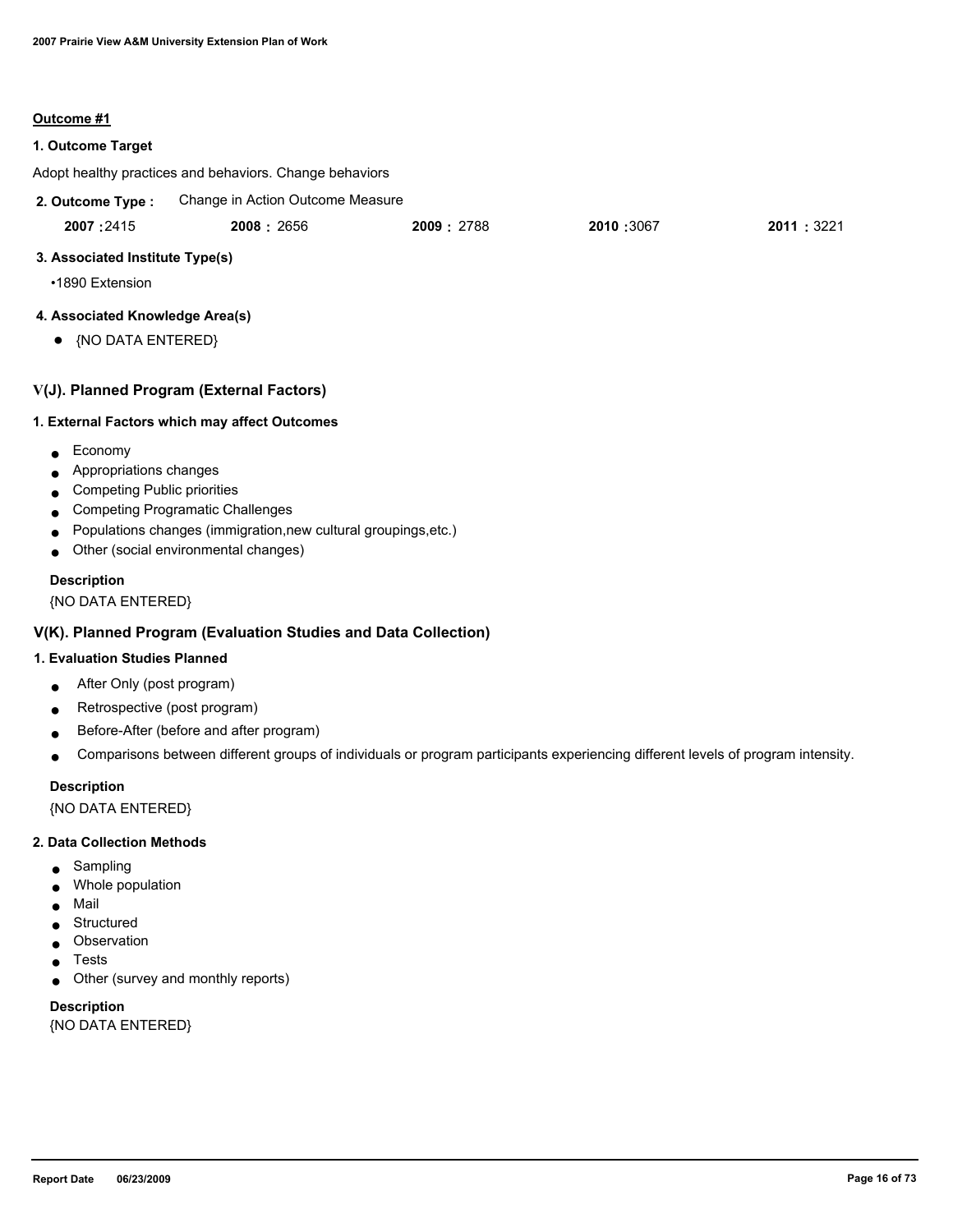## **V(A). Planned Program (Summary)**

## **Program #3**

#### **1. Name of the Planned Program**

4-H Career Development, Work-Force Preparation and Youth Entrepreneurship Program

#### **2. Brief summary about Planned Program**

 This program provides career development, work-force preparation and entrepreneurship training to youth ages 8 to 19 from limited income families in targeted rural and urban counties. Youth involved in this program will be provided an opportunity to explore career opportunities while learning and applying sound work ethics, job readiness skills, agriculture and related careers, business enterprise, ownership and management. Youth will learn to set career goals, while building their self-esteem, self-confidence and develop resources for college and career transition thru research-based principles.

- **3. Program existence :** New (One year or less)
- **4. Program duration :** Medium Term (One to five years)
- **5. Expending formula funds or state-matching funds :** Yes
- **6. Expending other than formula funds or state-matching funds :** No

## **V(B). Program Knowledge Area(s)**

#### **1. Program Knowledge Areas and Percentage**

| 608 | 50%           | Community Resource Planning and Development                                                                                                            |  |  |
|-----|---------------|--------------------------------------------------------------------------------------------------------------------------------------------------------|--|--|
| 806 | $\sim$<br>50% | the contract of the<br>the control of the con-<br><b>College</b><br><b>Contract Contract Contract</b><br><b>Contract Contract</b><br>Youth Development |  |  |

## **V(C). Planned Program (Situation and Scope)**

#### **1. Situation and priorities**

 Due to a stagnant pool of qualified and trained workers for the projected career opportunities in service and related industries, the concern for creation of job opportunities and helping young people to acquire basic skills to explore technical and professional career opportunities is a significant issue for 18 Texas counties served by CEP. It is incumbent that the public and private sectors of society design and implement programs that train and educate youth in the skills that lead to productive and useful lives. This action will help break the cycle of abject poverty and subjugation to menial and unfulfilling jobs for youth. The health of the economy of each of these counties rests on the investment in the youth to stabilize financial systems and school resources to assure a robust future by attracting employers that rely upon a local pool of qualified applicants.

 Negative or adverse economic conditions in rural, urban and inner city communities are complex, varied and exacerbated by teenage parents and single parent households. The lack of parental guidance and familial support, positive role models, school-drop out rate, juvenile recidivism, failure and inability to find jobs have caused large numbers of limited-resource youth to face economic disparity and peril related to hopelessness. Unfortunately, for the marginalized youth, the unemployment rate remains high and is an ever present reality. Inner-city and rural youth face similar challenges. The need to secure paid work is an economic factor. Family resources are limited as well as community support services infrastructure, position availability, structured volunteer and service learning opportunities, technical knowledge competencies and access to digital technology and mentoring. Limited-resource youth from distressed communities have fewer job opportunities due to a number of factors such as the lack of transportation, developmental social and technical skills and training in the basic fundamental pre-employment skills for successful negotiation of jobs. Thus, entry level jobs for youth are usually centered-around fast foods and retail industries that are concentrated in urban and suburban settings. With increasing frequency, employment opportunities require completion of on-line employment applications, and this poses a challenge to communities where access to technology is limited. School settings are often the only source of Internet connectivity.

#### **2. Scope of the Program**

● In-State Extension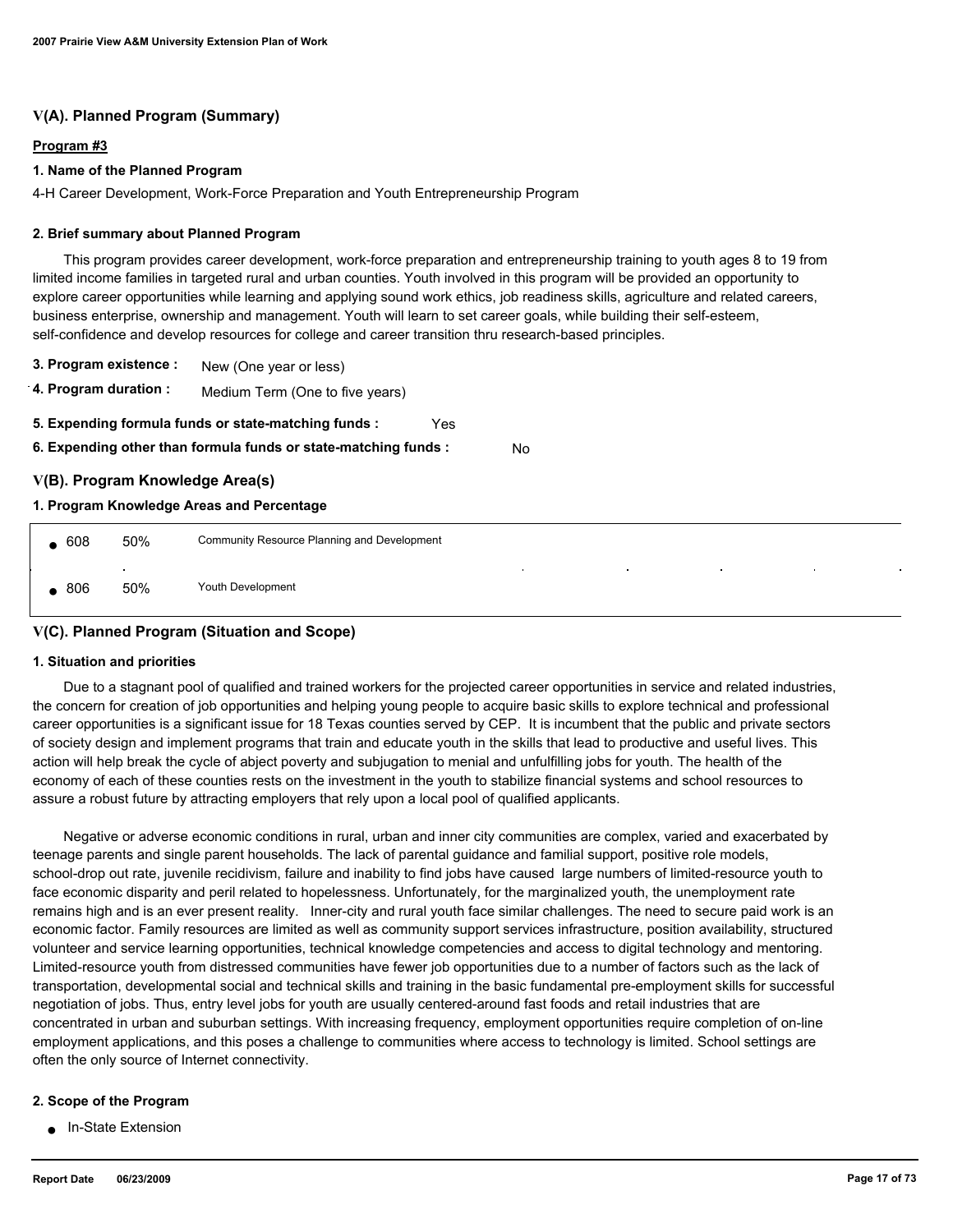## **V(D). Planned Program (Assumptions and Goals)**

#### **1. Assumptions made for the Program**

 The 4-H Career Exploration, Work-Force Prep/Youth Entrepreneurship Programis designed to acquaint limited resource youth to pre-employment skills, career exploration and business ownership/enterprise. These trainings are aimed at promoting the concept of positive work ethics, while developing youths' technical, personal and social competencies so that they can gain experience within the workforce. Exposing youth to career development opportunities will enable them to identify and follow career paths that provide satisfaction and venues for entry and success with a range of preparation levels academically and socially. Youth will learn and model the core work-force skills, e.g., goal setting, career identification, resume writing, applying and job interviewing, telephone use, electronic and business etiquette, business ownership and management. Youth will also learn to master the following: managing resources, working with others, using information systems and technology, improving basic literacy and critical thinking skills, and personal self-efficacy. Youth will develop skills by participating in training sessions in groups through workshop discussions, educational site based tours, mentor shadowing, and experiential learning activities. Exposure to nontraditional work opportunities is an added benefit. In light of the challenges that marginalized youth face, this provides an opportunity to introduce career exploration, entrepreneurship concepts and principles to create opportunities or a position when traditional means fall short. Early exposure to career opportunities creates awareness and a positive outlook toward work ethics, social responsibility and educational goals and attainment related to careers. The CEP staff believes that students are better positioned to compete and succeed in the global economy when they are given the opportunity to acquire entrepreneurial knowledge and skills. Entrepreneurship provides youth with an alternative option towards business ownership and self-reliance. Job readiness training cannot be overlooked as youth are being prepared for the work-force of the future. Thus, training(s) and exposure in this area will provide youth with necessary skills, knowledge and abilities for a successful matriculation into the work-force. Extension agents and adult volunteers will provide work-force preparation, entrepreneurship, career development trainings for limited-resource youth.

 The proposed program will rely on the assumption that success at work and success at school are closely linked and interdependent (Rhodes & French, 1999). Research notes that youth who are exposed to career opportunities, job readiness and youth entrepreneurship programs show improvement in their academic abilities (improvement in grades, attendance, graduation rates). Youth also become goal driven, develop complex decision-making skills and obtain the ability to develop positive interpersonal relationships, and become more responsible and self-sufficient (Larson, Tepper, & Brockman; 2002).

#### **2. Ultimate goal(s) of this Program**

 The ultimate goals of this program are to expose limited resource youth to career opportunities, job readiness training, entrepreneurship and cultural capital development, foster meaningful mentoring, and role model relationships to enhance their ability to make responsible decisions for a sustainable career path in a diverse society. Additional goals are to create stability in a community by providing skilled and talented, self confident, self-sufficient, and reliable youth to create opportunities to revitalize the communities in which they reside.

 Another goal is to create citizen advocates that become stakeholders in the community through service learning, introspective, reflective and culturally enriching activities.

## **V(E). Planned Program (Inputs)**

**1. Estimated Number of professional FTE/SYs to be budgeted for this Program**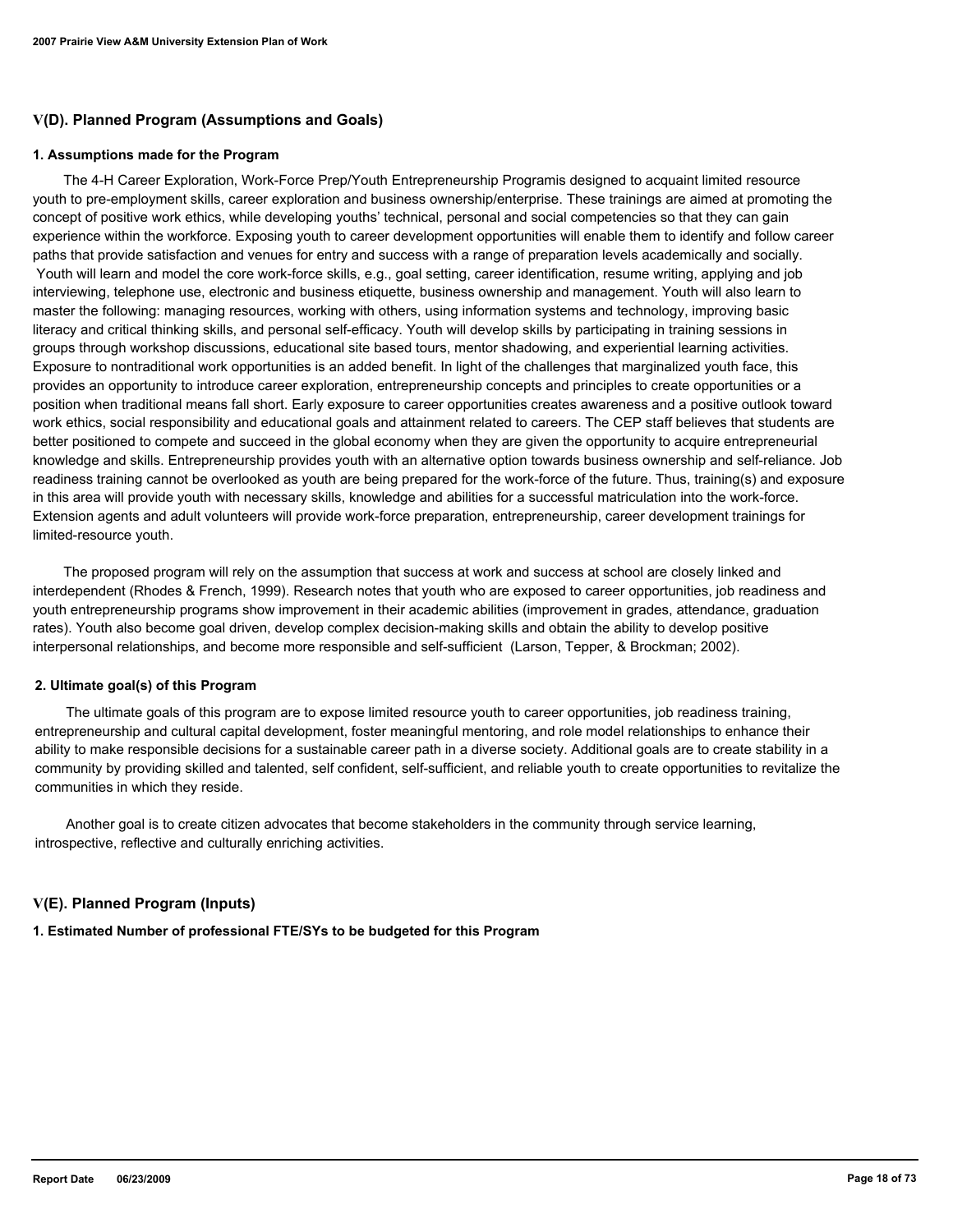| Year |      | <b>Extension</b> |         | Research |
|------|------|------------------|---------|----------|
|      | 1862 | 1890             | 1862    | 1890     |
| 2007 | 0.0  | 6.5              | $0.0\,$ | 0.0      |
| 2008 | 0.0  | 6.8              | 0.0     | $0.0\,$  |
| 2009 | 0.0  | 7.1              | 0.0     | $0.0\,$  |
| 2010 | 0.0  | 7.3              | 0.0     | $0.0\,$  |
| 2011 | 0.0  | 7.6              | 0.0     | 0.0      |

## **V(F). Planned Program (Activity)**

## **1. Activity for the Program**

 Career Awareness Youth Leadership Laboratory Educational job-readiness and entrepreneurship workshops **Newsletters**  4-H clubs/ projects School enrichment programs on entrepreneurship Adult leader training(s)

#### **2. Type(s) of methods to be used to reach direct and indirect contacts**

| <b>Extension</b>                     |                                                 |  |
|--------------------------------------|-------------------------------------------------|--|
| <b>Direct Methods</b>                | <b>Indirect Methods</b>                         |  |
| Workshop                             | <b>Public Service Announcement</b><br>$\bullet$ |  |
| <b>Group Discussion</b><br>$\bullet$ | <b>Newsletters</b>                              |  |
| • Other 1 (Laboratory)               | Web sites                                       |  |
| Other 2 (Educational Tours)          |                                                 |  |

#### **3. Description of targeted audience**

 Limited-resource youth, ages 8 through 19 Adult volunteers and parents

## **V(G). Planned Program (Outputs)**

#### **1. Standard output measures**

**Target for the number of persons(contacts) to be reached through direct and indirect contact methods**

|      | <b>Direct Contacts Adults</b> | <b>Indirect Contacts Adults</b> | <b>Direct Contacts Youth</b> | <b>Indirect Contacts Youth</b> |
|------|-------------------------------|---------------------------------|------------------------------|--------------------------------|
| Year | <b>Target</b>                 | <b>Target</b>                   | <b>Target</b>                | <b>Target</b>                  |
| 2007 | 198                           | 594                             | 3201                         | 9603                           |
| 2008 | 207                           | 621                             | 3361                         | 10083                          |
| 2009 | 218                           | 654                             | 3697                         | 11091                          |
| 2010 | 223                           | 669                             | 3882                         | 11646                          |
| 2011 | 234                           | 702                             | 4270                         | 12810                          |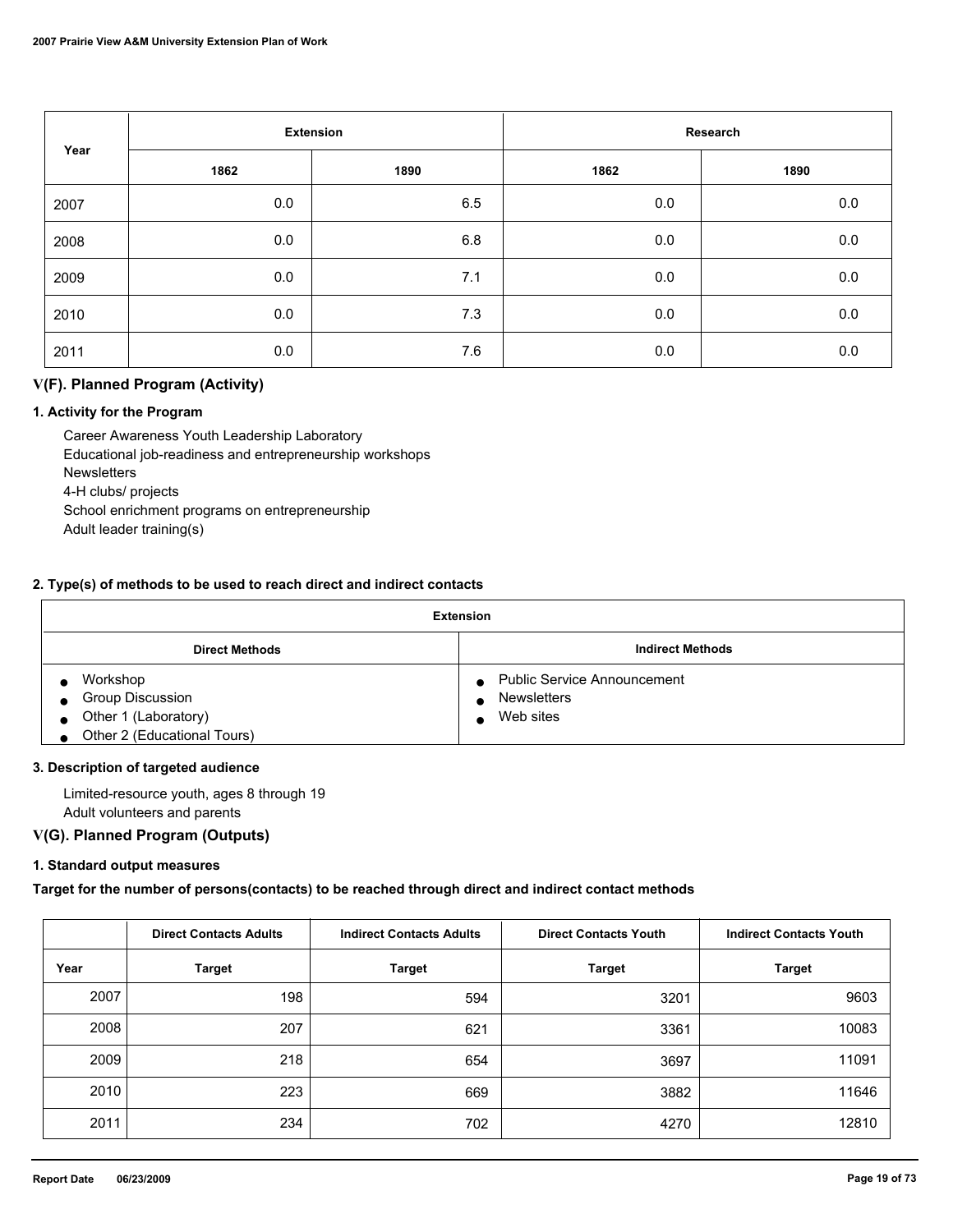#### **2. (Standard Research Target) Number of Patent Applications Submitted**

#### **Expected Patent Applications**

| 2007:0 | 2008:0 | 2009:0 | 2010:0 | 2011 : 0 |
|--------|--------|--------|--------|----------|
|        |        |        |        |          |

#### **3. Expected Peer Review Publications**

| Year                  | <b>Research Target</b> | <b>Extension Target</b> | Total             |
|-----------------------|------------------------|-------------------------|-------------------|
| $ $ {NO DATA ENTERED} | {NO DATA ENTERED}      | {NO DATA ENTERED}       | {NO DATA ENTERED} |

#### **V(H). State Defined Outputs**

#### **1. Output Target**

Provide job-readiness trainings and entrepreneurship trainings for youth Train adult leaders to implement job-readiness and ● entrepreneurship trainings for youth Conduct a three day career awareness laboratory targeting youth Conduct educational tours of businesses

| 2011:147<br>2007:124<br>2009:137<br>2008:130<br>2010:140 |
|----------------------------------------------------------|
|----------------------------------------------------------|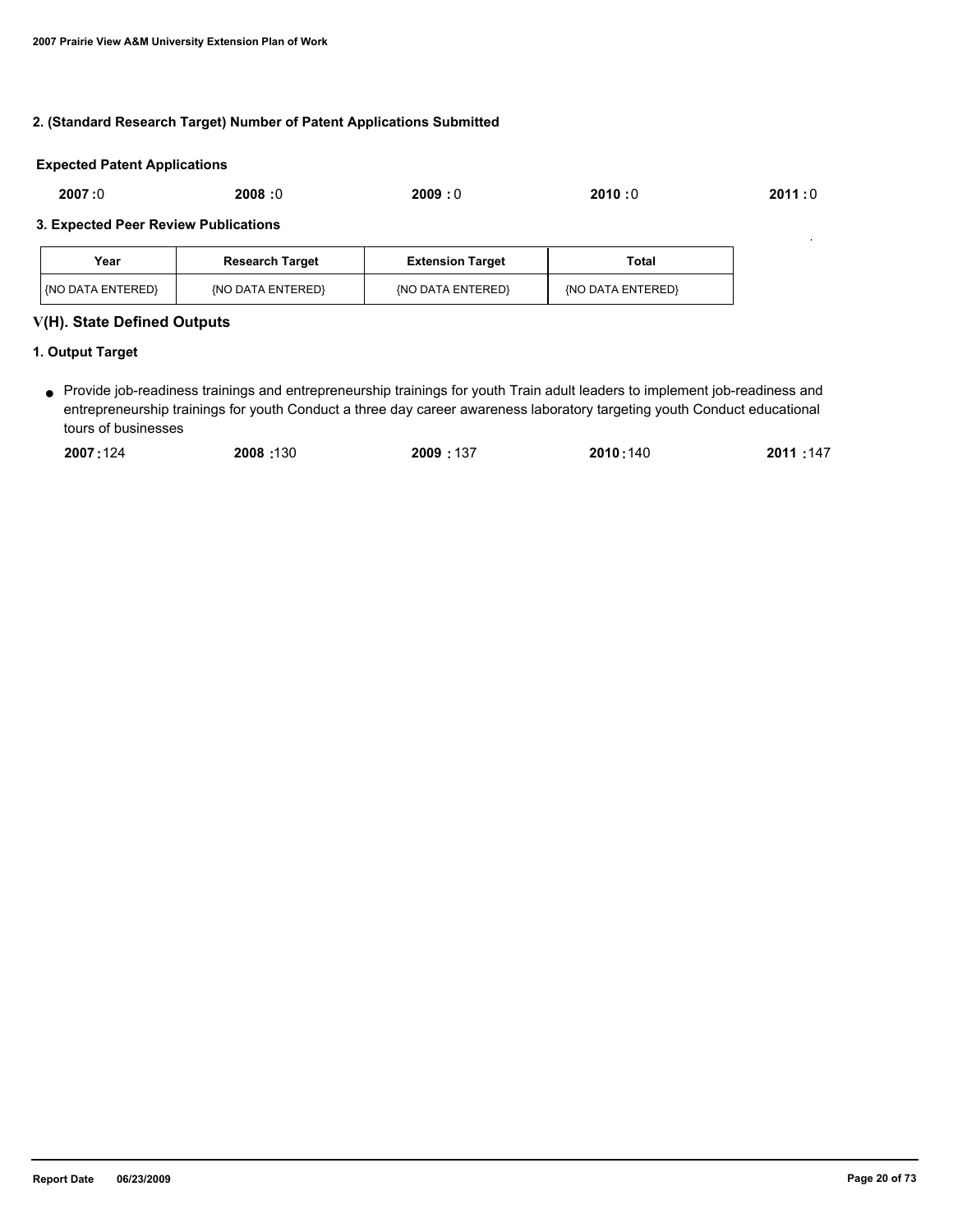# **V(I). State Defined Outcome**

| O. No | <b>Outcome Name</b>                                                                                           |
|-------|---------------------------------------------------------------------------------------------------------------|
|       | Adopt core work-force skills and practices. Change in behaviors and attitude about work ethic Identify career |
|       | goals Obtain summer employment or after school employment                                                     |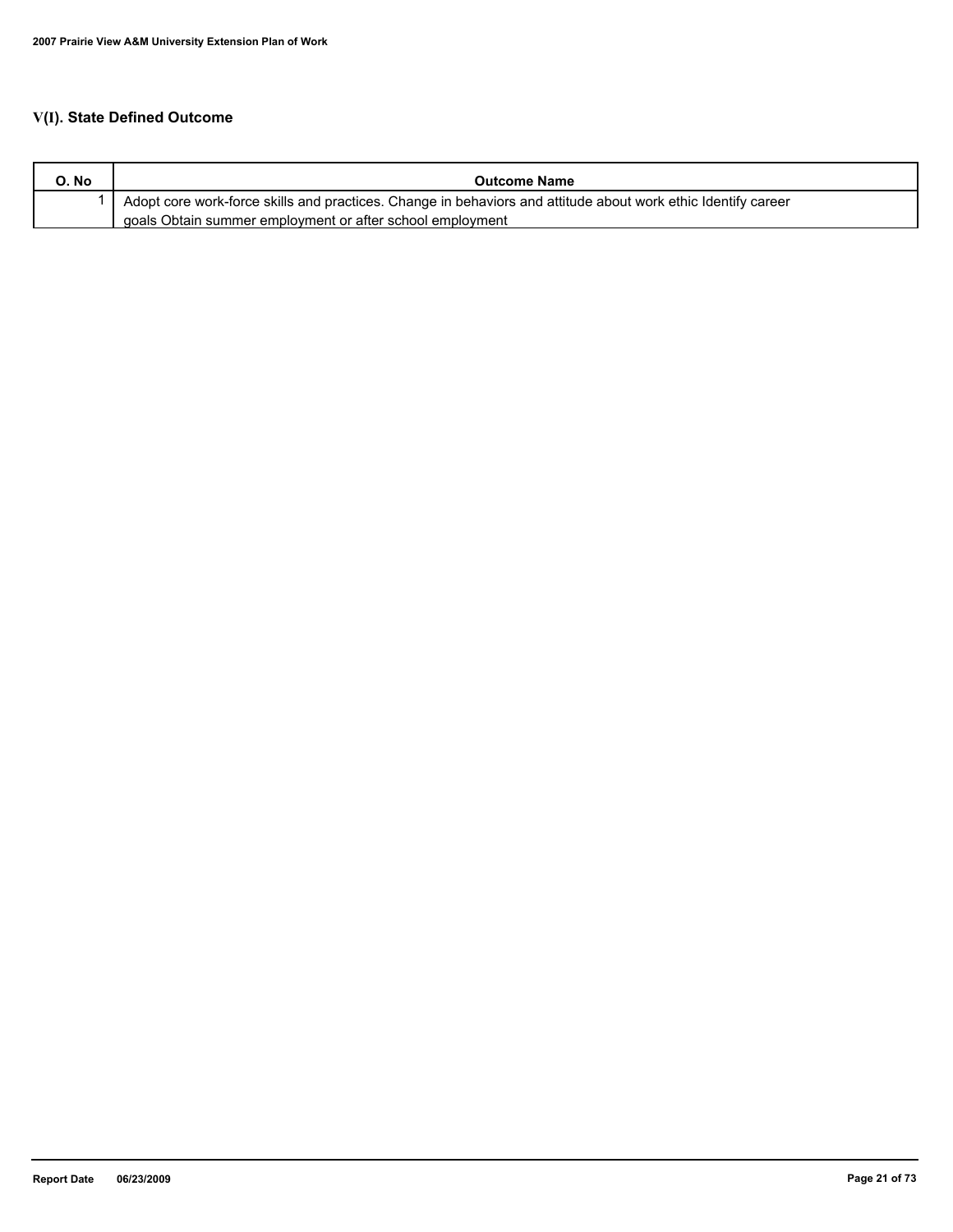## **Outcome #1**

## **1. Outcome Target**

Adopt core work-force skills and practices. Change in behaviors and attitude about work ethic Identify career goals Obtain summer employment or after school employment

| 2. Outcome Type :                                                       | Change in Action Outcome Measure                                                                                                                   |           |           |           |
|-------------------------------------------------------------------------|----------------------------------------------------------------------------------------------------------------------------------------------------|-----------|-----------|-----------|
| 2007:1920                                                               | 2008:2016                                                                                                                                          | 2009:2218 | 2010:2329 | 2011:2562 |
| 3. Associated Institute Type(s)                                         |                                                                                                                                                    |           |           |           |
| •1890 Extension                                                         |                                                                                                                                                    |           |           |           |
| 4. Associated Knowledge Area(s)                                         |                                                                                                                                                    |           |           |           |
| {NO DATA ENTERED}<br>$\bullet$                                          |                                                                                                                                                    |           |           |           |
|                                                                         | V(J). Planned Program (External Factors)                                                                                                           |           |           |           |
|                                                                         | 1. External Factors which may affect Outcomes                                                                                                      |           |           |           |
| Economy<br>Appropriations changes<br><b>Competing Public priorities</b> | <b>Competing Programatic Challenges</b><br>Populations changes (immigration, new cultural groupings, etc.)<br>Other (social environmental changes) |           |           |           |
| <b>Description</b><br>{NO DATA ENTERED}                                 |                                                                                                                                                    |           |           |           |
|                                                                         | V(K). Planned Program (Evaluation Studies and Data Collection)                                                                                     |           |           |           |

#### **1. Evaluation Studies Planned**

- After Only (post program)
- Retrospective (post program)
- Before-After (before and after program)
- Comparisons between different groups of individuals or program participants experiencing different levels of program intensity.

#### **Description**

{NO DATA ENTERED}

#### **2. Data Collection Methods**

- Sampling
- Whole population
- Observation
- Tests
- Other (surveys and monthly reports)

# **Description**

{NO DATA ENTERED}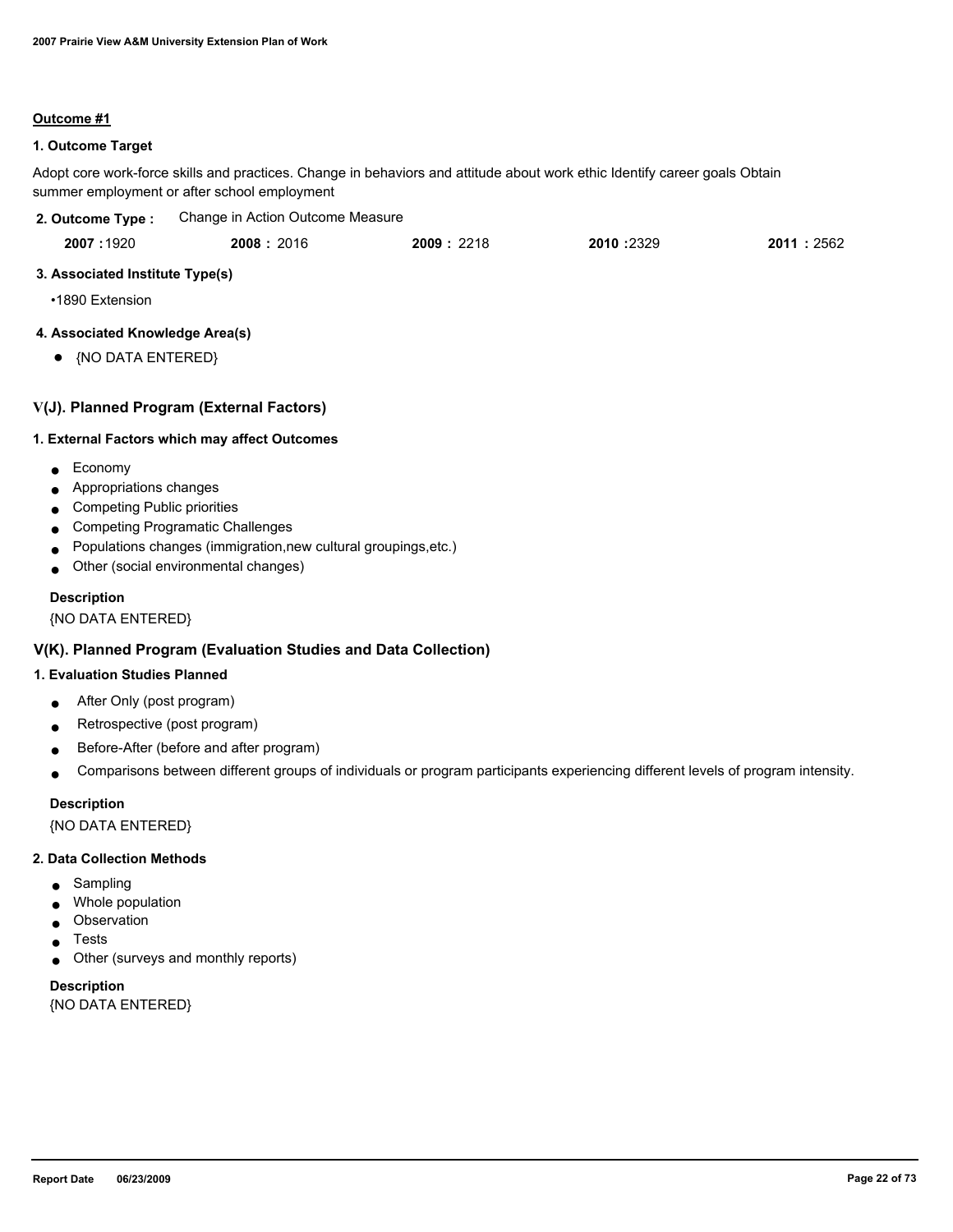## **V(A). Planned Program (Summary)**

#### **Program #4**

#### **1. Name of the Planned Program**

Economic Growth & Development

#### **2. Brief summary about Planned Program**

 This program provides technical and educational assistance to low-income, agricultural and traditional business clientele to help them establish, maintain and expand their businesses. The program also facilitates the creation of additional jobs.

No

**3. Program existence : 4. Program duration :** New (One year or less) Long-Term (More than five years) **6. Expending other than formula funds or state-matching funds : 5. Expending formula funds or state-matching funds :** Yes

**V(B). Program Knowledge Area(s)**

#### **1. Program Knowledge Areas and Percentage**

● 602 100% Business Management, Finance, and Taxation

## **V(C). Planned Program (Situation and Scope)**

#### **1. Situation and priorities**

 In Texas, every county the 1890 Extension program serves has identified economic growth and developments as an issue or problem. This was revealed through the program development process of long range planning. Stakeholders including clientele, community and county leaders, advisory committee members, and agency and organization representatives ranked this issue as priority for the 1890 Extension program to address. Business development activity lags in traditionally agricultural and natural resource dependent communities among low-income and underrepresented groups. This was ascertained by the Rural Business-Cooperative Service. This is also true in suburban and urban areas for these groups. Specific recommendations have been made to provide assistance to small farmers in helping them to establish, maintain and expand their farming operations in addition to providing technical assistance to traditional business owners and those wanting to start a business. These recommendations are expected to result in the improvement of economic conditions among the low-income and an increase in the number of jobs available to them.

 Unemployment and poverty are major social problems in the United States in inner city and rural areas. Information taken from the 2002 Volume 48 issue of the Consumer Interests Annual says findings from the Self Employment Learning Program (SELF), a five year study conducted by the Aspen Institute of 405 very low to moderate income small business owners from seven micro enterprise development programs, show positive change over time in business profitability and expansion, income and welfare status. After the first year of the study, 46% of businesses showed profitable gains on a monthly basis, with 17% breaking even. Thirty-four percent employed additional people, thus creating jobs in their communities. After the fifth year of the study, 72% of poor micro entrepreneurs experienced gains in household income with an average change of \$8,484.00. More than half (53%) of poor entrepreneurs made enough gains to move out of poverty and an average of 61% of the poor decreased their reliance on government assistance. Survival rate of businesses was 49% after five years. Those whose businesses stayed open experienced more success in getting out of poverty compared to those whose businesses closed or chose wage employment alone.

#### **2. Scope of the Program**

■ In-State Extension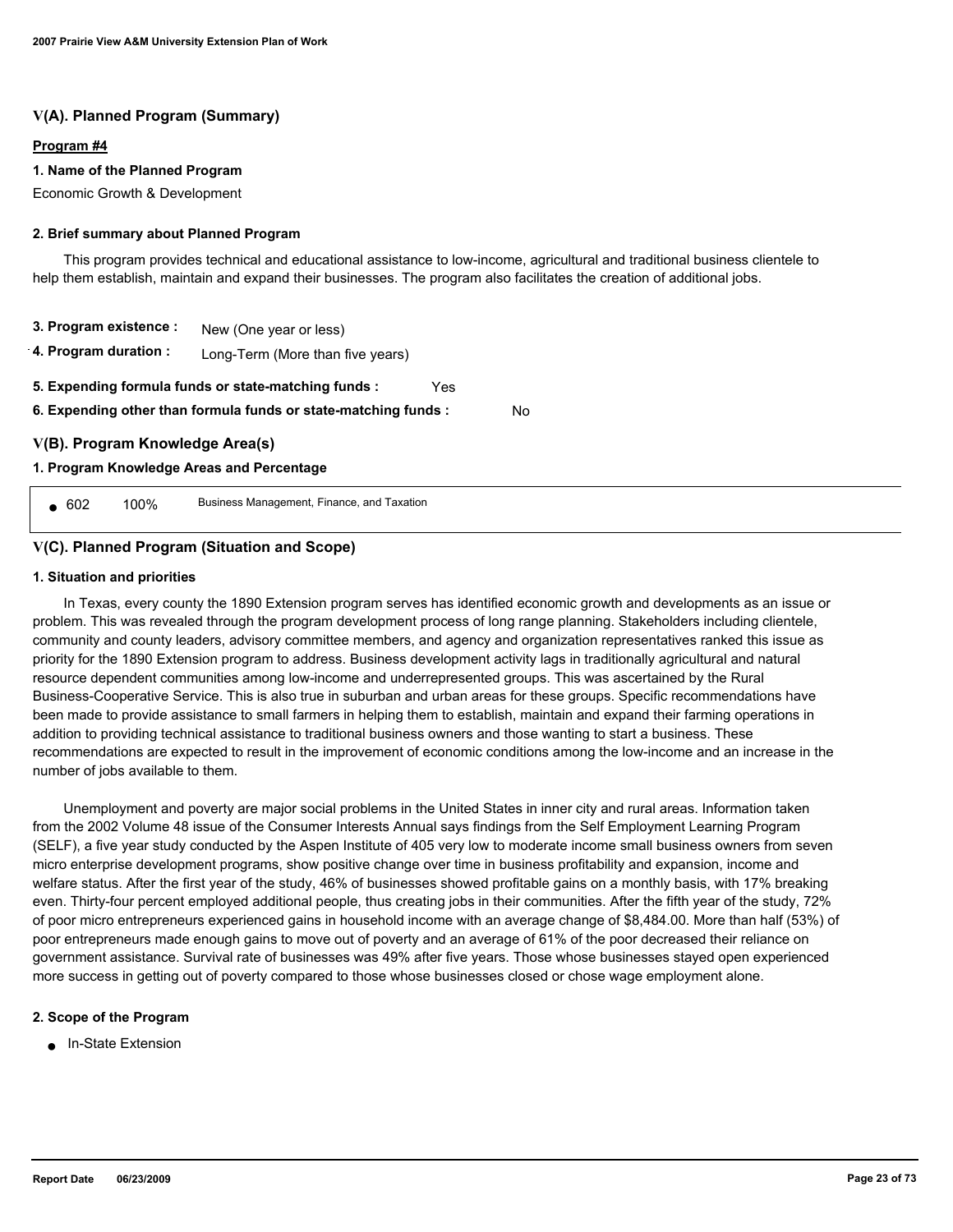## **V(D). Planned Program (Assumptions and Goals)**

#### **1. Assumptions made for the Program**

 Business development activity lags in traditional agricultural and natural resource dependent communities among low-income and underrepresented groups. This is also true in suburban and urban areas. Both county and headquarters staff will work together in implementing the program to address this issue. Most of the technical information will be provided by technical subject matter specialists and project personnel. However, county staff will also provide technical information and assistance. County staff and volunteers will be charged with the responsibility of identifying clientele, individuals and groups that are interested in receiving technical help in the areas of business development, maintenance and expansion. Technical assistance will be provided on an individual basis and in groups. Clientele receiving assistance will establish and maintain profitable businesses and create additional employment opportunities. Information taken from the 2002, Volume 48 issue of the "Consumer Interest Annual" says finding from the Self Employment Learning Program (SEL), a five year study conducted by the Aspen Institute of 405 very low to moderate income small business owners from seven micro enterprise development programs, show positive change over time in business profitability and expansion, income and welfare status. After the first year of the study, 46% of businesses showed profitable gains on a monthly basis. Thirty-four percent employed additional people, thus creating jobs in their communities. After the fifth year of the study, 72% of poor micro entrepreneurs experienced gains in household income with an average change of \$8,484.00. More than half (53%) of poor entrepreneurs made enough gains to move out of poverty. Researches in several fields show that micro enterprise development is an effective tool for building social and human capital towards poverty alleviation. **2. Ultimate goal(s) of this Program**

 Limited resource individuals and underrepresented groups in agriculture and natural resource dependent communities will establish, maintain, expand businesses and create additional jobs.

## **V(E). Planned Program (Inputs)**

#### **1. Estimated Number of professional FTE/SYs to be budgeted for this Program**

| Year |      | <b>Extension</b> |      | Research |
|------|------|------------------|------|----------|
|      | 1862 | 1890             | 1862 | 1890     |
| 2007 | 0.0  | 5.8              | 0.0  | $0.0\,$  |
| 2008 | 0.0  | 6.0              | 0.0  | 0.0      |
| 2009 | 0.0  | 6.0              | 0.0  | $0.0\,$  |
| 2010 | 0.0  | 6.0              | 0.0  | 0.0      |
| 2011 | 0.0  | 6.0              | 0.0  | 0.0      |

## **V(F). Planned Program (Activity)**

#### **1. Activity for the Program**

Conduct educational programs

Conduct business development seminars

Provide one-on-one consultations

Assist communities in assessing their strengths and weaknesses

Conduct business development training

Assist clients with writing business plans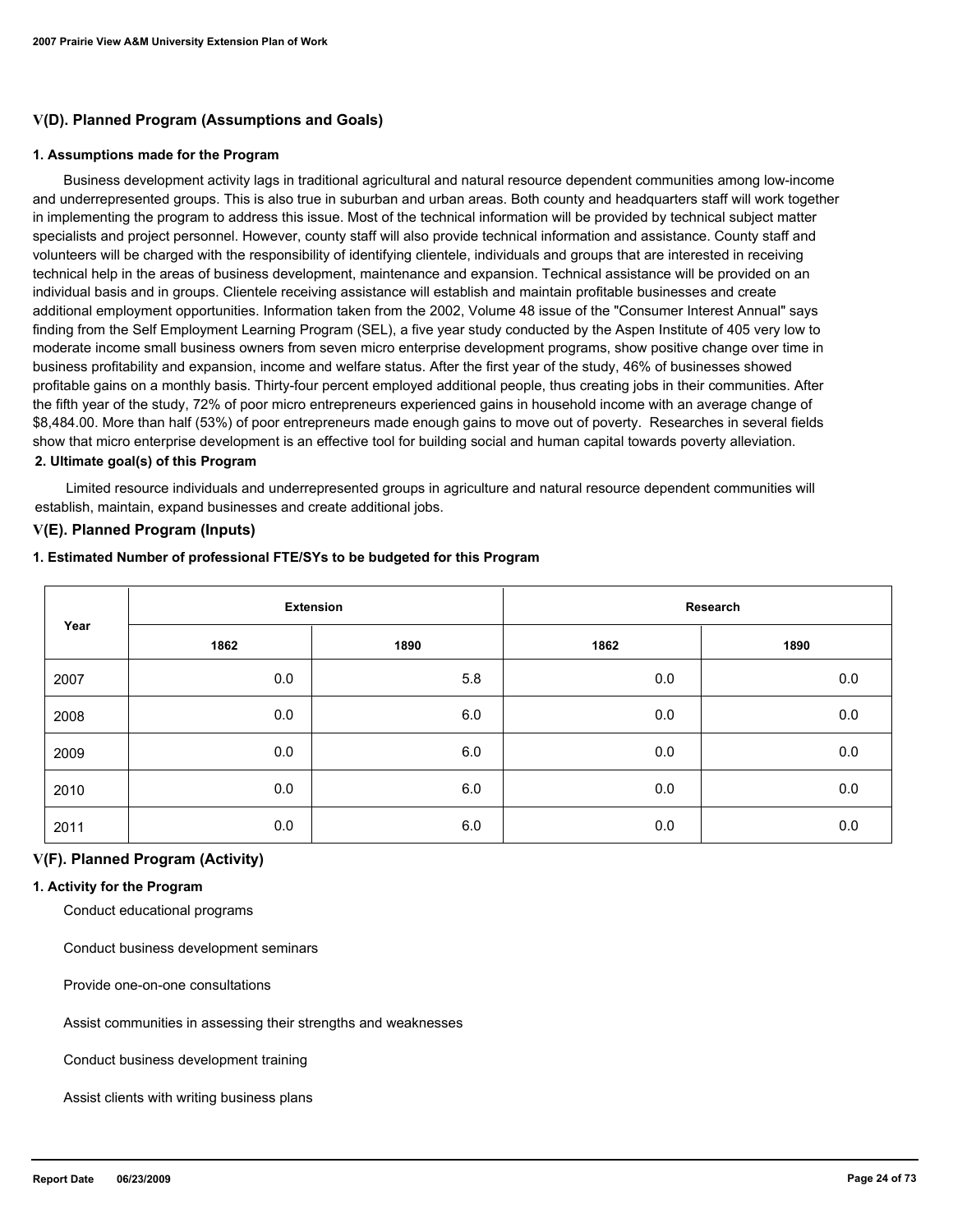## **2. Type(s) of methods to be used to reach direct and indirect contacts**

| Extension                                                      |                                                                                                                 |  |
|----------------------------------------------------------------|-----------------------------------------------------------------------------------------------------------------|--|
| <b>Direct Methods</b>                                          | <b>Indirect Methods</b>                                                                                         |  |
| Workshop<br><b>Group Discussion</b><br>One-on-One Intervention | • Public Service Announcement<br><b>Newsletters</b><br>$\bullet$<br>TV Media Programs<br>$\bullet$<br>Web sites |  |

#### **3. Description of targeted audience**

 Low-income individuals, underrepresented groups, limited resource business owners and small farm and potential small farm producers.

## **V(G). Planned Program (Outputs)**

## **1. Standard output measures**

## **Target for the number of persons(contacts) to be reached through direct and indirect contact methods**

|      | <b>Direct Contacts Adults</b> | <b>Indirect Contacts Adults</b> | <b>Direct Contacts Youth</b> | <b>Indirect Contacts Youth</b> |
|------|-------------------------------|---------------------------------|------------------------------|--------------------------------|
| Year | <b>Target</b>                 | <b>Target</b>                   | <b>Target</b>                | <b>Target</b>                  |
| 2007 | 750                           | 2800                            | 200                          | 1500                           |
| 2008 | 760                           | 2800                            | 200                          | 1500                           |
| 2009 | 770                           | 2800                            | 200                          | 1500                           |
| 2010 | 780                           | 2800                            | 200                          | 1500                           |
| 2011 | 790                           | 2800                            | 200                          | 1500                           |

#### **2. (Standard Research Target) Number of Patent Applications Submitted**

#### **Expected Patent Applications**

| 2007:0 | 2008:0 | 2009:0 | 2010:0 | 2011:0 |
|--------|--------|--------|--------|--------|
|        |        |        |        |        |

#### **3. Expected Peer Review Publications**

| Year                    | <b>Research Target</b> | <b>Extension Target</b> | Total             |
|-------------------------|------------------------|-------------------------|-------------------|
| <b>NO DATA ENTERED!</b> | (NO DATA ENTERED)      | (NO DATA ENTERED)       | {NO DATA ENTERED} |

#### **V(H). State Defined Outputs**

#### **1. Output Target**

Conduct educational programs on production, management and marketing for small farm producers Conduct business ● development seminars and workshops Provide one-on-one consultations for small business owners and aspiring entrepreneurs Assist clients in developing business plans

| 2007:700<br>2008:710<br>2009:720<br>2010:730 | 2011:740 |
|----------------------------------------------|----------|
|----------------------------------------------|----------|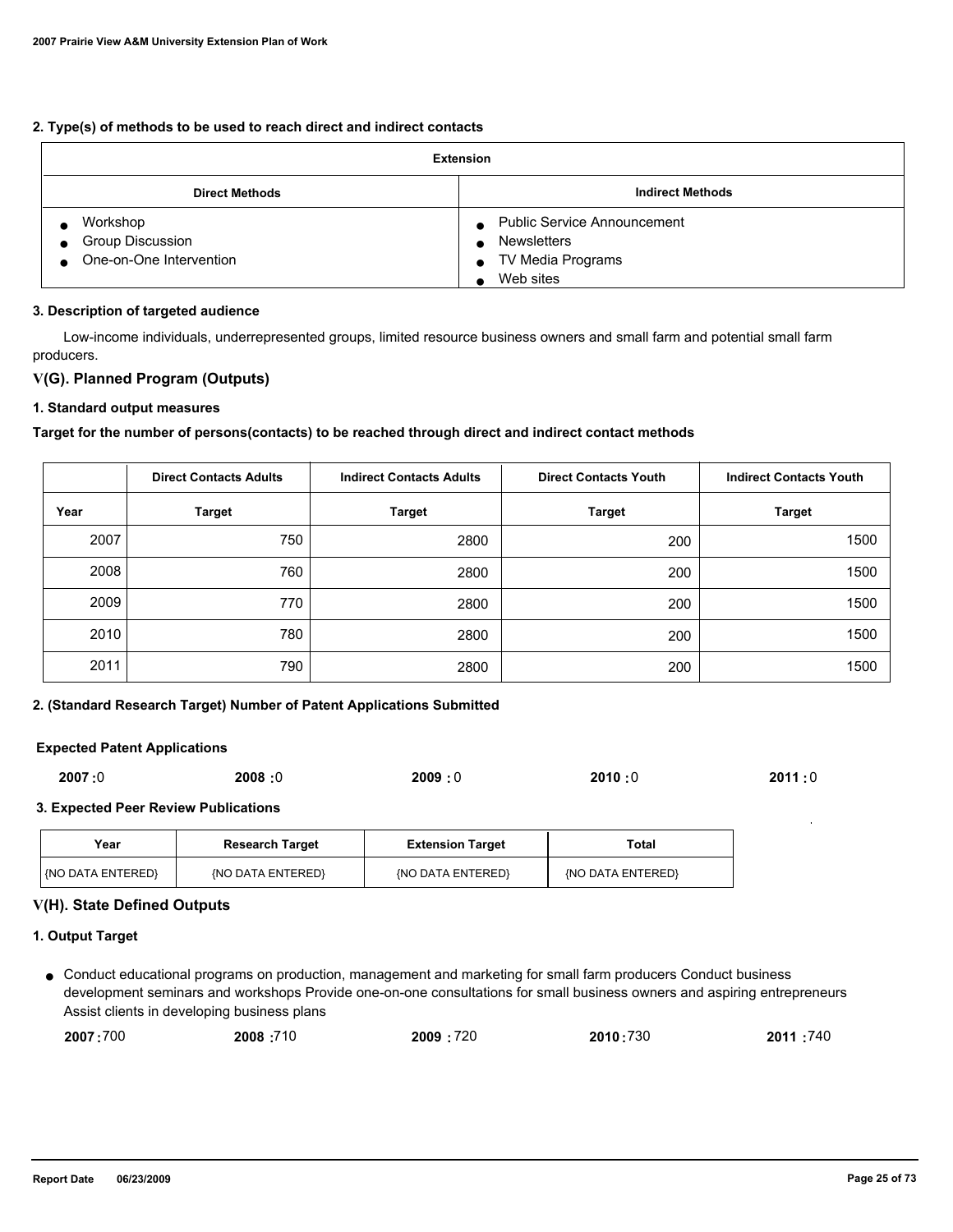# **V(I). State Defined Outcome**

| O. No | <b>Outcome Name</b>                                                                                   |
|-------|-------------------------------------------------------------------------------------------------------|
|       | Business plans approved New businesses started Jobs maintained/saved Jobs created Businesses expanded |
|       | Youth maintaining businesses Youth starting new businesses Dollars saved Businesses experiencing      |
|       | increased income Loans and grants received                                                            |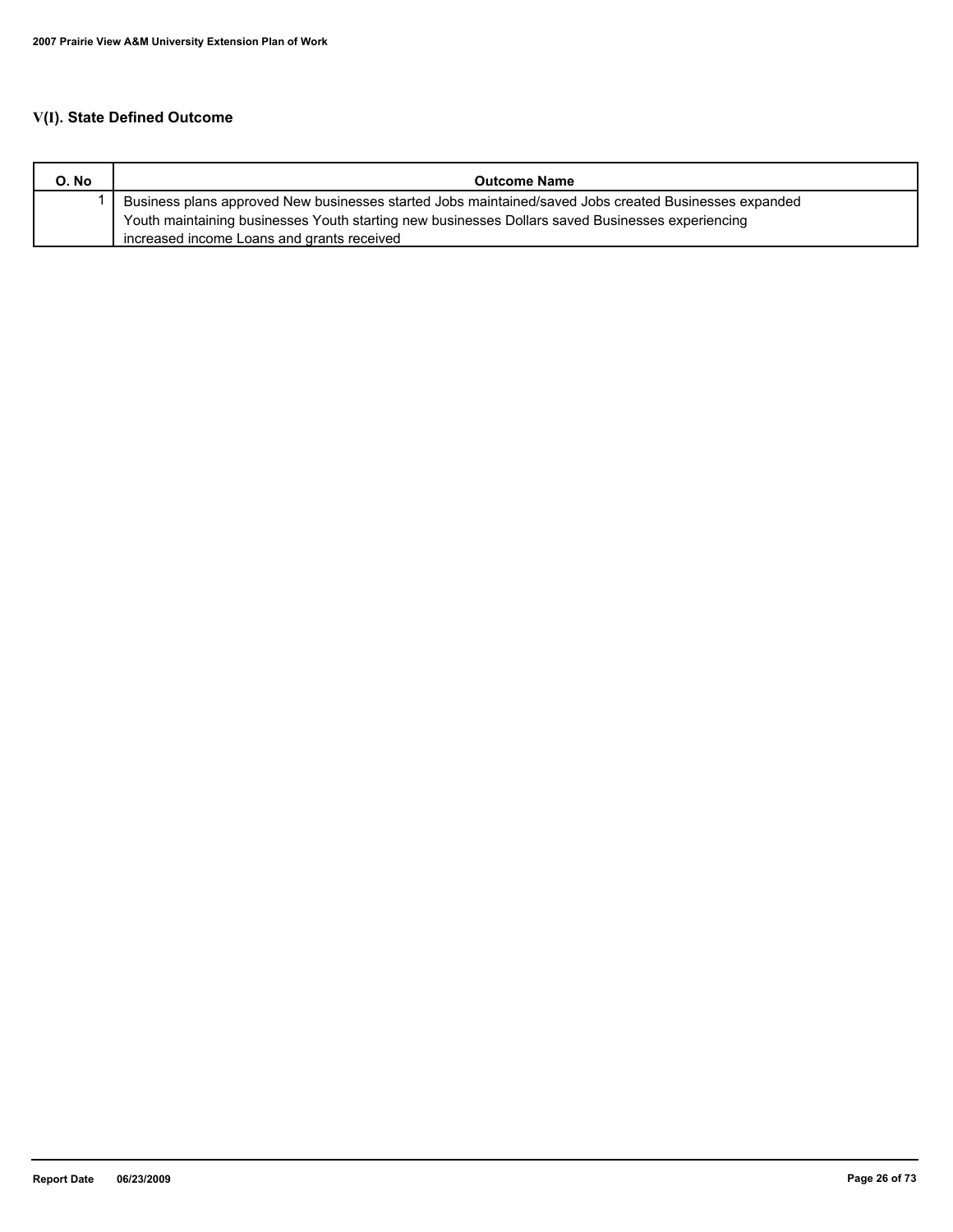#### **Outcome #1**

## **1. Outcome Target**

Business plans approved New businesses started Jobs maintained/saved Jobs created Businesses expanded Youth maintaining businesses Youth starting new businesses Dollars saved Businesses experiencing increased income Loans and grants received

| 2. Outcome Type: | Change in Action Outcome Measure |
|------------------|----------------------------------|
|                  |                                  |

|  | 2007:340 | 2008: 350 | 2009: 360 | 2010:370 | 2011<br>: 380 |
|--|----------|-----------|-----------|----------|---------------|
|--|----------|-----------|-----------|----------|---------------|

## **3. Associated Institute Type(s)**

•1890 Extension

## **4. Associated Knowledge Area(s)**

● {NO DATA ENTERED}

## **V(J). Planned Program (External Factors)**

## **1. External Factors which may affect Outcomes**

- Natural Disasters (drought,weather extremes,etc.)
- Economy
- Appropriations changes
- Government Regulations

## **Description**

{NO DATA ENTERED}

## **V(K). Planned Program (Evaluation Studies and Data Collection)**

## **1. Evaluation Studies Planned**

- Comparisons between program participants (individuals,group,organizations) and non-participants
- Other (Numbers from outcome indicators)

## **Description**

{NO DATA ENTERED}

#### **2. Data Collection Methods**

- On-Site
- Observation
- Other (Survey and monthly reports)

# **Description**

{NO DATA ENTERED}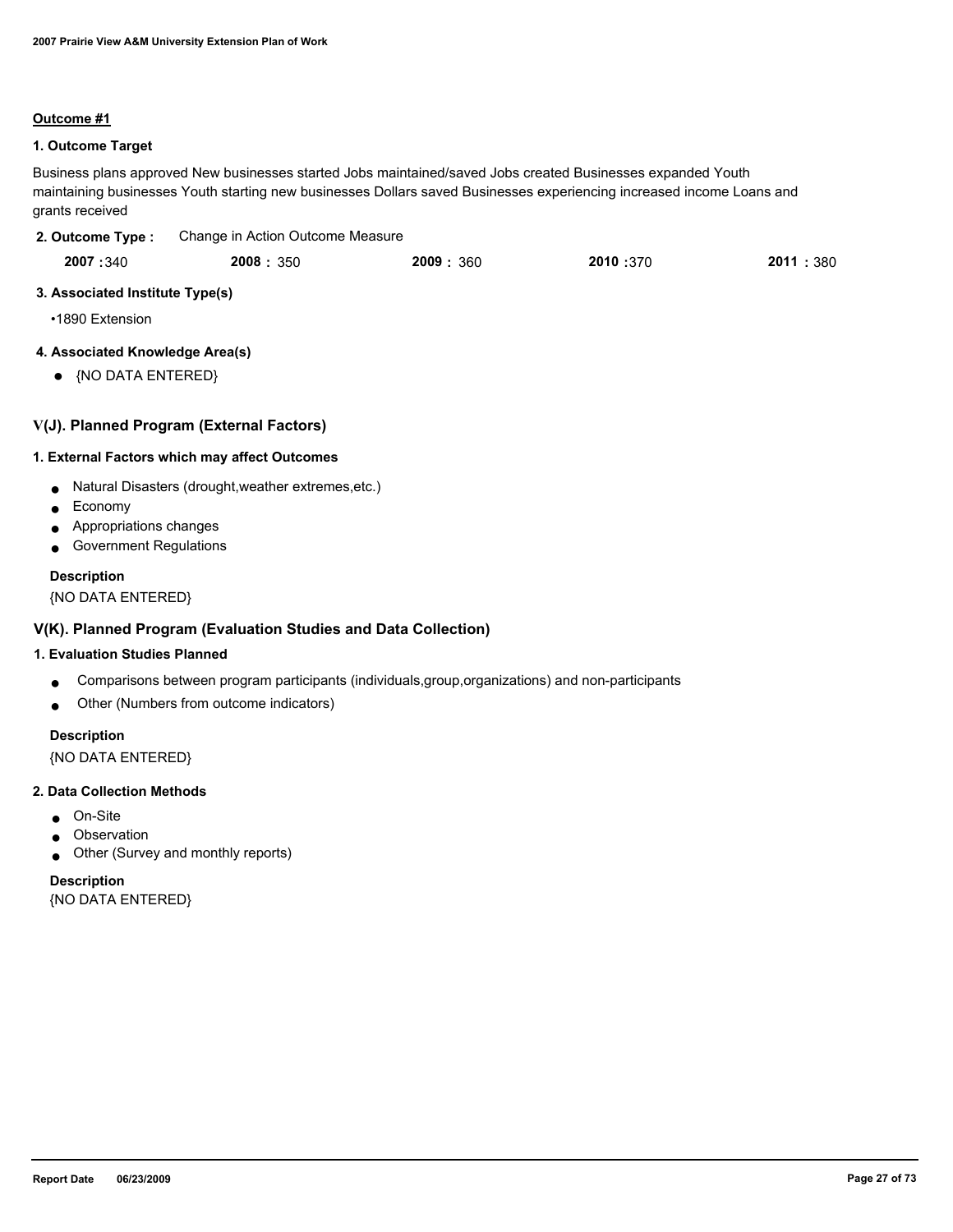## **V(A). Planned Program (Summary)**

## **Program #5**

#### **1. Name of the Planned Program**

Housing

#### **2. Brief summary about Planned Program**

 This program provides assistance to low-income families and individuals to help them acquire standard and improved housing. The county staff will receive training in housing at the state level in addition to becoming knowledgeable of local programs. Educational programs will be conducted in the counties and one-on-one assistance will be provided for those requiring additional help such as credit counseling and completing loan applications.

- **3. Program existence :** New (One year or less)
- **4. Program duration :** Long-Term (More than five years)
- **5. Expending formula funds or state-matching funds :** Yes
- **6. Expending other than formula funds or state-matching funds :** No

## **V(B). Program Knowledge Area(s)**

## **1. Program Knowledge Areas and Percentage**

804 100% Human Environmental Issues Concerning Apparel, Textiles, and Residential and Commercial Structures

## **V(C). Planned Program (Situation and Scope)**

#### **1. Situation and priorities**

 The program development process identified housing as a critical issue in most parts of Texas. In the counties being served by the 1890 Cooperative Extension Program, there is a shortage of affordable housing and housing for the low-income. Most low-income families live in substandard housing except for those being supported by government housing assistance programs. Many low-income families are unaware of the various housing programs established to assist them in obtaining standard decent housing. Many low-income families that qualify for government assistance worsen their financial condition in obtaining better housing by not utilizing government assistance programs, and others continue to dwell in substandard housing.

 Nearly 70% of Americans own their homes, a record high, but the rate of home ownership for working families with children is lower than in 1978, according to a study released by the Center for Housing Policy published in an article of USA Today. The surprising trend is being driven by a combination of factors: souring housing costs that have over shot wage increases, higher health care bills and a rise in the number of single parents. Minority working families have struggled the most. Their home ownership rate has stagnated at 45%, far below white families (71%) as of 2003, the last year for which figures were available. The effects are even being felt in communities where teachers, police and firefighters can't afford to live in the communities where they work, if they want to own homes. The drop in home ownership rates for working families also has repercussion for their children Studies have shown that children of home owners are more likely to have behavior problems. Home ownership for working families is not the highest in the South. In the state of Arizona home prices have soared 49% since 2002, while income has risen an average of 3%. In essence, the study highlights a shortage of affordable housing. There are government assistance programs, but they have a diminishing influence on the housing market, reveals a report from the Joint Center for Housing Studies at Harvard University.Texas is among the states with the 10 lowest homeownership rates in the nation.

#### **2. Scope of the Program**

■ In-State Extension

## **V(D). Planned Program (Assumptions and Goals)**

#### **1. Assumptions made for the Program**

 The implementation of this state program will cause low-income individuals and families to acquire standard housing. County staff will receive state level training from agencies and organizations on housing programs that will benefit the low-income. The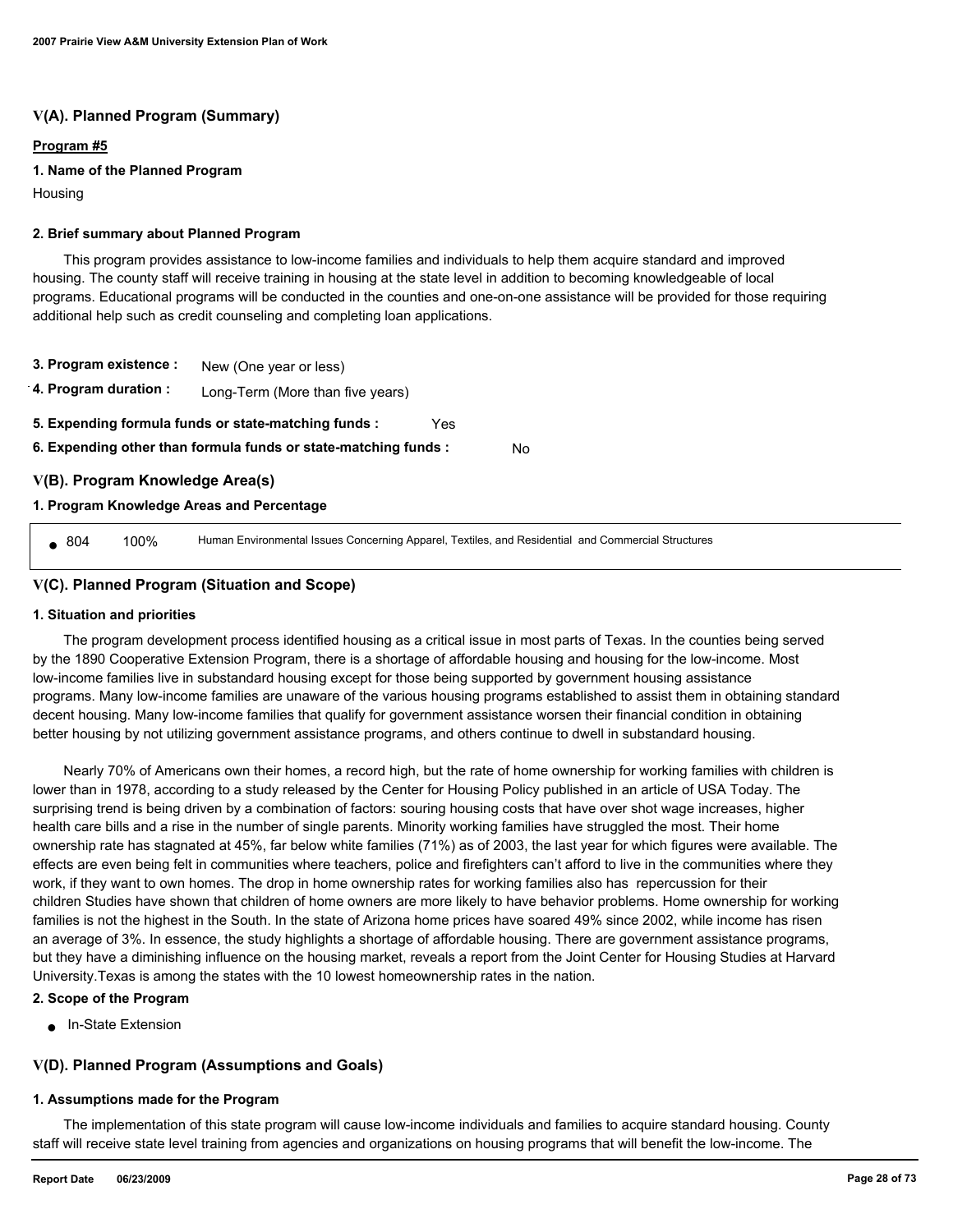state staff will provide challenges and directives for county staff to address and implement. The county staff is expected to become knowledgeable of local housing programs and include this information in their housing education and assistance efforts. Volunteers will be asked to assist in identifying potential home owners and those that need improved housing. Counties will conduct housing fairs and other housing educational programs. Those needing assistance to complete housing applications will receive this from county staff. Credit counseling assistance will also be provided to help those that do not currently qualify for home loans to qualify in the future. The county staff will involve other agencies and organizations to conduct educational programs. Research has shown that the concept approach has been implemented in the past, currently and has proven to yield positive results.

#### **2. Ultimate goal(s) of this Program**

Low income individuals and families will acquire and maintain housing that meets approved government inspection standards.

## **V(E). Planned Program (Inputs)**

#### **1. Estimated Number of professional FTE/SYs to be budgeted for this Program**

|      | <b>Extension</b> |      | Research |         |
|------|------------------|------|----------|---------|
| Year | 1862             | 1890 | 1862     | 1890    |
| 2007 | 0.0              | 3.0  | 0.0      | $0.0\,$ |
| 2008 | 0.0              | 3.1  | $0.0\,$  | $0.0\,$ |
| 2009 | 0.0              | 3.2  | 0.0      | $0.0\,$ |
| 2010 | 0.0              | 3.2  | 0.0      | $0.0\,$ |
| 2011 | 0.0              | 3.3  | 0.0      | 0.0     |

## **V(F). Planned Program (Activity)**

#### **1. Activity for the Program**

 Conduct housing fairs and other educational programs and workshops Provide one-on-one technical and educational assistance

#### **2. Type(s) of methods to be used to reach direct and indirect contacts**

| <b>Extension</b>                                          |                                                                                                                  |  |  |
|-----------------------------------------------------------|------------------------------------------------------------------------------------------------------------------|--|--|
| <b>Indirect Methods</b><br><b>Direct Methods</b>          |                                                                                                                  |  |  |
| Workshop<br>Group Discussion<br>● One-on-One Intervention | <b>Public Service Announcement</b><br><b>Newsletters</b><br>TV Media Programs<br>Web sites<br>Other 1 (Exhibits) |  |  |

#### **3. Description of targeted audience**

 Low-income individuals and families Extension educators

## **V(G). Planned Program (Outputs)**

#### **1. Standard output measures**

**Target for the number of persons(contacts) to be reached through direct and indirect contact methods**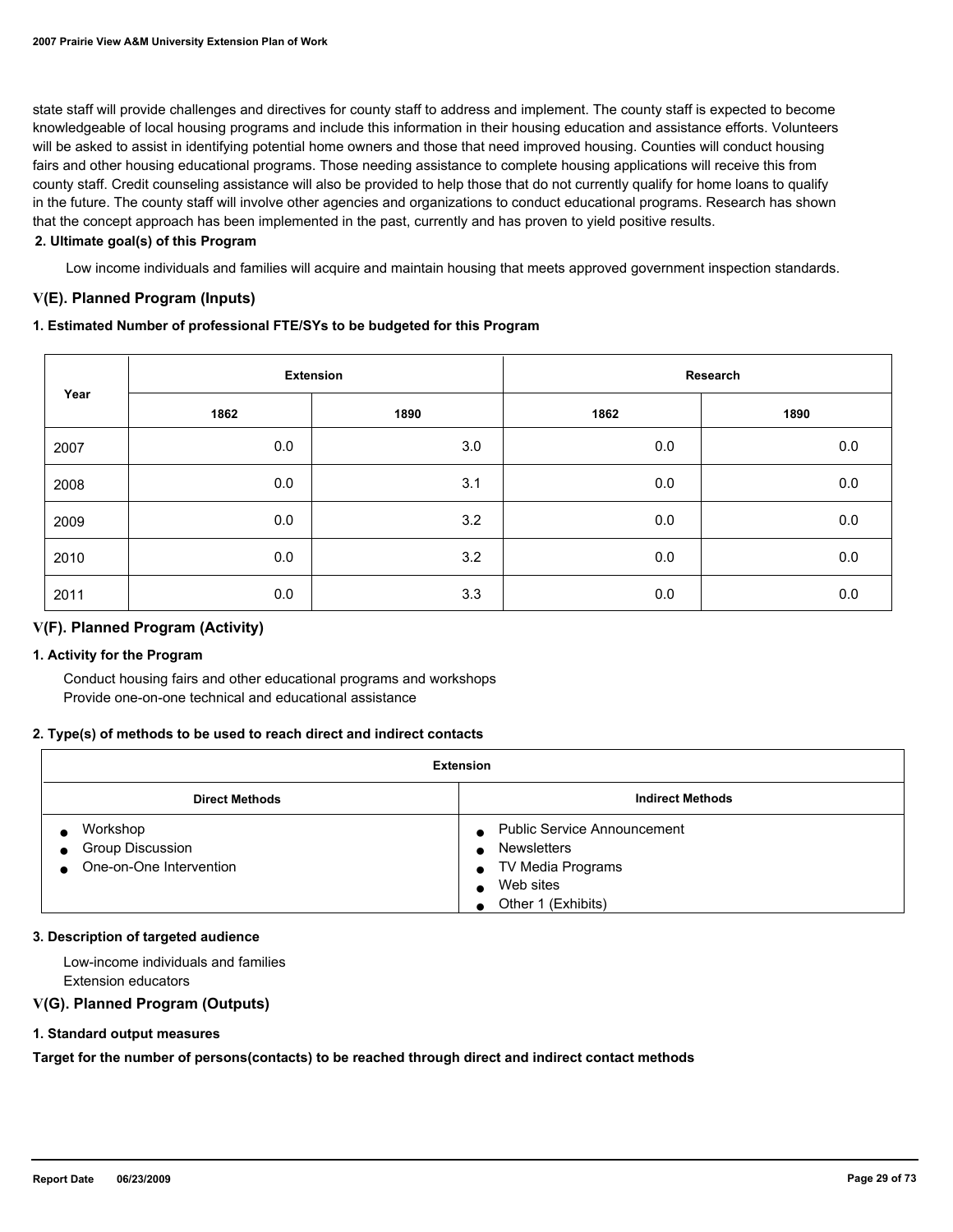|      | <b>Direct Contacts Adults</b> | <b>Indirect Contacts Adults</b> | <b>Direct Contacts Youth</b> | <b>Indirect Contacts Youth</b> |
|------|-------------------------------|---------------------------------|------------------------------|--------------------------------|
| Year | <b>Target</b>                 | <b>Target</b>                   | <b>Target</b>                | <b>Target</b>                  |
| 2007 | 1100                          | 150000                          |                              | 0                              |
| 2008 | 1125                          | 151000                          |                              | 0                              |
| 2009 | 1150                          | 152000                          |                              | 0                              |
| 2010 | 1175                          | 153000                          | 0                            | 0                              |
| 2011 | 1200                          | 154000                          |                              | 0                              |

## **2. (Standard Research Target) Number of Patent Applications Submitted**

#### **Expected Patent Applications**

| 2007:0 | 2008:0 | 2009:0 | 2010:0 | 2011:0 |
|--------|--------|--------|--------|--------|
|--------|--------|--------|--------|--------|

## **3. Expected Peer Review Publications**

| Year                | <b>Research Target</b> | <b>Extension Target</b> | Total             |
|---------------------|------------------------|-------------------------|-------------------|
| l (NO DATA ENTERED) | (NO DATA ENTERED)      | (NO DATA ENTERED)       | {NO DATA ENTERED} |

## **V(H). State Defined Outputs**

## **1. Output Target**

Provide families and individuals information on housing programs targeting low-income Provide assistance to low-income ● individuals and families needing help in completing housing loan applications County staff in 26 counties will conduct at least one housing program targeting low-income residents. Conduct one state level training on housing for Extension staff.

| 2007:700 | 2008 725 | 2009:750 | 2010:775 | 2011:800 |
|----------|----------|----------|----------|----------|
|          |          |          |          |          |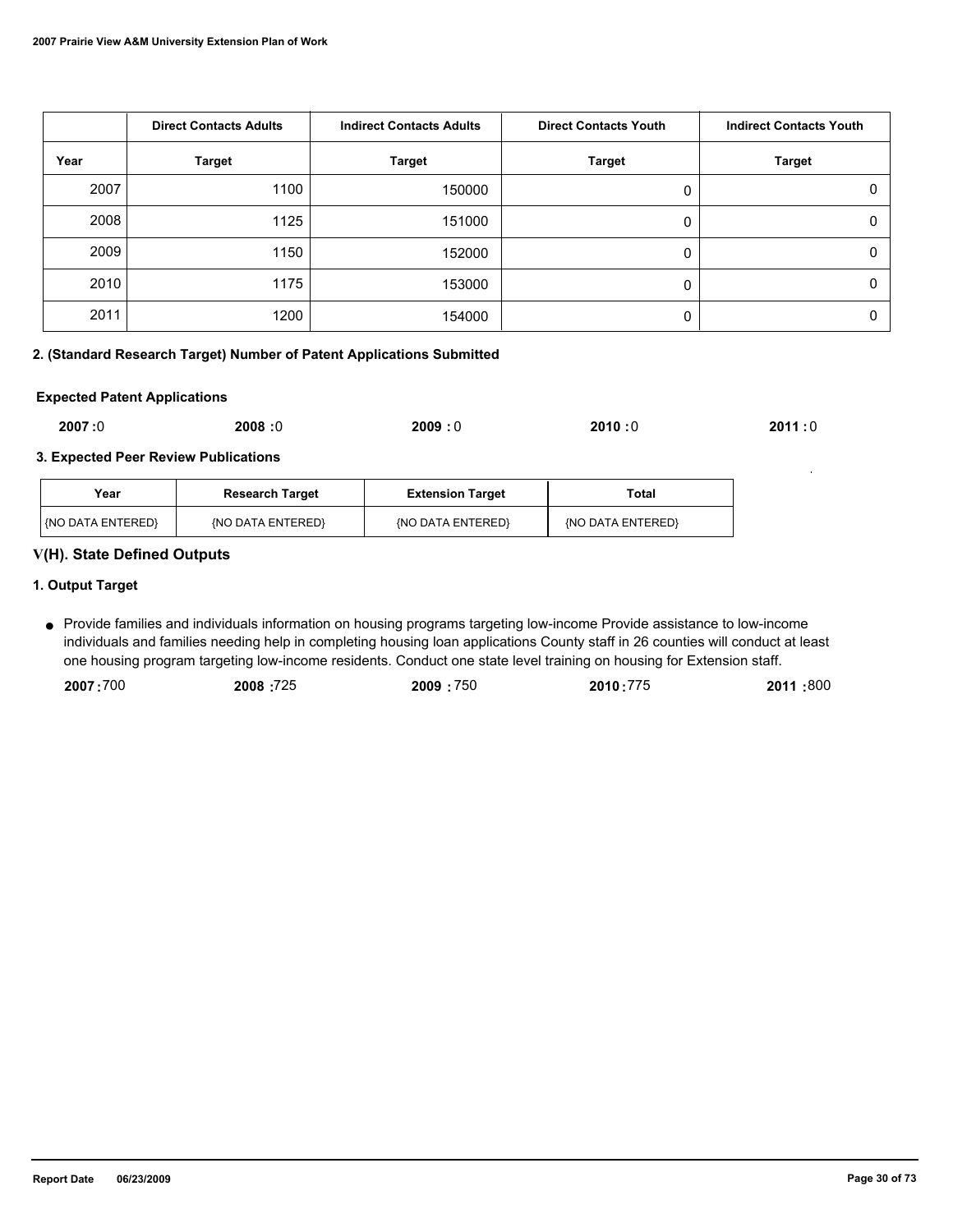# **V(I). State Defined Outcome**

| No | name<br>:оше                                                                                                                                                      |
|----|-------------------------------------------------------------------------------------------------------------------------------------------------------------------|
|    | <br>standards.<br>that meets<br>. Inspection<br>tamilies<br>housing<br><b>individuals</b><br>acquire<br>aover<br>≅rnmen⊾<br>over.<br>and<br>will<br>≅app.<br>,,,, |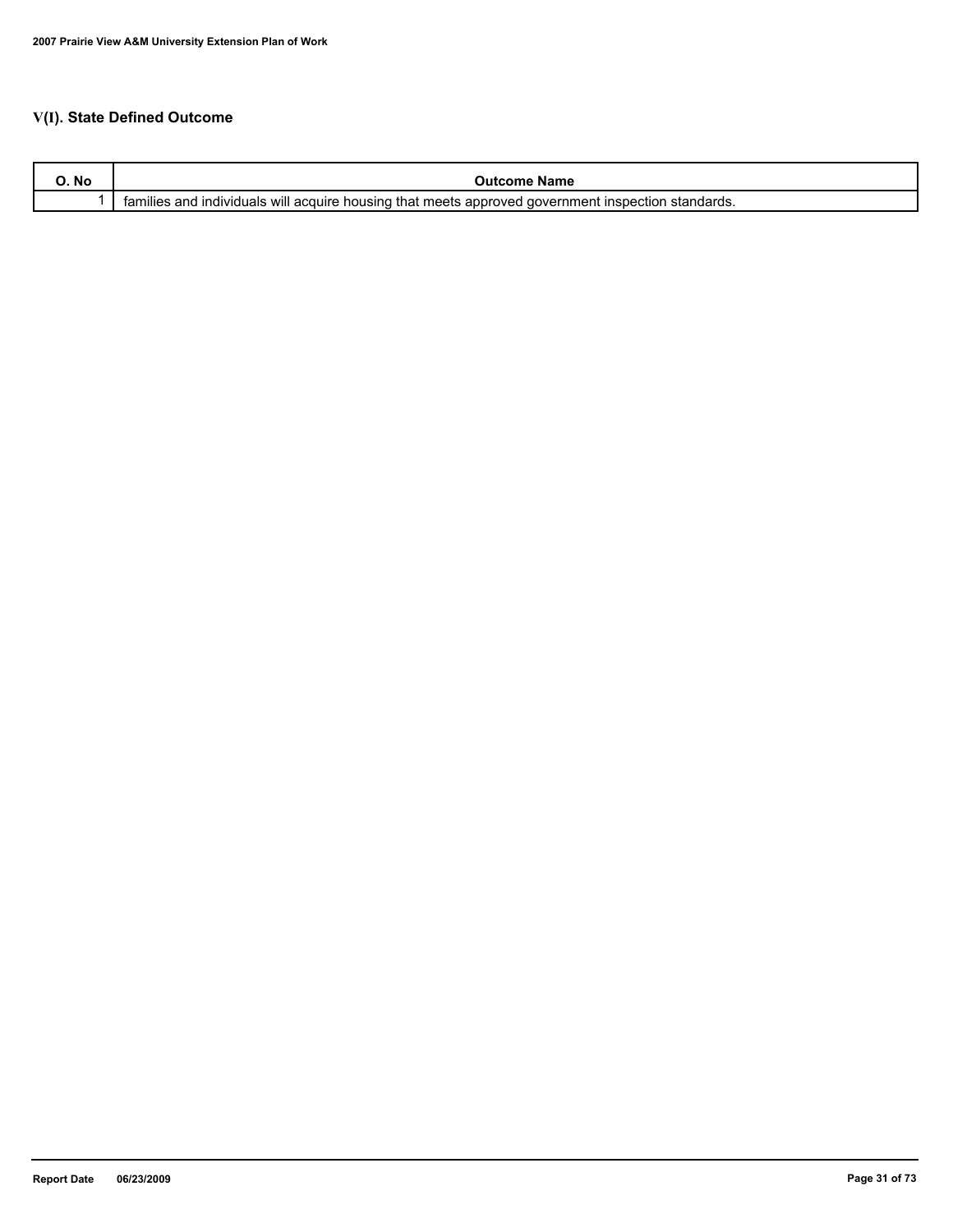## **Outcome #1**

## **1. Outcome Target**

families and individuals will acquire housing that meets approved government inspection standards.

| 2. Outcome Type : | Change in Condition Outcome Measure |          |          |            |
|-------------------|-------------------------------------|----------|----------|------------|
| 2007:90           | 2008:100                            | 2009:110 | 2010:120 | 2011 : 130 |

## **3. Associated Institute Type(s)**

•1890 Extension

## **4. Associated Knowledge Area(s)**

● {NO DATA ENTERED}

## **V(J). Planned Program (External Factors)**

## **1. External Factors which may affect Outcomes**

- Economy
- Appropriations changes
- Government Regulations

## **Description**

{NO DATA ENTERED}

## **V(K). Planned Program (Evaluation Studies and Data Collection)**

## **1. Evaluation Studies Planned**

● Comparisons between program participants (individuals,group,organizations) and non-participants

## **Description**

{NO DATA ENTERED}

#### **2. Data Collection Methods**

- On-Site
- Observation
- Other (surveys and monthly reports)

## **Description**

{NO DATA ENTERED}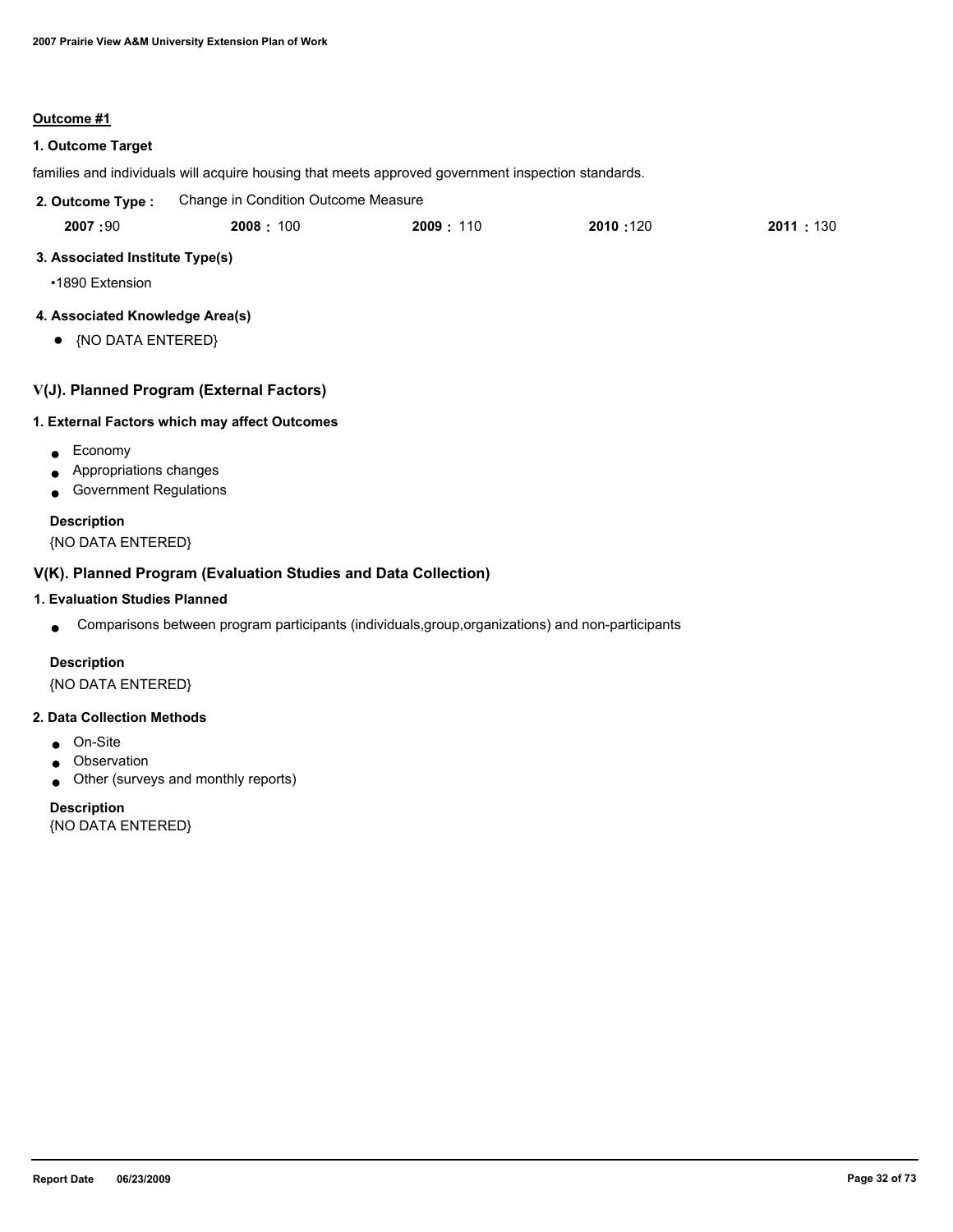## **V(A). Planned Program (Summary)**

#### **Program #6**

#### **1. Name of the Planned Program**

Community Development

#### **2. Brief summary about Planned Program**

 This planned program addresses needs in low-income, rural communities and small towns. Some of the same problems that exist in low-income, rural communities also exist in small towns. There is a need to acquire, maintain and improve community facilities. Specifically volunteer fire and health departments, rural water systems, community centers, parks, marketing facilities etc. were identified as needs. Also, community beautification and cleanup were ranked very high as needs. This program will assist low-income, rural communities and small towns in addressing many of the needs that have been identified.

No

- **3. Program existence :** New (One year or less)
- **4. Program duration :** Long-Term (More than five years)
- **5. Expending formula funds or state-matching funds :** Yes
- **6. Expending other than formula funds or state-matching funds :**

## **V(B). Program Knowledge Area(s)**

## **1. Program Knowledge Areas and Percentage**

● 805 100% Community Institutions, Health, and Social Services

## **V(C). Planned Program (Situation and Scope)**

#### **1. Situation and priorities**

 People residing in rural towns and neighborhoods have realized the importance of conducting clean-up, fix-up activities on a regular basis. A number of rural towns and communities have chosen to conduct community clean-ups at least two times a year. There are many advantages to maintaining attractive towns and neighborhoods. Published in the Window and State Government, Texas Comptroller of Public Accounts, are several success stories about small towns and neighborhoods attracting businesses, needed resources and people. County officials in Angelina County say attracting major employers is an indirect result of their focus on maintaining a clean, litter-free community. Bill Wellborn president and CEO of the Lufkin/Angelina County Economic Development Partnership, says "to make a home for world-class companies you have to have a world-class community. If you look at trying to attract new business and industry, you need to have a clean and neat community. If you don't have those things in the decision-making process you never make it past the first visit." "First impressions mean a lot when a person is driving through your community and you have litter on your highway and don't have proper upkeep of your medians," says Melinda Kartye, Angelina Beautiful-Clean executive director. Clean, landscaped entrances to communities, well maintained streets, and manicured homes in neighborhoods can create a positive first impression for prospective employers.

 Through the program development process, community development was identified as an area that needed to be addressed in low-income rural communities. Rural communities are unlike urban communities where, in most cases, needed resources and facilities are a part of the community infrastructure. Some of the rural communities' infrastructure and facilities are community driven and require the effort and support of community residents. Many of the rural communities are experiencing difficulty in obtaining and upgrading some of the basic needed resources. Some of those include rural water systems, volunteer fire and safety departments, meeting and recreation facilities and marketing facilities. The communities in which the low-income reside are generally unsightly and require major work and the cooperation of residents to upgrade their status. That is the case in the counties where programs are implemented by 1890 Cooperative Extension. Residents are not motivated to maintain and improve their communities and consequently, the unsightliness and living conditions continue to worsen. The communities are plagued with debris, trash, tall weeds, unkempt lawns, unsightly homes that need repair and painting, etc. These communities usually lack educational and recreational activities for youth and adults. Crime is prevalent and on the rise in these communities. When indicators of a community in distress are routinely ignored, the community becomes a negative target for opportunists. Litter and illegal dumping are early indicators of a community in distress. It will not take long before outsiders think that the community has no "owners" or individuals concerned with its safety. It may appear to be abandoned by residents and local businesses. Graffiti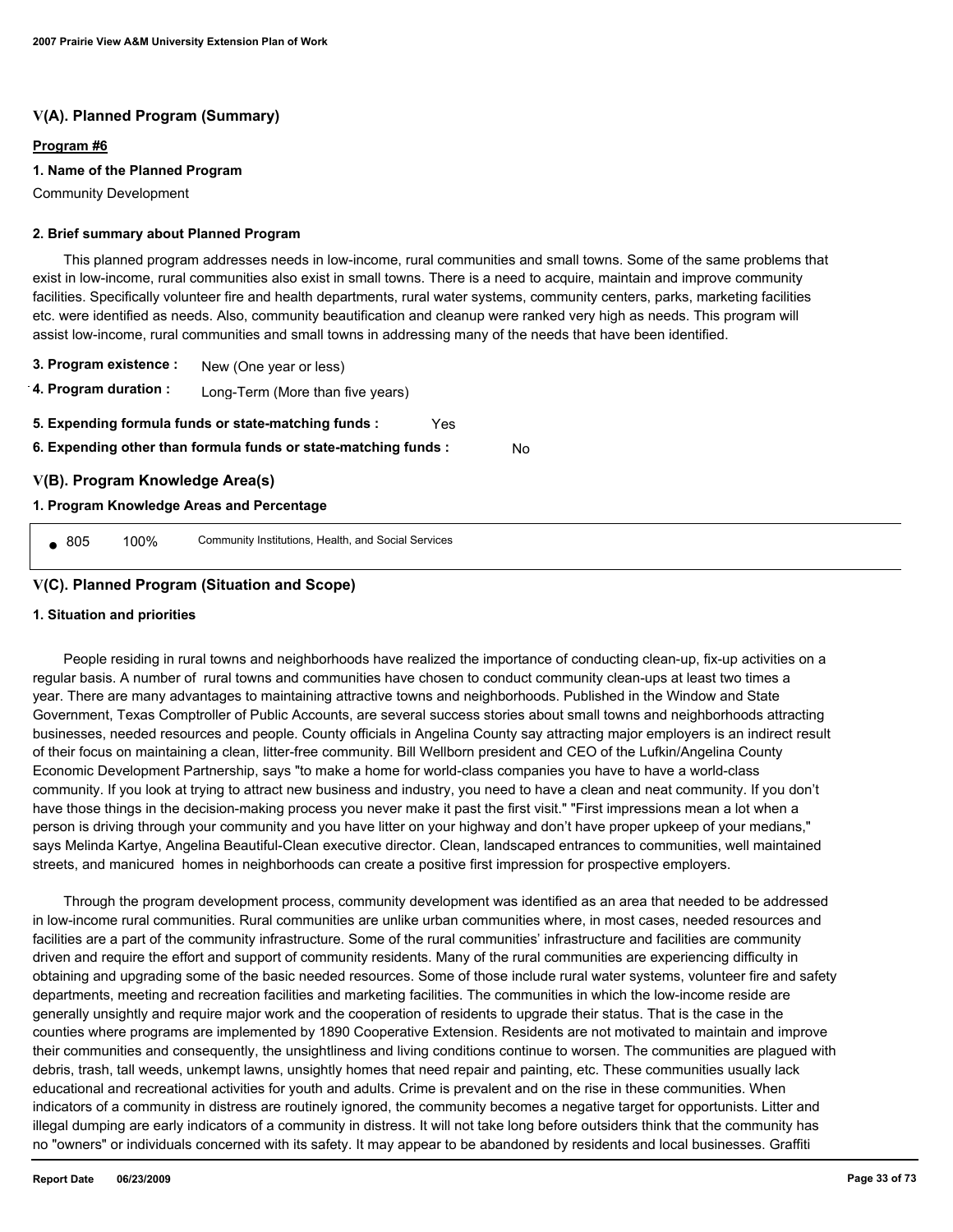vandalized vehicles and poorly maintained or abandoned buildings mark a neighborhood. What follow are rapid decay and a loss of community safety.

#### **2. Scope of the Program**

■ In-State Extension

## **V(D). Planned Program (Assumptions and Goals)**

#### **1. Assumptions made for the Program**

 The implementation of this program is expected to make residents of small towns and rural low-income neighborhoods feel better about where they live. In working with county staff and local leaders, small towns and communities will organize and work on issues that are important to the community. Nearly all of the counties have identified community clean-up as one of the top issues to be addressed. Another issue that was identified is the acquisition and maintenance of community and facilities. Unsightly communities will improve their appearance. Needed community facilities will be acquired, maintained and improved such as rural water systems, parks, community centers, volunteer fire departments, and farmers markets. Residents will adopt recommended practices for home owners such as carrying out timely lawn maintenance schedules, landscaping their homes, cleaning up unsightly debris, removing junk vehicles, and improving and maintaining the exterior of their homes. Some of the organized groups will apply for and receive their 501©3 status. This will put them in a position to apply for monies to further improve their community or small town. New businesses will locate in some of these rural areas, thus creating additional jobs or employment for community residents.

#### **2. Ultimate goal(s) of this Program**

Low-income communities/neighborhoods will acquire, maintain and enhance community facilities.

 Community residents and leaders will become involved in activities that enhance their communities and their place of residence.

Communities will establish a crime watch program.

#### **V(E). Planned Program (Inputs)**

#### **1. Estimated Number of professional FTE/SYs to be budgeted for this Program**

|      | <b>Extension</b> |      | Research |         |
|------|------------------|------|----------|---------|
| Year | 1862             | 1890 | 1862     | 1890    |
| 2007 | 0.0              | 4.0  | 0.0      | 0.0     |
| 2008 | 0.0              | 4.1  | 0.0      | $0.0\,$ |
| 2009 | 0.0              | 4.1  | 0.0      | $0.0\,$ |
| 2010 | 0.0              | 4.2  | 0.0      | 0.0     |
| 2011 | 0.0              | 4.2  | 0.0      | 0.0     |

#### **V(F). Planned Program (Activity)**

#### **1. Activity for the Program**

 To accomplish the goals of this program, workshops and trainings will be conducted for both staff and clientele. Staff will conduct educational programs for clientele. One-on-one assistance will be provided to groups and community leader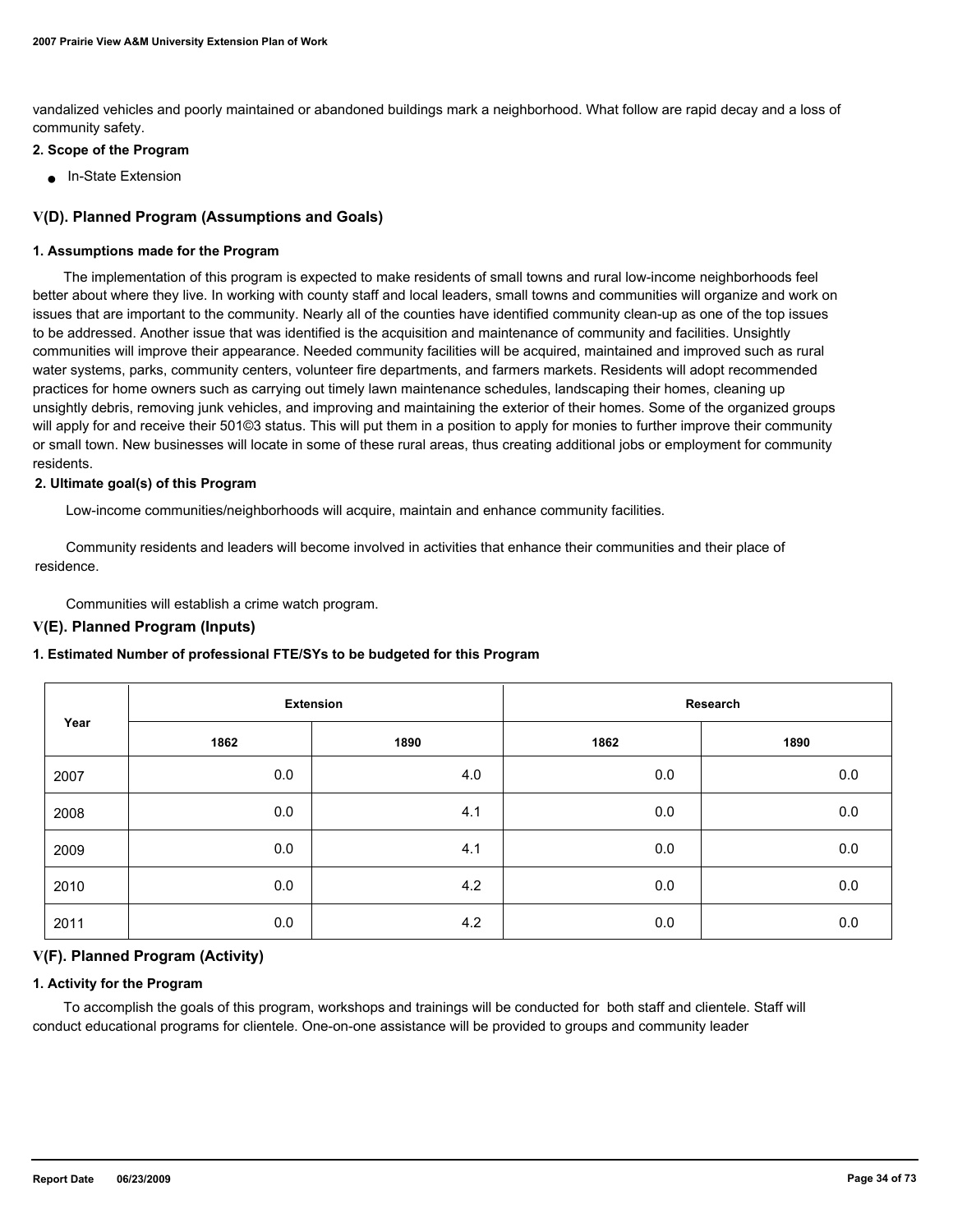## **2. Type(s) of methods to be used to reach direct and indirect contacts**

| <b>Extension</b>                                        |                                                                                                         |  |
|---------------------------------------------------------|---------------------------------------------------------------------------------------------------------|--|
| <b>Direct Methods</b>                                   | <b>Indirect Methods</b>                                                                                 |  |
| Workshop<br>Group Discussion<br>One-on-One Intervention | <b>Public Service Announcement</b><br><b>Newsletters</b><br>TV Media Programs<br>$\bullet$<br>Web sites |  |

#### **3. Description of targeted audience**

Low income community residents, low income neighborhods, small town officials, community leaders

## **V(G). Planned Program (Outputs)**

### **1. Standard output measures**

#### **Target for the number of persons(contacts) to be reached through direct and indirect contact methods**

|      | <b>Direct Contacts Adults</b> | <b>Indirect Contacts Adults</b> | <b>Direct Contacts Youth</b> | <b>Indirect Contacts Youth</b> |
|------|-------------------------------|---------------------------------|------------------------------|--------------------------------|
| Year | <b>Target</b>                 | <b>Target</b>                   | Target                       | <b>Target</b>                  |
| 2007 | 1200                          | 150000                          | 0                            |                                |
| 2008 | 1300                          | 160000                          | 0                            |                                |
| 2009 | 1400                          | 170000                          | 0                            |                                |
| 2010 | 1500                          | 180000                          | 0                            |                                |
| 2011 | 1600                          | 190000                          |                              |                                |

#### **2. (Standard Research Target) Number of Patent Applications Submitted**

#### **Expected Patent Applications**

| 2007:0 | 2008:0 | 2009:0 | 2010:0 | 2011:0 |
|--------|--------|--------|--------|--------|
|        |        |        |        |        |

#### **3. Expected Peer Review Publications**

| Year<br><b>Research Target</b>           |  | <b>Extension Target</b> | Total             |
|------------------------------------------|--|-------------------------|-------------------|
| l (NO DATA ENTERED)<br>(NO DATA ENTERED) |  | {NO DATA ENTERED}       | {NO DATA ENTERED} |

#### **V(H). State Defined Outputs**

#### **1. Output Target**

Develop and conduct programs that promote community maintenance and improvement in counties Conduct in-service training ● for county staff on community beautification and enhancements Assist communities with receiving their 501©3 status Disseminate applicable information in rural communities needing facilities and facilities upgrades Provide technical assistance to communities when needed

| 2007:900 | <b>2008: 900</b> | 2009<br>900 | 2010:900 | :900<br>2011 |
|----------|------------------|-------------|----------|--------------|
|----------|------------------|-------------|----------|--------------|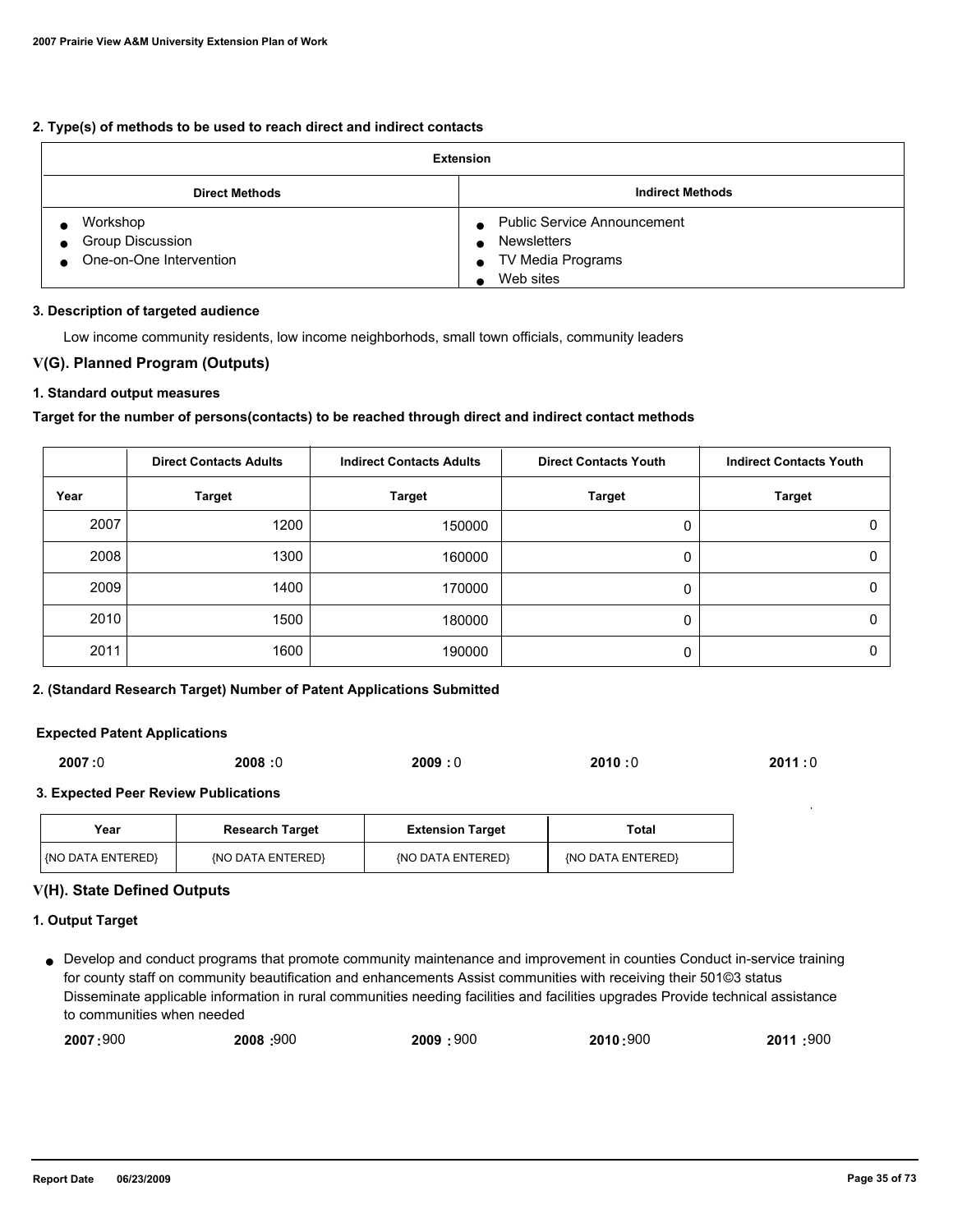# **V(I). State Defined Outcome**

| O. No | <b>Outcome Name</b>                                                                                                                                                                                                                                                                                                                                                                                                                                                                                                                           |
|-------|-----------------------------------------------------------------------------------------------------------------------------------------------------------------------------------------------------------------------------------------------------------------------------------------------------------------------------------------------------------------------------------------------------------------------------------------------------------------------------------------------------------------------------------------------|
|       | People in communities will organize to enhance their communities and the place where they reside<br>Community residents will participate in community clean-up and fix-up activities Families and individuals will<br>adopt home beautification and maintenance practices Community residents will establish and conduct<br>programs that provide education recreation and a safe environment Communities will establish rural water<br>systems, and repair, upgrade and expand existing ones Organized communities will acquire and maintain |
|       | quality volunteer fire and safety departments Communities will acquire facilities to conduct meetings and<br>recreational and educational activities Organized groups and individuals will establish facilities to market their<br>products                                                                                                                                                                                                                                                                                                   |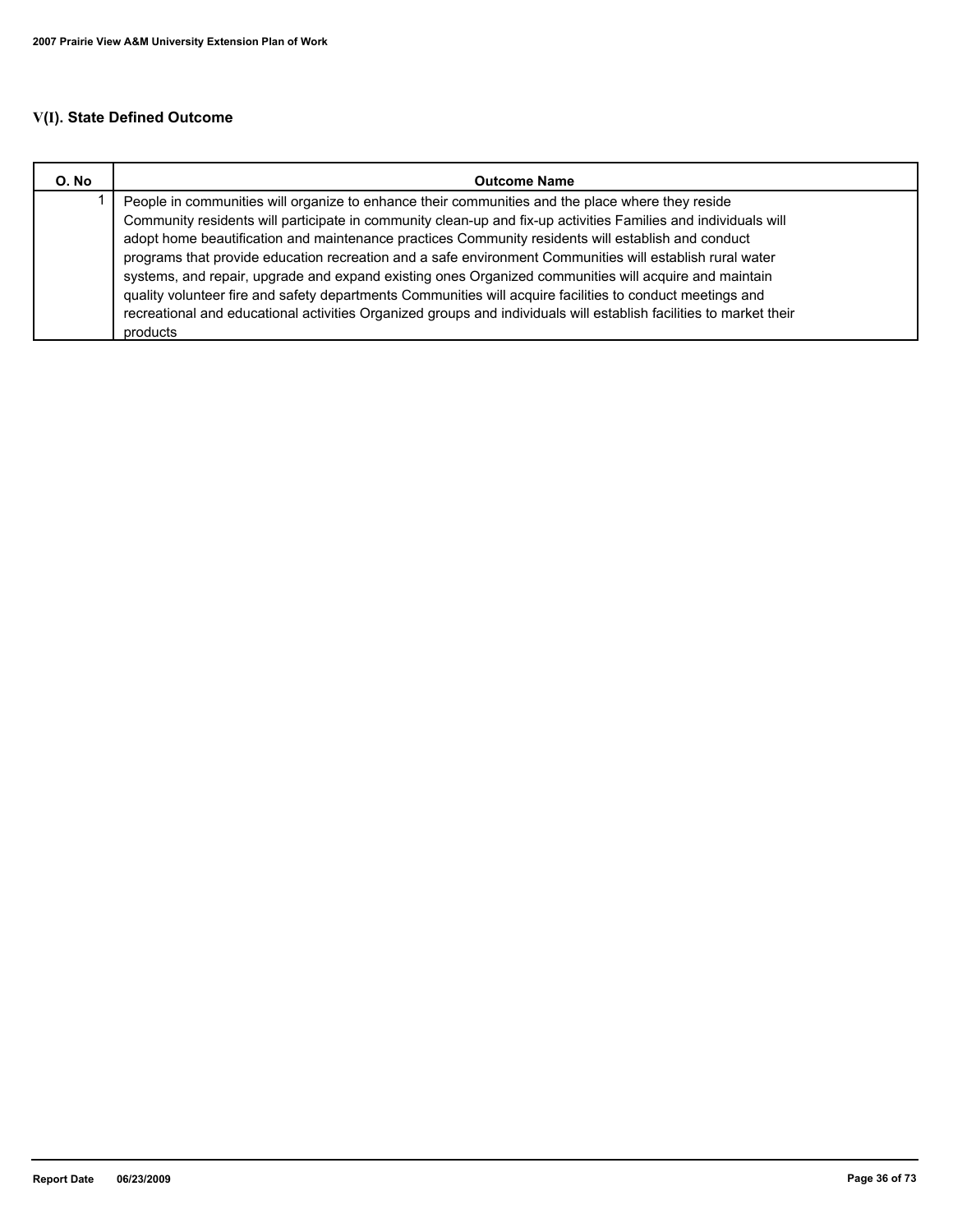#### **Outcome #1**

## **1. Outcome Target**

People in communities will organize to enhance their communities and the place where they reside Community residents will participate in community clean-up and fix-up activities Families and individuals will adopt home beautification and maintenance practices Community residents will establish and conduct programs that provide education recreation and a safe environment Communities will establish rural water systems, and repair, upgrade and expand existing ones Organized communities will acquire and maintain quality volunteer fire and safety departments Communities will acquire facilities to conduct meetings and recreational and educational activities Organized groups and individuals will establish facilities to market their products

| 2. Outcome Type: | Change in Condition Outcome Measure |
|------------------|-------------------------------------|
|                  |                                     |

| 2007:750 | 2008:780 | 2009: 810 | 2010:830 | 2011<br>.860 |
|----------|----------|-----------|----------|--------------|
|          |          |           |          |              |

## **3. Associated Institute Type(s)**

•1890 Extension

## **4. Associated Knowledge Area(s)**

● {NO DATA ENTERED}

## **V(J). Planned Program (External Factors)**

#### **1. External Factors which may affect Outcomes**

- Economy
- Appropriations changes
- Government Regulations

#### **Description**

{NO DATA ENTERED}

## **V(K). Planned Program (Evaluation Studies and Data Collection)**

#### **1. Evaluation Studies Planned**

- Comparisons between program participants (individuals,group,organizations) and non-participants
- Comparisons between different groups of individuals or program participants experiencing different levels of program intensity.
- Comparison between locales where the program operates and sites without program intervention

#### **Description**

{NO DATA ENTERED}

#### **2. Data Collection Methods**

- On-Site
- Observation
- Other (surveys and monthly reports)

## **Description** {NO DATA ENTERED}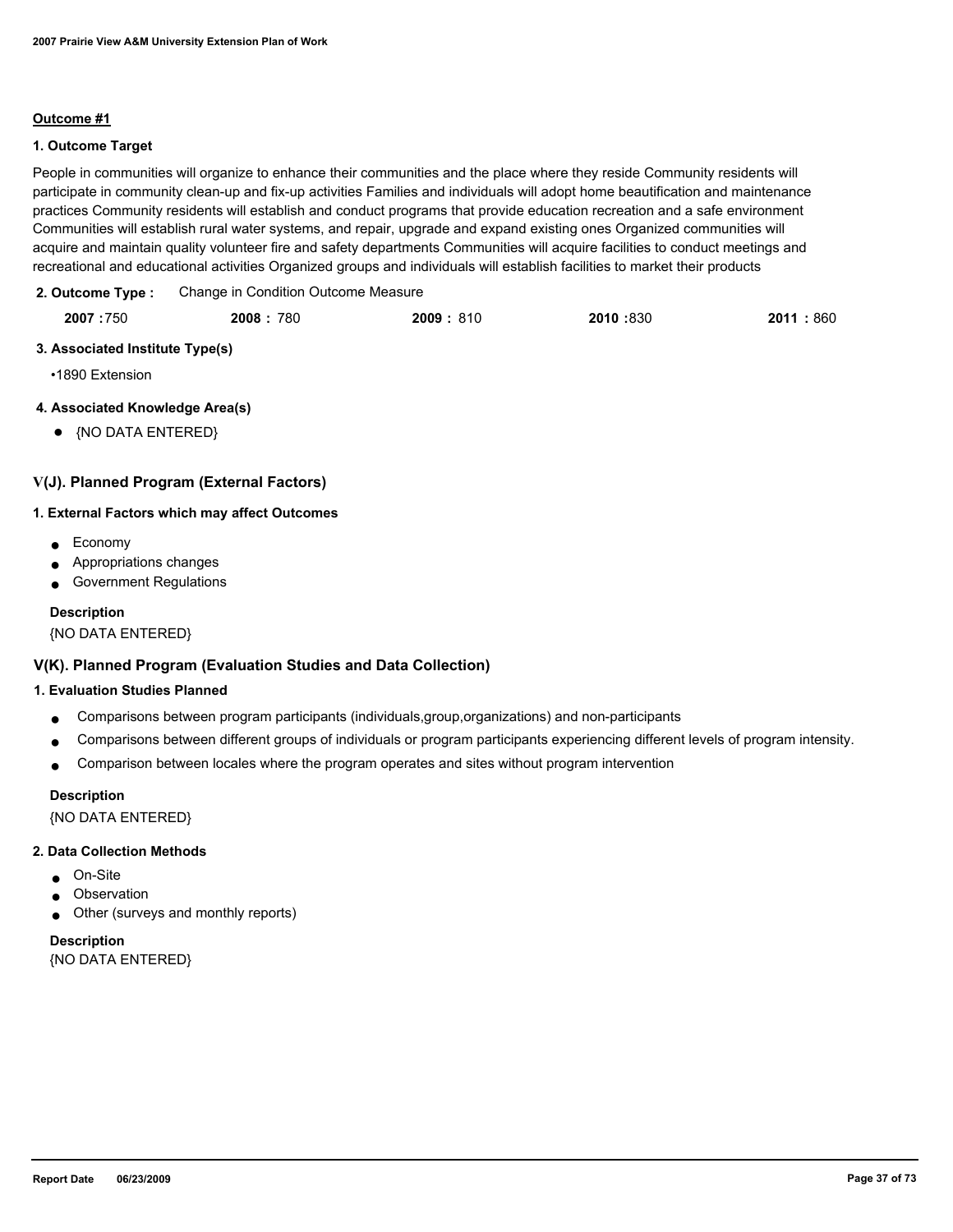## **V(A). Planned Program (Summary)**

#### **Program #7**

#### **1. Name of the Planned Program**

Sustainable Agriculture Production Systems

#### **2. Brief summary about Planned Program**

 This program will focus on developing a sustainable farming operations focusing on small scale family farms and farmers that are socially disadvantaged. The purpose is to ensure that these agricultural operations are not only profitable but that they are also friendly to the community and the environment.

 In general, these alternatives and sustainable production practices could enhance profitability of farming operations and minimize fluctuation in farm income to improve the economic well being which may improve the quality of life of limited-resource farmers.

**3. Program existence :** Intermediate (One to five years)

**4. Program duration :** Long-Term (More than five years)

**5. Expending formula funds or state-matching funds :** Yes

**6. Expending other than formula funds or state-matching funds :** No

## **V(B). Program Knowledge Area(s)**

### **1. Program Knowledge Areas and Percentage**

| $\bullet$ 102 | 20%              | Soil, Plant, Water, Nutrient Relationships                         |           |           |           |  |
|---------------|------------------|--------------------------------------------------------------------|-----------|-----------|-----------|--|
| $\bullet$ 205 | $\bullet$<br>20% | $\blacksquare$<br>Plant Management Systems                         | $\sim$    | $\bullet$ | $\bullet$ |  |
| $\bullet$ 211 | $\bullet$<br>20% | $\bullet$<br>Insects, Mites, and Other Arthropods Affecting Plants | $\bullet$ | $\bullet$ | $\cdot$   |  |
| $\bullet$ 301 | $\bullet$<br>20% | $\bullet$<br>Reproductive Performance of Animals                   | $\bullet$ | $\bullet$ | $\bullet$ |  |
| $\bullet$ 303 | $\bullet$<br>20% | $\bullet$<br>Genetic Improvement of Animals                        | $\bullet$ | $\bullet$ | $\cdot$   |  |

## **V(C). Planned Program (Situation and Scope)**

#### **1. Situation and priorities**

 A majority of the agricultural producers that get assistance from the Cooperative Extension Program are small farmers with less than 50 acres of land. Many of these socially disadvantaged farmers work full time, and the farm is a second source of income. A low-input sustainable agricultural system is needed to assist these producers get optimum production in the most economical manner.

The South lends itself to many sustainable alternatives because of its mild climate and

 long growing season. Fruit and vegetable crop productions have been suggested as agricultural alternatives that could improve the income situation of small-scale farmers who utilize Cooperative Extension. Many of these individuals are limited resource farmers seeking methods to improve their crop production potential and profitability. Studies have shown that low-input, alternative agriculture using alternative crops and environmentally friendly production practices will enhance productivity without polluting the environment. Variety trials, fertilizer treatments and different cultural practices have been investigated to determine the relationship between plants and growth factors, appropriate crop management practices and pest control. For small livestock producers, sustainable methods are being promoted that will assist these agricultural operations facing problems such as inadequate rotational grazing techniques, poor selection and management of breeding stock, and problems of controlling animal diseases and parasites.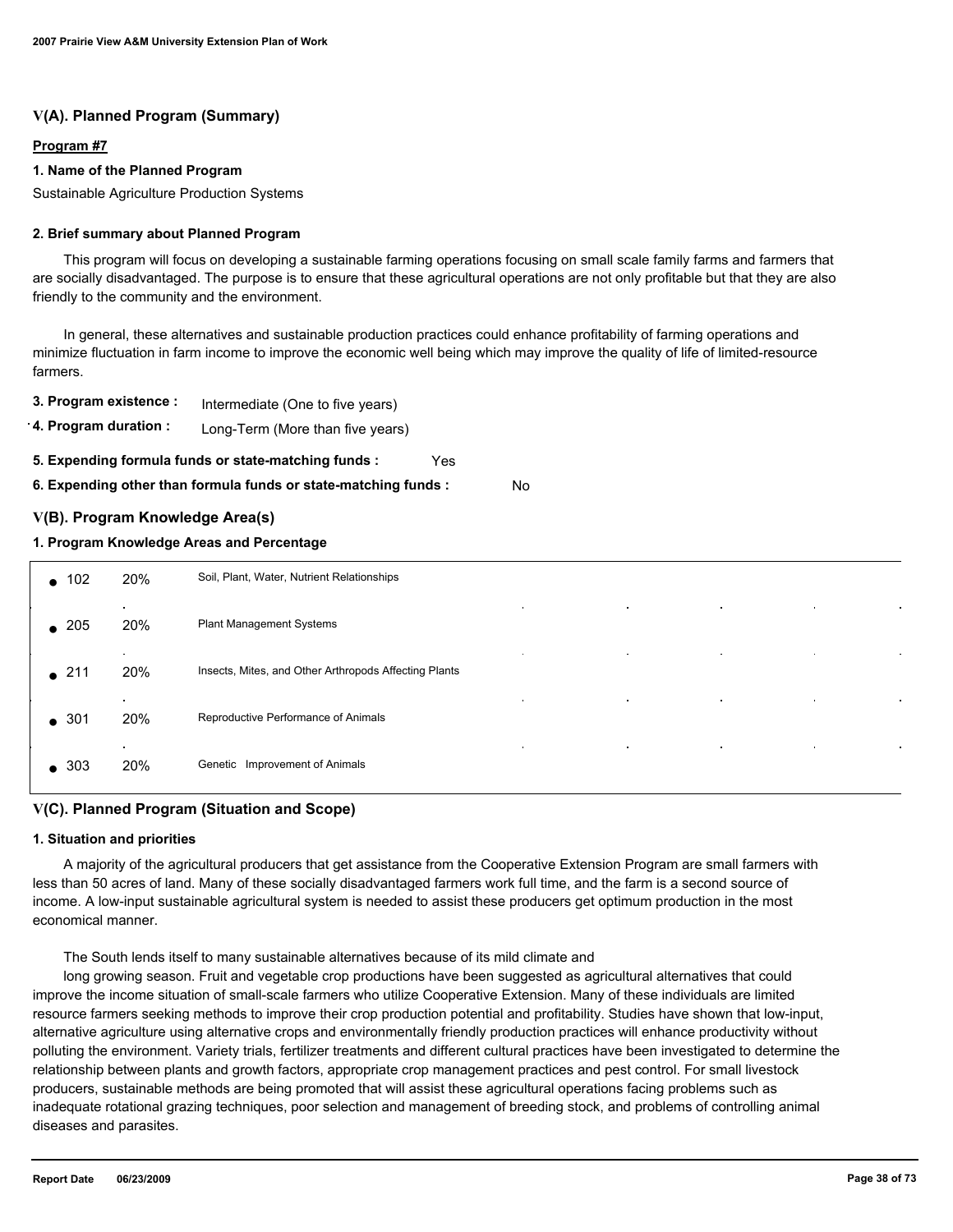## **2. Scope of the Program**

■ In-State Extension

## **V(D). Planned Program (Assumptions and Goals)**

#### **1. Assumptions made for the Program**

 This program assumes that with contributions from the Cooperative Extension staff, better production practices will be identified and used for the profitable production of fruits, vegetables, livestock and other alternative crops. To ensure full participation of the stakeholders, applied research will be conducted with socially disadvantaged farmers. This applied research will allow the farmers to work closely with Cooperative Extension staff while gaining hands-on experience in sustainable agriculture. This training will be in addition to the workshops, seminars and other educational programs provided to the farmers. The planning and execution of the plans will continue to be in collaboration with clientele.

## **2. Ultimate goal(s) of this Program**

 To train agricultural producers in the use of alternative enterprises and production systems that will help them maximize the quality and quantity of goods produced. The impact of different cropping/production systems and cultural practices will be used to increase farm profitability.

## **V(E). Planned Program (Inputs)**

## **1. Estimated Number of professional FTE/SYs to be budgeted for this Program**

|      | <b>Extension</b> |      | Research |      |
|------|------------------|------|----------|------|
| Year | 1862             | 1890 | 1862     | 1890 |
| 2007 | 0.0              | 6.6  | 0.0      | 0.0  |
| 2008 | 0.0              | 6.8  | 0.0      | 0.0  |
| 2009 | 0.0              | 6.8  | 0.0      | 0.0  |
| 2010 | 0.0              | 6.8  | 0.0      | 0.0  |
| 2011 | 0.0              | 6.8  | $0.0\,$  | 0.0  |

## **V(F). Planned Program (Activity)**

#### **1. Activity for the Program**

 Cooperative Extension will: Conduct educational programs Conduct subject matter workshops / field days / tours Provide one-on-one technical assistance / consultations Conduct training programs Assist clients with development of farm plans Hold On Farm Demonstrations

#### **2. Type(s) of methods to be used to reach direct and indirect contacts**

| <b>Extension</b>                                                                                        |                                                                                                    |  |  |
|---------------------------------------------------------------------------------------------------------|----------------------------------------------------------------------------------------------------|--|--|
| <b>Direct Methods</b>                                                                                   | <b>Indirect Methods</b>                                                                            |  |  |
| <b>Education Class</b><br>Workshop<br><b>Group Discussion</b><br>$\bullet$<br>● One-on-One Intervention | • Public Service Announcement<br><b>Newsletters</b><br>TV Media Programs<br>$\bullet$<br>Web sites |  |  |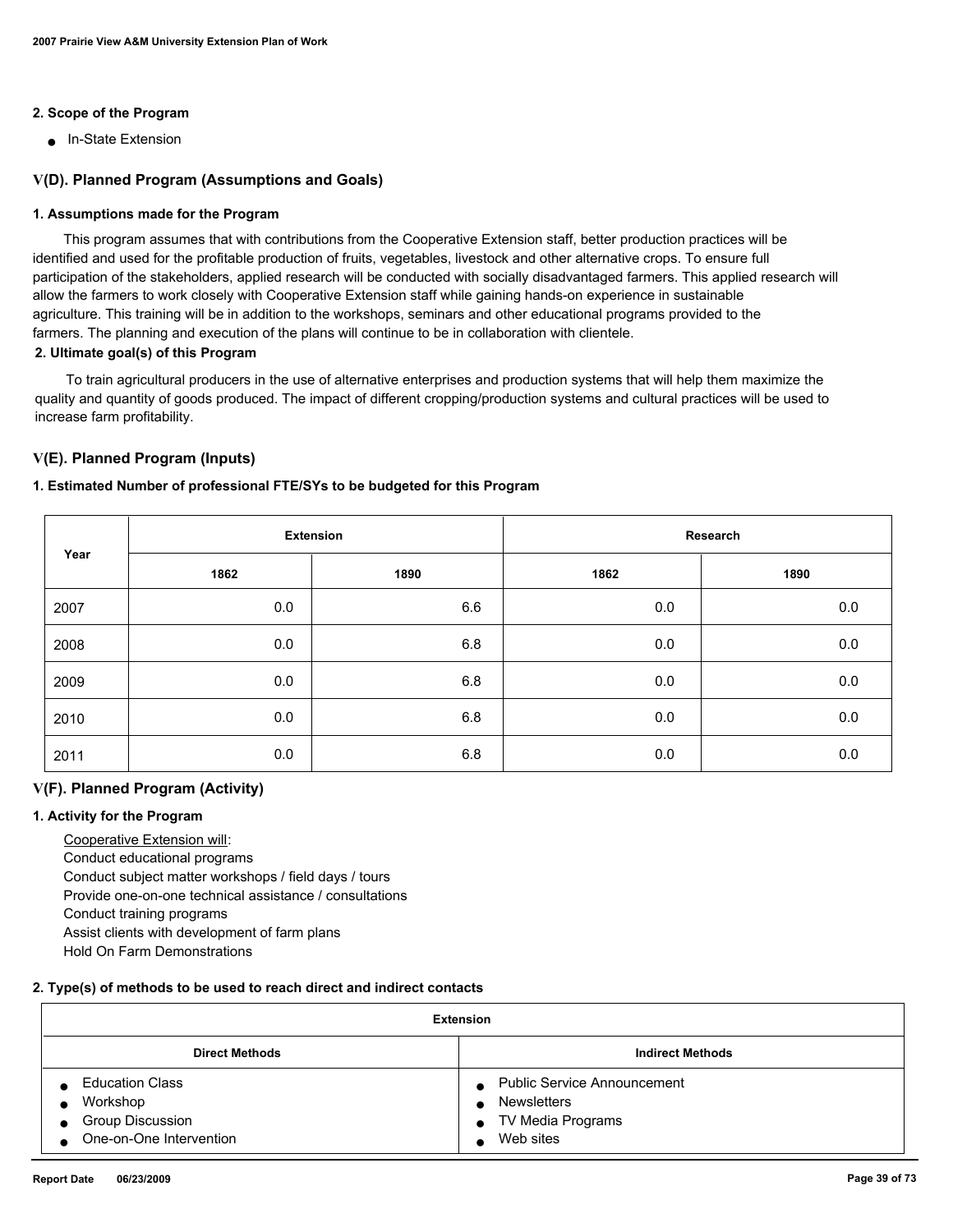| ъ.<br>и.<br>. |  |
|---------------|--|

#### **3. Description of targeted audience**

Small farmers; limited resource farmers; family farmers and socially disadvantaged farmers.

## **V(G). Planned Program (Outputs)**

## **1. Standard output measures**

## **Target for the number of persons(contacts) to be reached through direct and indirect contact methods**

|      | <b>Direct Contacts Adults</b> | <b>Indirect Contacts Adults</b> | <b>Direct Contacts Youth</b> | <b>Indirect Contacts Youth</b> |
|------|-------------------------------|---------------------------------|------------------------------|--------------------------------|
| Year | <b>Target</b>                 | <b>Target</b>                   | <b>Target</b>                | <b>Target</b>                  |
| 2007 | 225                           | 2850                            | 100                          | 250                            |
| 2008 | 275                           | 3200                            | 110                          | 275                            |
| 2009 | 275                           | 3200                            | 110                          | 275                            |
| 2010 | 275                           | 3200                            | 110                          | 275                            |
| 2011 | 275                           | 3200                            | 110                          | 275                            |

#### **2. (Standard Research Target) Number of Patent Applications Submitted**

#### **Expected Patent Applications**

| 2007:0 | 2008:0 | 2009:0 | 2010:0 | 2011:0 |
|--------|--------|--------|--------|--------|
|        |        |        |        |        |

#### **3. Expected Peer Review Publications**

| Year                   | <b>Research Target</b> | <b>Extension Target</b> | Total             |
|------------------------|------------------------|-------------------------|-------------------|
| <b>NO DATA ENTERED</b> | {NO DATA ENTERED}      | (NO DATA ENTERED)       | (NO DATA ENTERED) |

#### **V(H). State Defined Outputs**

#### **1. Output Target**

● Conduct educational programs focusing on sustainable production practices in crops and livestock. Provide one-on-one technical assistance/consultations. Assist small scale and socially disadvantaged farmers with alternative marketing plans.

|          |          |          |          | 2011:250 |
|----------|----------|----------|----------|----------|
| 2007:225 | 2008:250 | 2009:250 | 2010:250 |          |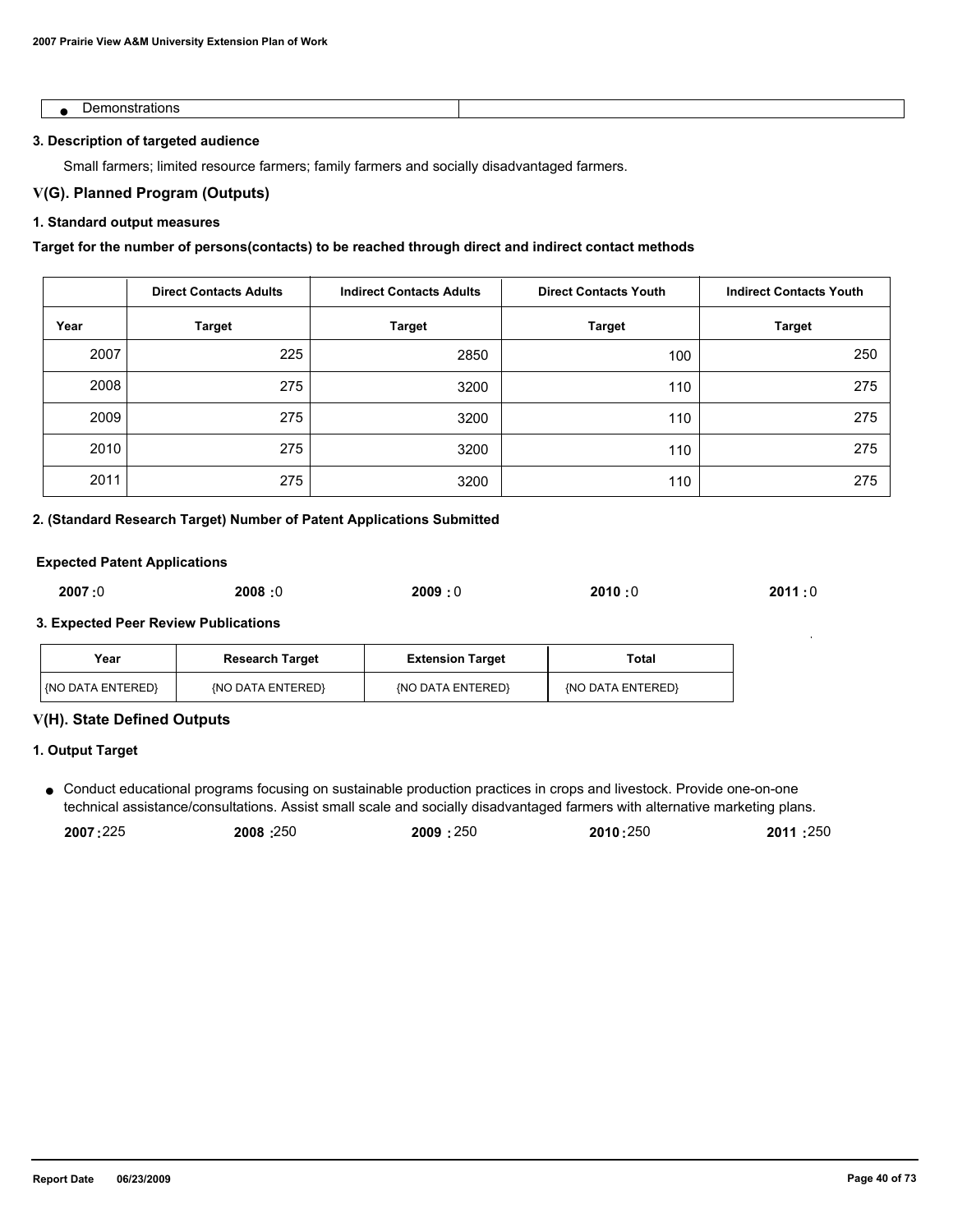# **V(I). State Defined Outcome**

| O. No | <b>Outcome Name</b>                                                                                          |
|-------|--------------------------------------------------------------------------------------------------------------|
|       | Program participants are expected to benefit from the educational training programs, workshops and technical |
|       | assistance offered by extension service personnel. This will be measured by: Number of farms adapting        |
|       | sustainable techniques for agricultural production Number of farms producing alternative crops Number of     |
|       | farms adopting new, sustainable management practices Number of farms participating in on-farm                |
|       | demonstrations in sustainable agriculture                                                                    |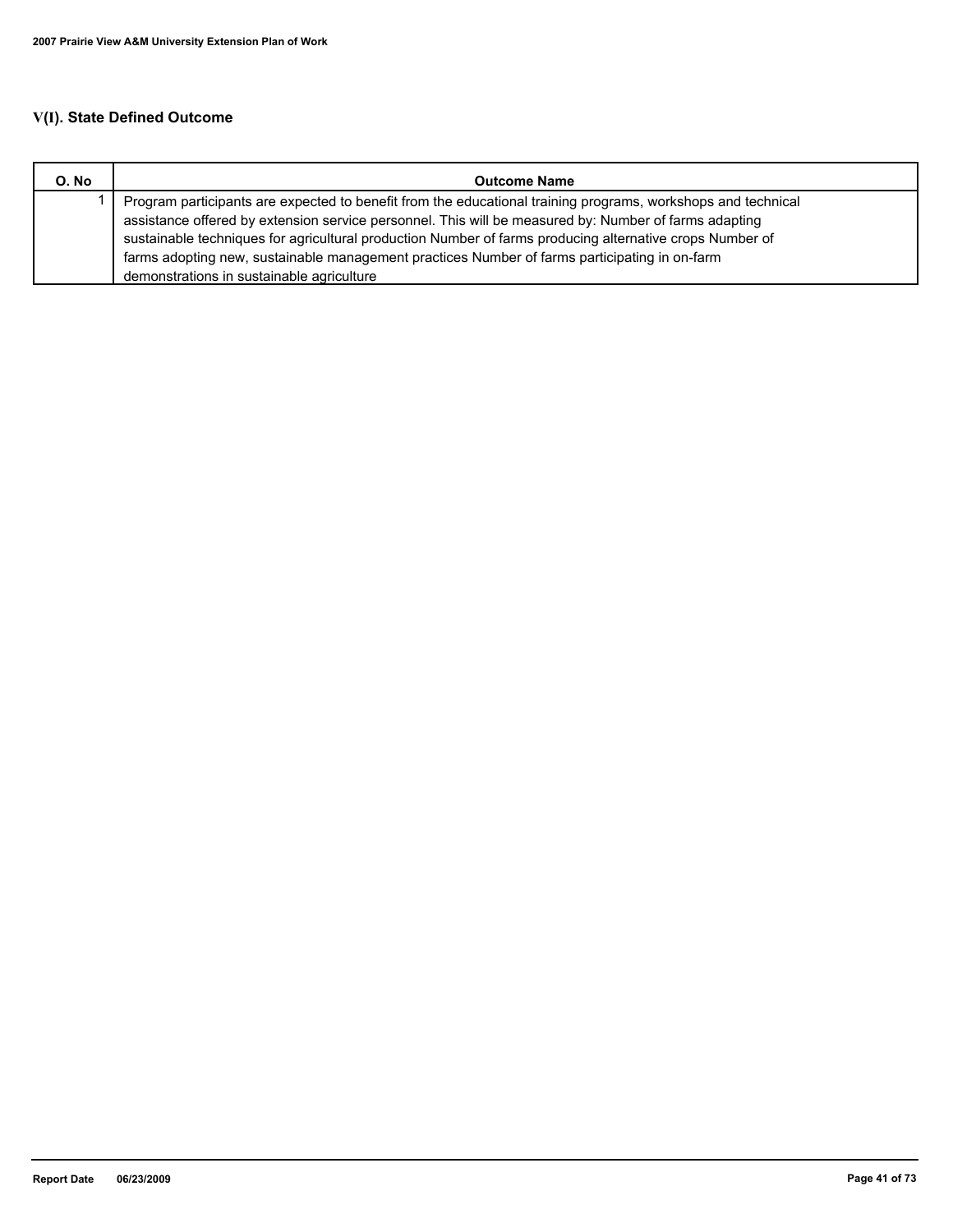### **Outcome #1**

## **1. Outcome Target**

Program participants are expected to benefit from the educational training programs, workshops and technical assistance offered by extension service personnel. This will be measured by: Number of farms adapting sustainable techniques for agricultural production Number of farms producing alternative crops Number of farms adopting new, sustainable management practices Number of farms participating in on-farm demonstrations in sustainable agriculture

Change in Knowledge Outcome Measure **2. Outcome Type :**

| 2007:125 | 2008: 150 | 2009:<br>: 150 | 2010:150 | 2011 : 150 |
|----------|-----------|----------------|----------|------------|
|          |           |                |          |            |

## **3. Associated Institute Type(s)**

•1890 Extension

## **4. Associated Knowledge Area(s)**

● {NO DATA ENTERED}

## **V(J). Planned Program (External Factors)**

#### **1. External Factors which may affect Outcomes**

- Natural Disasters (drought,weather extremes,etc.)
- **Economy**
- Public Policy changes

## **Description**

{NO DATA ENTERED}

## **V(K). Planned Program (Evaluation Studies and Data Collection)**

## **1. Evaluation Studies Planned**

- After Only (post program)
- During (during program)

## **Description**

{NO DATA ENTERED}

#### **2. Data Collection Methods**

- Mail
- On-Site
- Observation

#### **Description**

 A data collection survey will be conducted during and at the end of each year. Additionally, data collected during the monthly report process from Extension personnel will be used.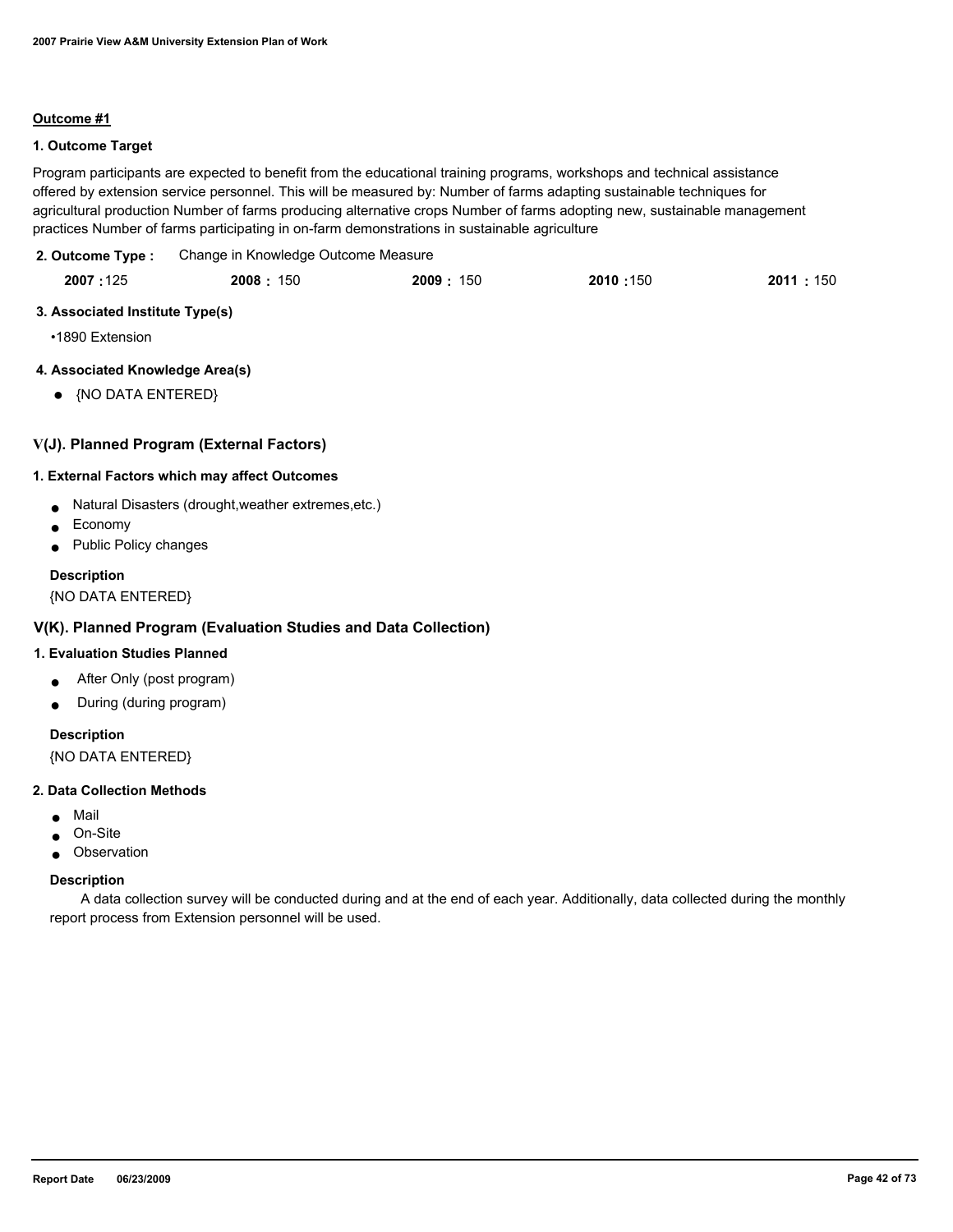## **V(A). Planned Program (Summary)**

#### **Program #8**

#### **1. Name of the Planned Program**

Small Farm Financial Management and Marketing

#### **2. Brief summary about Planned Program**

 Programs conducted by the Cooperative Extension Program at Prairie View A&M University will be geared towards the needs of small scale and limited resource farmers and will focus on farm financial management, business planning and the marketing of agricultural products.

 In the area of Economics of Agricultural Production and Farm Management, the Cooperative Extension Program will assist small scale agricultural producers by conducting economic analyses that will assist them to be economically profitable and sustainable. Educational programs focusing on strategies for farm profitability and sustainability will be developed and used in the delivery of extension programs to small scale and limited resource farmers.

 The Cooperative Extension Program will conduct programming in the areas of farm and home planning including farm income, debt and spending as it addresses the area of Business Management and Finance, and Taxation. Educational programs, events, activities and technical assistance will be developed and implemented to address the relevant issues and needs of limited resource farm families.

 Educational programs focusing on alternative and niche markets will be provided to small scale and limited resource agricultural producers. Information about selling high quality products at the local and regional levels will be addressed. Other items included in the area of marketing and distribution practices will focus on gaining an understanding of the agricultural distribution network, better understanding of economic policy and the role that family farms play in the global marketing of agricultural products.

| 3. Program existence :                                          | Intermediate (One to five years) |  |  |  |  |  |
|-----------------------------------------------------------------|----------------------------------|--|--|--|--|--|
| 4. Program duration :                                           | Long-Term (More than five years) |  |  |  |  |  |
| 5. Expending formula funds or state-matching funds :<br>Yes     |                                  |  |  |  |  |  |
| 6. Expending other than formula funds or state-matching funds : |                                  |  |  |  |  |  |
| V(B). Program Knowledge Area(s)                                 |                                  |  |  |  |  |  |

**1. Program Knowledge Areas and Percentage**

| $-601$ | 50%                             | Economics of Agricultural Production and Farm Management                                                 |
|--------|---------------------------------|----------------------------------------------------------------------------------------------------------|
| 602    | $\bullet$<br>25%                | <b>Contractor</b><br><b>Contractor</b><br>$\sim$<br>$\sim$<br>Business Management, Finance, and Taxation |
| 604    | $\overline{\phantom{a}}$<br>25% | $\sim$<br>$\sim$<br>$\sim$<br>$\sim$<br>Marketing and Distribution Practices                             |

No

## **V(C). Planned Program (Situation and Scope)**

#### **1. Situation and priorities**

 Agriculture is a major component of the economy in Texas. Texas has 228,926 farms which sell \$14,134,744 in agricultural products annually. Small and limited resource farms (e.g., farms generating less than \$10,000 in annual sales) constitute approximately 71.5% of these farms, according to the 2002 Census of Agriculture (USDA, NASS, 2003).

 Small and limited resource farmers are a large and important part of the state and national economy. Nearly 40% of the value of farm products produced in the United States is still generated by small farms. According to the 2002 U.S. Census of Agriculture, 39% of farms had sales of less than \$2,500. These farms are engaged in a variety of crop and livestock enterprises, including traditional field crops, beef, and new alternatives crops targeted to niche markets. Small farmers have numerous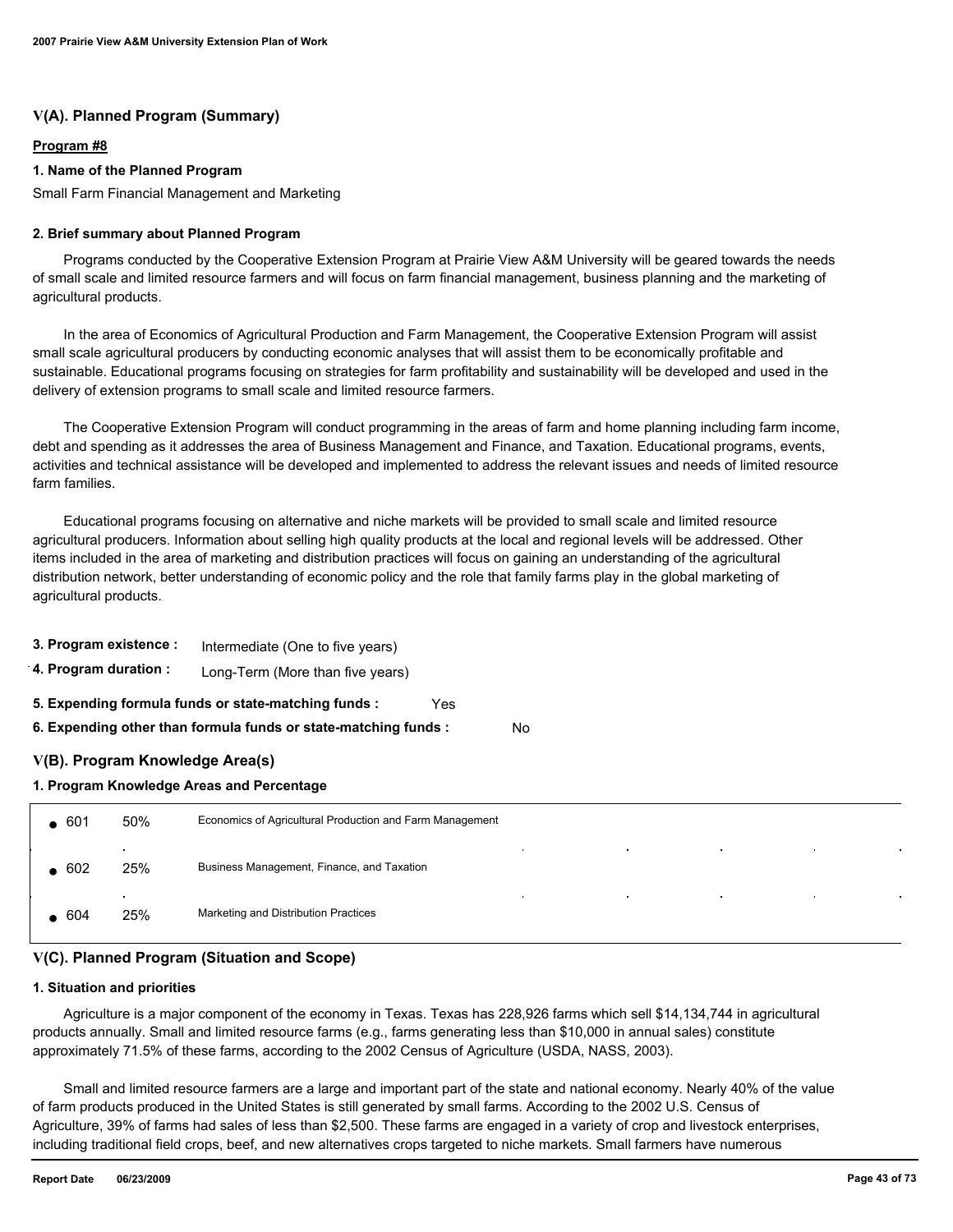challenges, some of which are due to the lack of size, lack of knowledge about enterprise selection appropriate to financial resources and lack of skills. The Cooperative Extension Program will continue to address problems associated with enterprise and market selection and optimal resource allocation in production, risk management. Furthermore, extension and outreach programs will be designed with the ultimate goal of enhancing the economic viability of small and limited resource farms and families. Some major factors affecting small farmers and ranchers are poor management skills, inability to maintain cash flow, past racial discrimination and lack of information to make informed decisions resulting in a lack of effective management. Therefore, farm business and financial management are needed to address these issues.

 Small farm families face barriers to entry into commercial markets. These barriers are mainly due to the lack of knowledge of market structure requirements of values and size as well market demand. These farm families lack knowledge of marketing strategies to enhance farm income.

#### **2. Scope of the Program**

■ In-State Extension

## **V(D). Planned Program (Assumptions and Goals)**

#### **1. Assumptions made for the Program**

 Many small scale farmers and ranchers in Texas depend upon the technical assistance provided by Land-Grant institutions, non-profit groups, state and federal agencies. Small farmers and ranchers are continuing to experience financial difficulties which led to bankruptcy, foreclosures and stressful emotional conditions.

 The Cooperative Extension Program at Prairie View A&M University will continue to address these issues and focus on the needs of limited resource farmers. Focusing on theses specific needs will help this audience improve their lives. By providing this type of assistance, it is assumed that farmers will be more profitable, decrease debt and improve business management skills. Improvements in these areas will help them to increase their chances of getting loans and other assistance made available by federal and state agencies.

#### **2. Ultimate goal(s) of this Program**

 The overall,ultimate goal is to enhance the economic viability of small and limited resource farm families by strengthening their technical knowledge and skills and economic decision-making so that they can contribute fully to the agricultural economy.

## **V(E). Planned Program (Inputs)**

#### **1. Estimated Number of professional FTE/SYs to be budgeted for this Program**

| Year |      | <b>Extension</b> | Research |      |
|------|------|------------------|----------|------|
|      | 1862 | 1890             | 1862     | 1890 |
| 2007 | 0.0  | 6.7              | $0.0\,$  | 0.0  |
| 2008 | 0.0  | 7.2              | 0.0      | 0.0  |
| 2009 | 0.0  | 7.2              | 0.0      | 0.0  |
| 2010 | 0.0  | 7.2              | 0.0      | 0.0  |
| 2011 | 0.0  | 7.2              | 0.0      | 0.0  |

#### **V(F). Planned Program (Activity)**

#### **1. Activity for the Program**

Cooperative Extension will:

Conduct educational programs

Conduct subject matter workshops / field days / tours

Provide one-on-one technical assistance / consultations

Conduct training programs

Assist clients with development of farm plans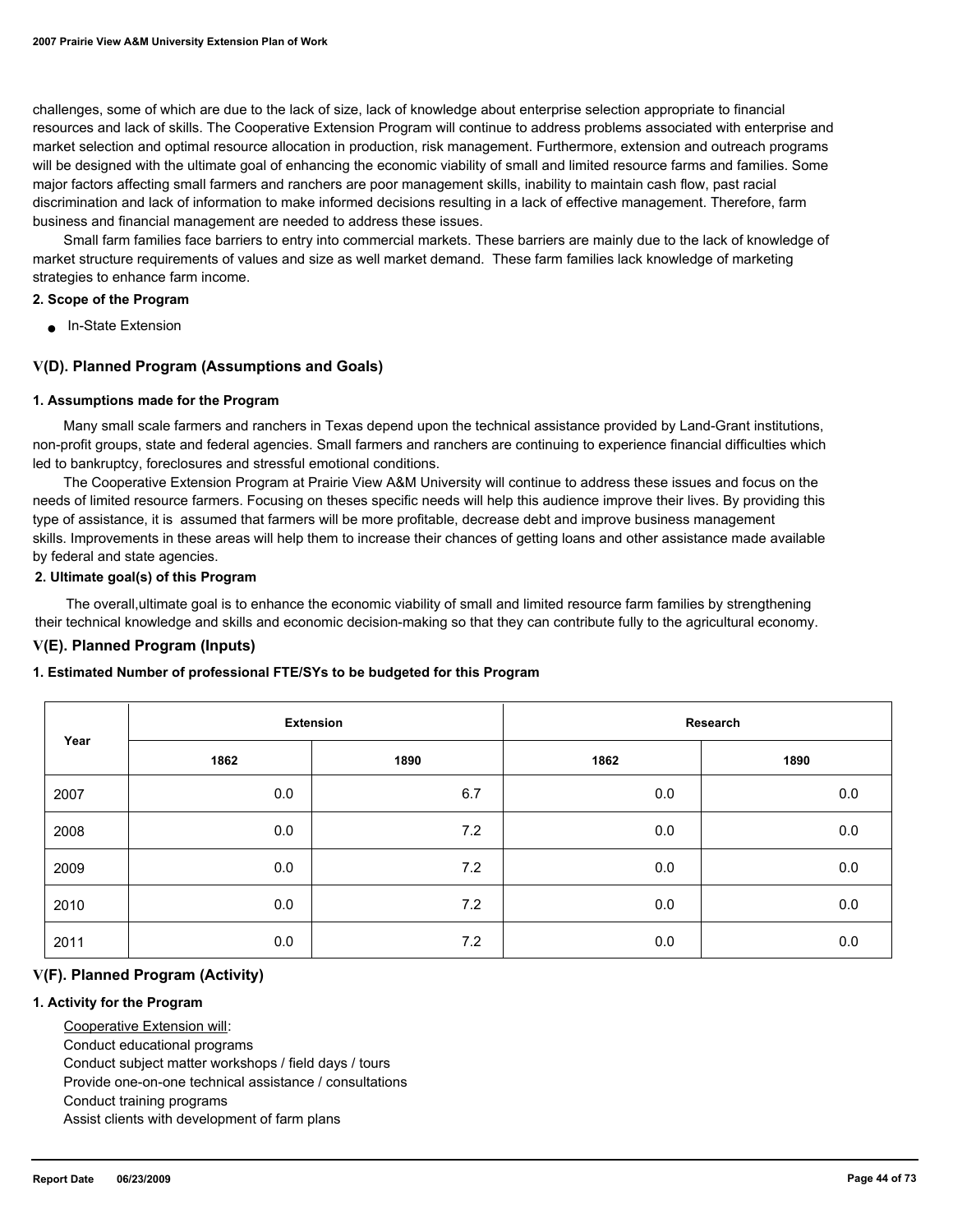## **2. Type(s) of methods to be used to reach direct and indirect contacts**

| <b>Extension</b>                                                                                    |                                                                                                                                                |  |  |
|-----------------------------------------------------------------------------------------------------|------------------------------------------------------------------------------------------------------------------------------------------------|--|--|
| <b>Direct Methods</b>                                                                               | <b>Indirect Methods</b>                                                                                                                        |  |  |
| <b>Education Class</b><br>Workshop<br>Group Discussion<br>One-on-One Intervention<br>Demonstrations | <b>Public Service Announcement</b><br>$\bullet$<br><b>Newsletters</b><br>$\bullet$<br>TV Media Programs<br>$\bullet$<br>Web sites<br>$\bullet$ |  |  |

#### **3. Description of targeted audience**

Small farmers; limited resource farmers; family farmers and socially disadvantaged farmers.

## **V(G). Planned Program (Outputs)**

## **1. Standard output measures**

## **Target for the number of persons(contacts) to be reached through direct and indirect contact methods**

|      | <b>Direct Contacts Adults</b> | <b>Indirect Contacts Adults</b> | <b>Direct Contacts Youth</b> | <b>Indirect Contacts Youth</b> |
|------|-------------------------------|---------------------------------|------------------------------|--------------------------------|
| Year | <b>Target</b>                 | <b>Target</b>                   | <b>Target</b>                | <b>Target</b>                  |
| 2007 | 250                           | 1500                            | 35                           | 85                             |
| 2008 | 275                           | 1850                            | 50                           | 100                            |
| 2009 | 275                           | 1850                            | 50                           | 100                            |
| 2010 | 275                           | 1850                            | 50                           | 100                            |
| 2011 | 275                           | 1850                            | 50                           | 100                            |

## **2. (Standard Research Target) Number of Patent Applications Submitted**

#### **Expected Patent Applications**

| 2007:0 | 2008:0 | 2009:0 | 2010:0 | 2011:0 |
|--------|--------|--------|--------|--------|
|        |        |        |        |        |

#### **3. Expected Peer Review Publications**

| Year              | <b>Research Target</b> | <b>Extension Target</b> | Total             |
|-------------------|------------------------|-------------------------|-------------------|
| {NO DATA ENTERED} | {NO DATA ENTERED}      | (NO DATA ENTERED)       | {NO DATA ENTERED} |

### **V(H). State Defined Outputs**

#### **1. Output Target**

● Conduct educational programs focusing on farm financial management, production and marketing. Provide one-on-one technical assistance/consultations. Assist small scale and socially disadvantaged farmers with farm plans.

| 2007:425 | 2008: 500 | :500<br>2009 | 2010:500 | :500<br>2011 |
|----------|-----------|--------------|----------|--------------|
|          |           |              |          |              |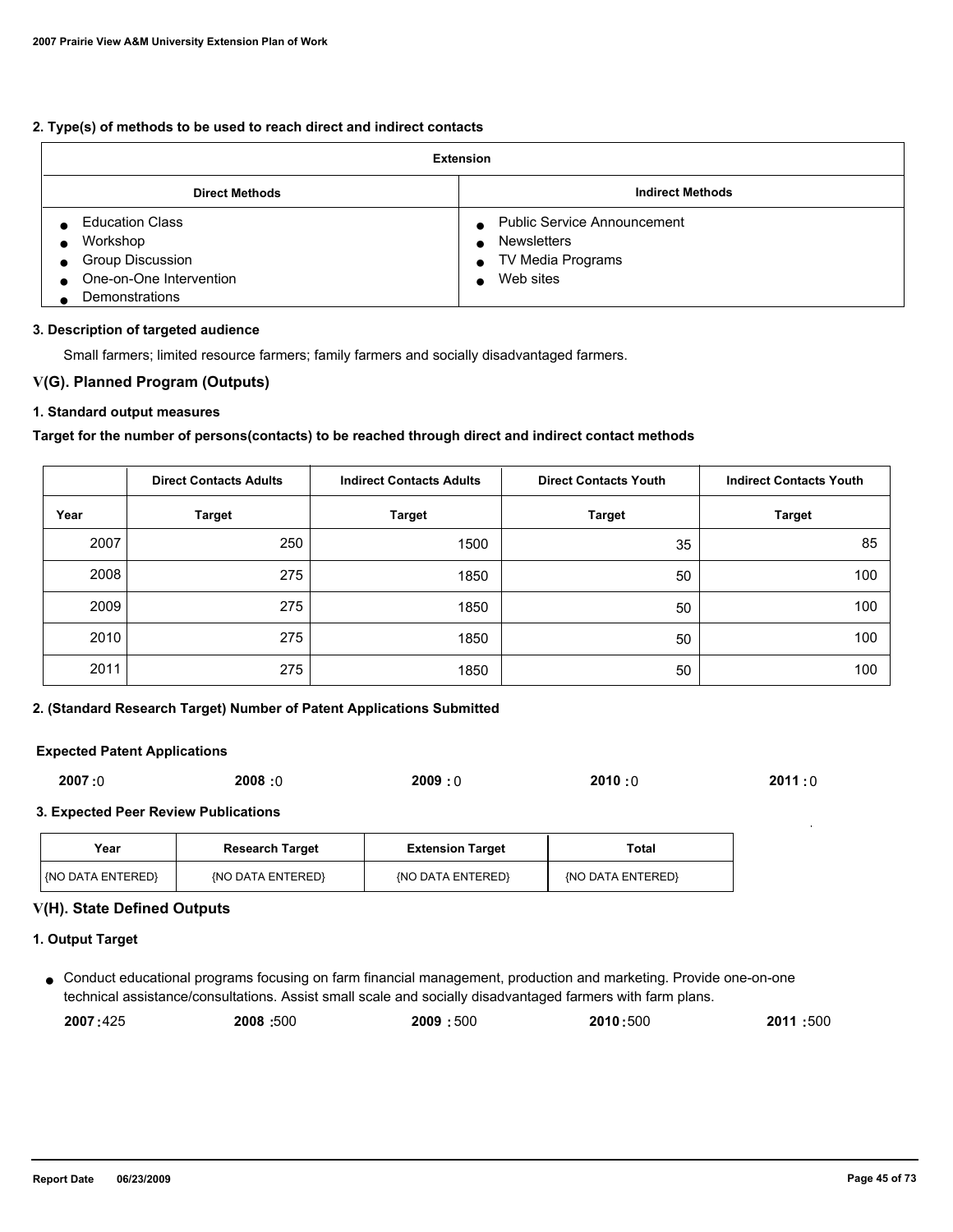# **V(I). State Defined Outcome**

| O. No | <b>Outcome Name</b>                                                                                                                                                                                                                                                                                                                                                                                                                                 |  |
|-------|-----------------------------------------------------------------------------------------------------------------------------------------------------------------------------------------------------------------------------------------------------------------------------------------------------------------------------------------------------------------------------------------------------------------------------------------------------|--|
|       | Program participants are expected to benefit from the educational training programs, workshops and technical<br>assistance offered by extension service personnel. This will be measured by: Number of farms adapting a<br>record keeping system Number of farm plans developed Number of farms with increase in income Number of<br>farms adopting new management practices Number of farm loans received as a result of farm business<br>planning |  |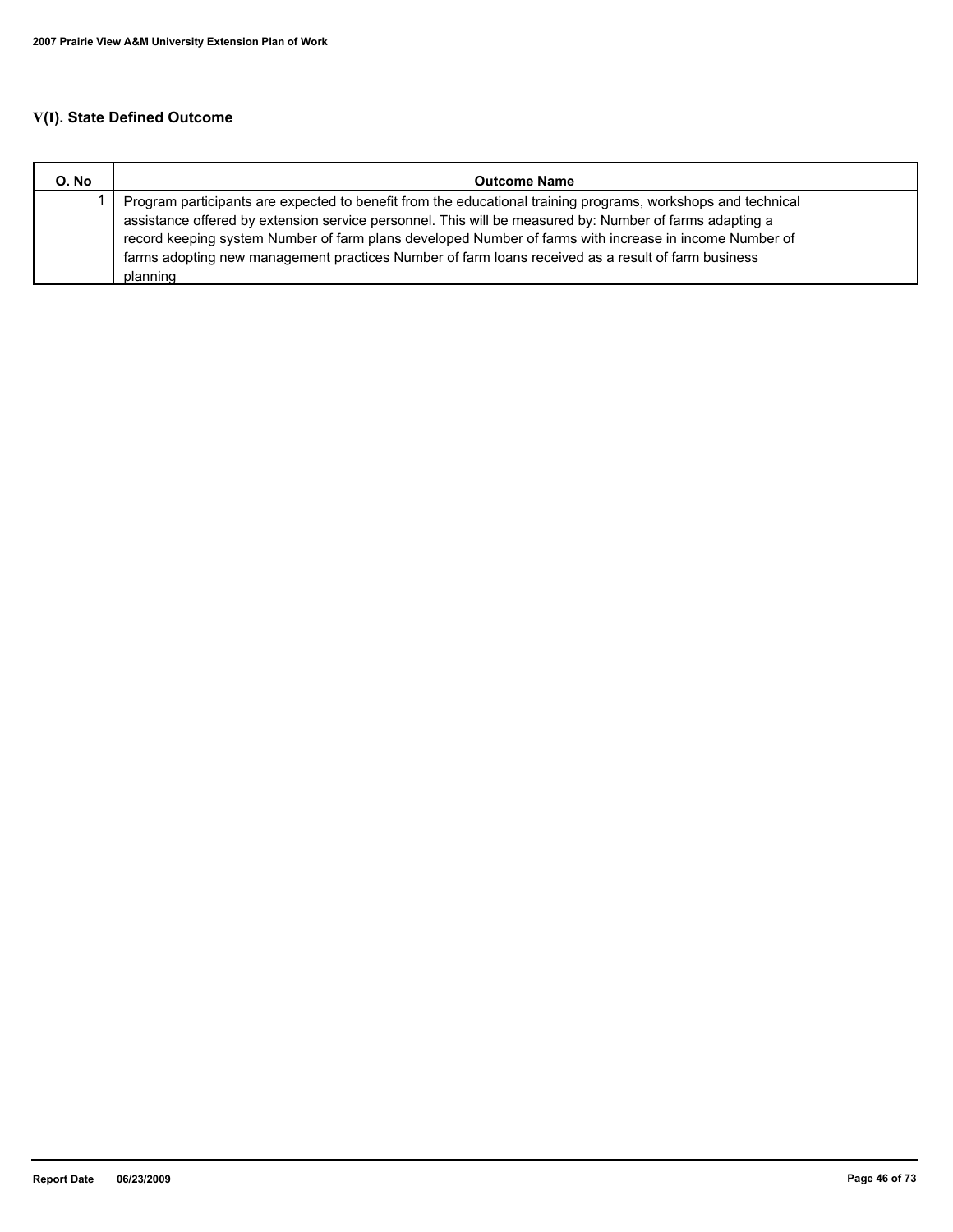### **Outcome #1**

## **1. Outcome Target**

Program participants are expected to benefit from the educational training programs, workshops and technical assistance offered by extension service personnel. This will be measured by: Number of farms adapting a record keeping system Number of farm plans developed Number of farms with increase in income Number of farms adopting new management practices Number of farm loans received as a result of farm business planning

#### Change in Knowledge Outcome Measure **2. Outcome Type :**

| 2007:175 | 2008: 200 | 2009:200 | 2010:200 | 2011 : 200 |
|----------|-----------|----------|----------|------------|
|          |           |          |          |            |

#### **3. Associated Institute Type(s)**

•1890 Extension

## **4. Associated Knowledge Area(s)**

● {NO DATA ENTERED}

## **V(J). Planned Program (External Factors)**

#### **1. External Factors which may affect Outcomes**

- Natural Disasters (drought,weather extremes,etc.)
- **Economy**
- Public Policy changes

## **Description**

{NO DATA ENTERED}

## **V(K). Planned Program (Evaluation Studies and Data Collection)**

## **1. Evaluation Studies Planned**

- After Only (post program)
- During (during program)

## **Description**

{NO DATA ENTERED}

#### **2. Data Collection Methods**

- Mail
- On-Site

## **Description**

 A data collection survey will be conducted during, and at the end of each year. Additionally, data collected during the monthly report process from Extension personnel will be used.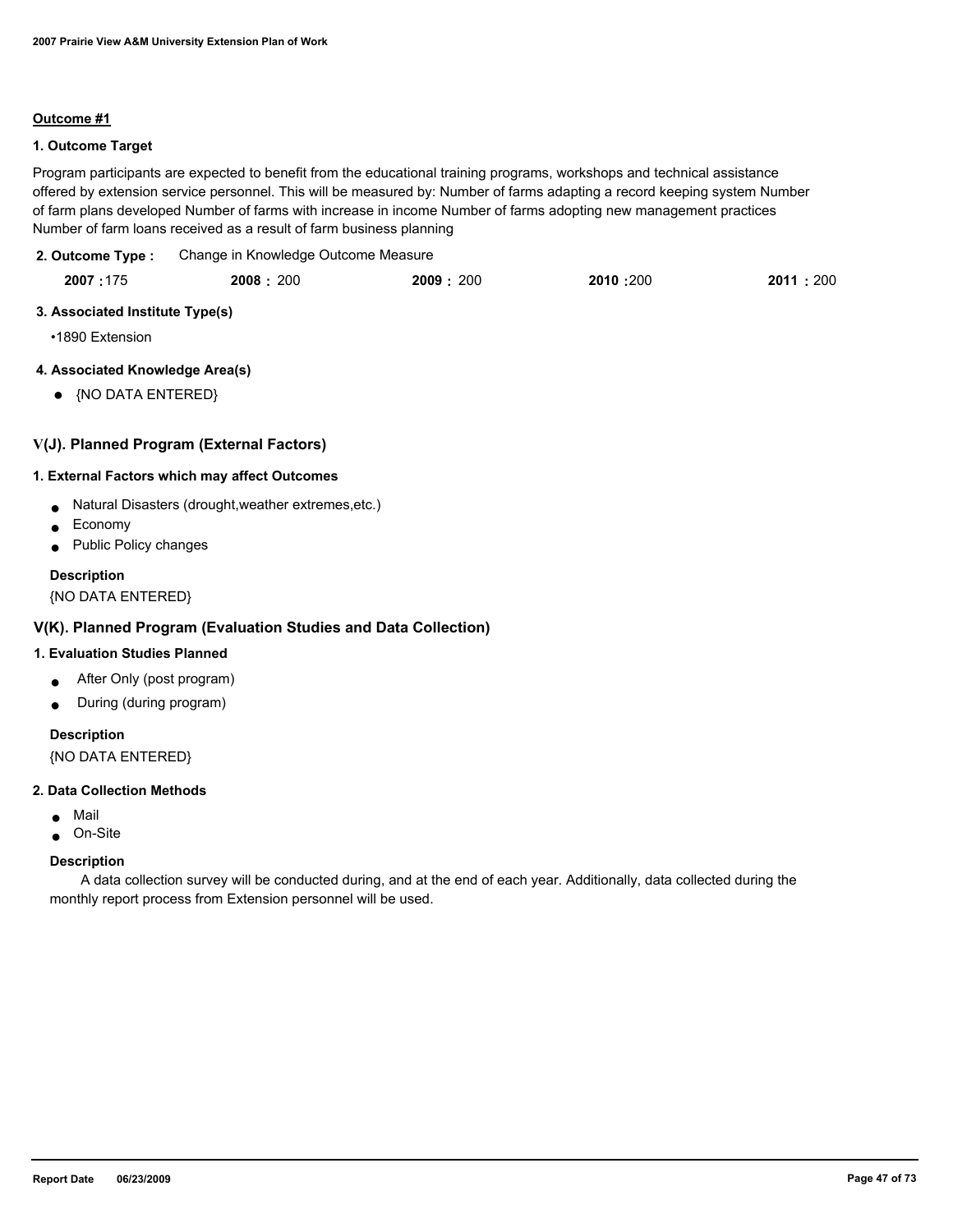## **V(A). Planned Program (Summary)**

#### **Program #9**

## **1. Name of the Planned Program**

Natural Resources, Water and the Environment

#### **2. Brief summary about Planned Program**

 Programs conducted by the Cooperative Extension Program at Prairie View A&M University will be geared towards the needs of small scale and limited resource farmers and will focus on soil testing, nutrient management in the soil, reducing nutrient run-off, water conservation, quality, and rights, and forest stewardship practices utilized by private forest landowners.

 In the area of Soil, Plant, Water and Nutrient Relationships, the Cooperative Extension Program will assist small scale agricultural producers by conducting educational programs focusing on the importance of soil testing as well as hands-on demonstrations on the correct way to take soil samples to be tested. These educational programs will also focus on nutrient management in the soil and ways to reduce nutrient run-off into various water sources.

 The Cooperative Extension Program will conduct programming in the areas of Conservation and Efficient Use of Water for small scale and limited resource farmers. These educational programs will focus on best management practices (BMPs) to conserve water and determine water quality. These educational programs will also include information on water rights as they relate to private landowners as well as defining water districts and their role in assisting private landowners.

 Educational programs in the area of Management and Sustainability of Forest Resources will focus on limited resource producers gaining an understanding of timber management and BMPs for forestry and bidding out and marketing timber.

- **3. Program existence :** Intermediate (One to five years)
- **4. Program duration :** Long-Term (More than five years)
- **5. Expending formula funds or state-matching funds :** Yes
- **6. Expending other than formula funds or state-matching funds :** No

## **V(B). Program Knowledge Area(s)**

#### **1. Program Knowledge Areas and Percentage**

| $\bullet$ 102 | 60%            | Soil, Plant, Water, Nutrient Relationships                                                |  |
|---------------|----------------|-------------------------------------------------------------------------------------------|--|
| $\bullet$ 111 | $\cdot$<br>20% | $\sim$<br>$\sim$<br>$\sim$<br>$\bullet$<br>Conservation and Efficient Use of Water        |  |
| $\bullet$ 123 | $\sim$<br>20%  | $\sim$<br>$\sim$<br>$\sim$<br>$\sim$<br>Management and Sustainability of Forest Resources |  |

## **V(C). Planned Program (Situation and Scope)**

#### **1. Situation and priorities**

 Issues concerning natural resources, water and the environment are becoming increasingly more important. It is critical that small scale and limited resource producers understand nutrient management in the soil, water conservation and BMPs for forestry management to maximize profits for their operations. In addition, as issues become more important to society, more laws are being formed and educational programs on these topics will help small and limited resource producers comply with the law.

 As fuel and fertilizer prices continue to increase, small scale and limited resource producers must take measures to decrease production costs in order to make profits. Soil testing is an important determinant of which nutrients currently are in the soil and the nutrients needed by the soil. Small scale and limited resource producers can greatly benefit from this information by applying only fertilizers with the appropriate ratios and not applying general fertilizers that may not be improving the soil nutrient load. Also, the fuel and fertilizer costs have forced many small scale and limited resource producers to start applying animal manure as a source of nutrients for the soil. It is essential that these producers have an understanding of the rate of application for manures, potential run-off issues associated with manure application and the build-up of nutrients in the soil due to animal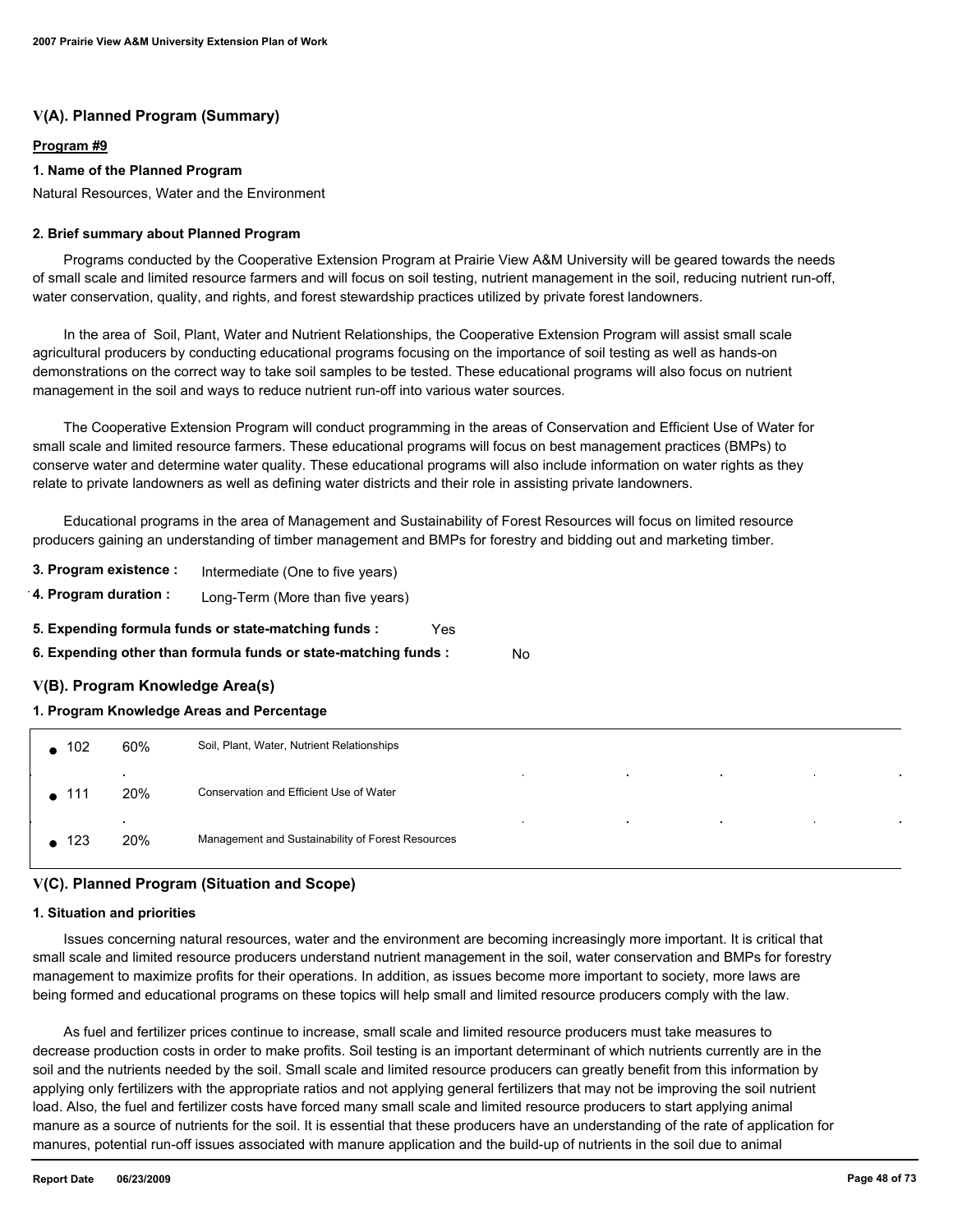#### manures.

 Water is the most important and most precious natural resource utilized. Water conservation is an important practice in which everyone can participate. Individuals in metropolitan areas are constantly looking for water sources in rural areas to continue to provide fresh water to people in densely populated areas. Many of these city dwellers go into rural communities and attempt to buy the water rights from the people, thus potentially leaving those people without water. Small scale and limited resource producers must understand these issues and the importance of water rights as well as water quality to assure that they can continue to provide healthy water to their family, livestock and as a watering source for fruits, vegetables and forages.

 Timber production can serve as a long-term investment that many small scale and limited resource producers can utilize to diversify their operations. There are many BMPs that can be performed to assure a quality crop of timber. It is important that small scale and limited resource producers understand these BMPs since it is usually several years before there is a return on the initial investment.

 The Cooperative Extension Program will continue to address problems associated with soil testing and nutrient management, water conservation and quality and best management practices associated with the sustainability of forestry for small scale and limited resource producers. Furthermore, extension and outreach programs will be designed with the ultimate goal of enhancing the economic viability of small and limited resource farms and families. Some major factors affecting small farmers and ranchers are poor management skills, inability to maintain cash flow, past racial discrimination, and lack of information to make informed decisions resulting in a lack of effective management. Therefore, information provided in educational programs conducted by the Cooperative Extension Program will give small scale and limited resource producers the confidence needed to make appropriate decisions concerning their operations.

#### **2. Scope of the Program**

■ In-State Extension

#### **V(D). Planned Program (Assumptions and Goals)**

#### **1. Assumptions made for the Program**

 Much like larger agricultural producers, small farmers and ranchers are concerned about water quality, the natural resources and any potential negative effects that their business may have on the environment. Many small scale farmers and ranchers in Texas depend upon the technical assistance provided by the Land-Grant institutions, non-profit groups and state and federal agencies to address these concerns.

 The Cooperative Extension Program at Prairie View A&M University will continue to address these issues and focus on the needs of limited resource farmers. Focusing on these specific needs will help this audience to improve their way of life. By providing this type of assistance, it is assumed that farmers will gain knowledge that will assist them in becoming more profitable, to decrease debt, and improve business and management skills while keeping their environment safe.

## **2. Ultimate goal(s) of this Program**

 The ultimate goal is to enhance small scale and socially disadvantaged farmers' understanding of the environment in which they operate. By strengthening their knowledge about environmental issues, they will be better equipped to make informed decisions concerning protecting and enhancing natural resources.

## **V(E). Planned Program (Inputs)**

#### **1. Estimated Number of professional FTE/SYs to be budgeted for this Program**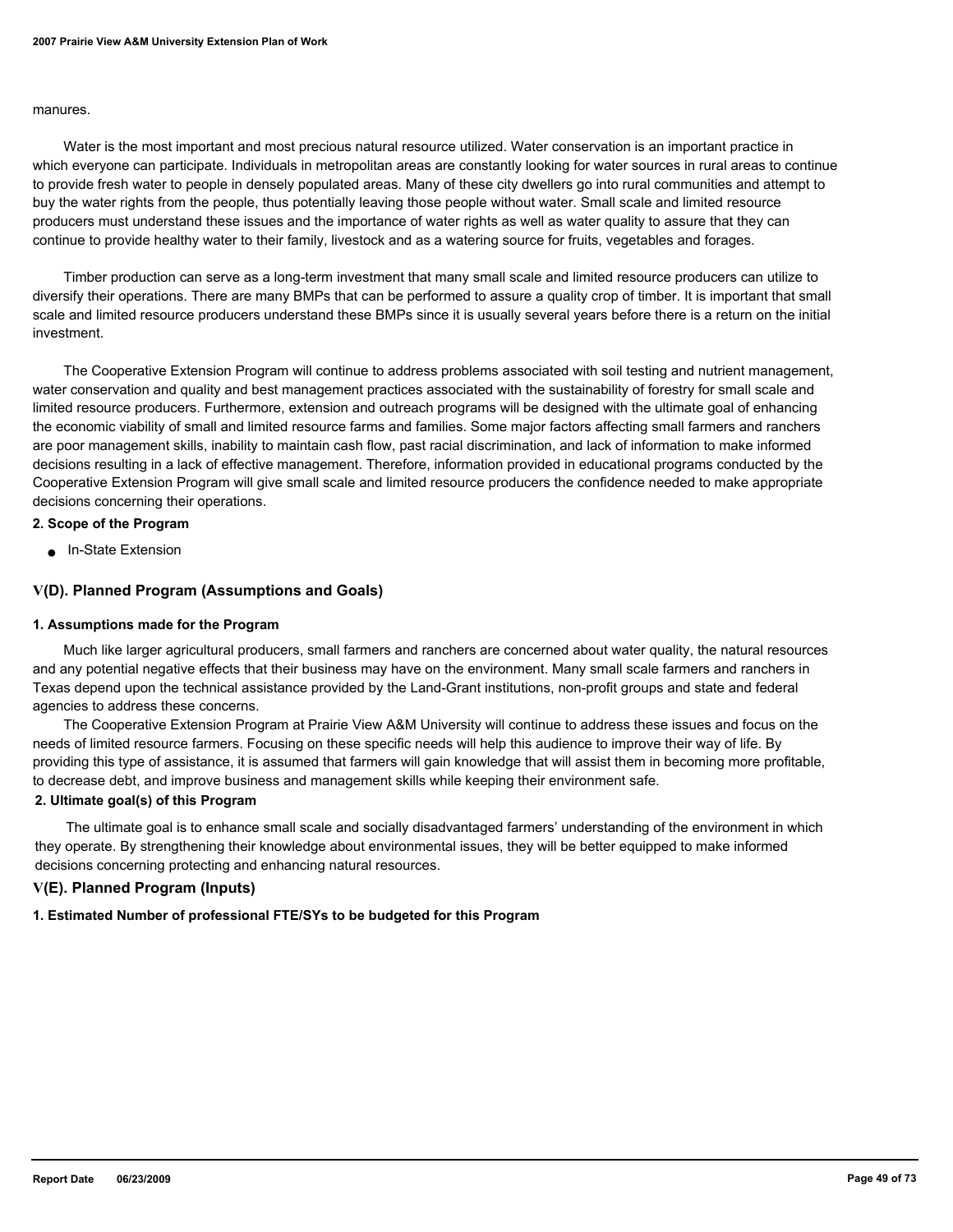|      |      | <b>Extension</b> |      | Research |
|------|------|------------------|------|----------|
| Year | 1862 | 1890             | 1862 | 1890     |
| 2007 | 0.0  | 4.0              | 0.0  | $0.0\,$  |
| 2008 | 0.0  | 4.2              | 0.0  | $0.0\,$  |
| 2009 | 0.0  | 4.2              | 0.0  | $0.0\,$  |
| 2010 | 0.0  | 4.2              | 0.0  | $0.0\,$  |
| 2011 | 0.0  | 4.2              | 0.0  | 0.0      |

## **V(F). Planned Program (Activity)**

## **1. Activity for the Program**

{NO DATA ENTERED}

## **2. Type(s) of methods to be used to reach direct and indirect contacts**

| <b>Extension</b>                                                                                    |                                                                                            |  |  |
|-----------------------------------------------------------------------------------------------------|--------------------------------------------------------------------------------------------|--|--|
| <b>Direct Methods</b>                                                                               | <b>Indirect Methods</b>                                                                    |  |  |
| <b>Education Class</b><br>Workshop<br>Group Discussion<br>One-on-One Intervention<br>Demonstrations | <b>Public Service Announcement</b><br><b>Newsletters</b><br>TV Media Programs<br>Web sites |  |  |

#### **3. Description of targeted audience**

 Cooperative Extension will: Conduct educational programs Conduct subject matter workshops/field days/tours Provide one-on-one technical assistance/consultations Conduct training programs Assist clients with development of farm plans

## **V(G). Planned Program (Outputs)**

#### **1. Standard output measures**

#### **Target for the number of persons(contacts) to be reached through direct and indirect contact methods**

|      | <b>Direct Contacts Adults</b><br><b>Indirect Contacts Adults</b> |               | <b>Direct Contacts Youth</b> | <b>Indirect Contacts Youth</b> |
|------|------------------------------------------------------------------|---------------|------------------------------|--------------------------------|
| Year | <b>Target</b>                                                    | <b>Target</b> | <b>Target</b>                | <b>Target</b>                  |
| 2007 | 300                                                              | 2400          | 75                           | 180                            |
| 2008 | 350                                                              | 3000          | 100                          | 225                            |
| 2009 | 350                                                              | 3000          | 100                          | 225                            |
| 2010 | 350                                                              | 3000          | 100                          | 225                            |
| 2011 | 350                                                              | 3000          | 100                          | 225                            |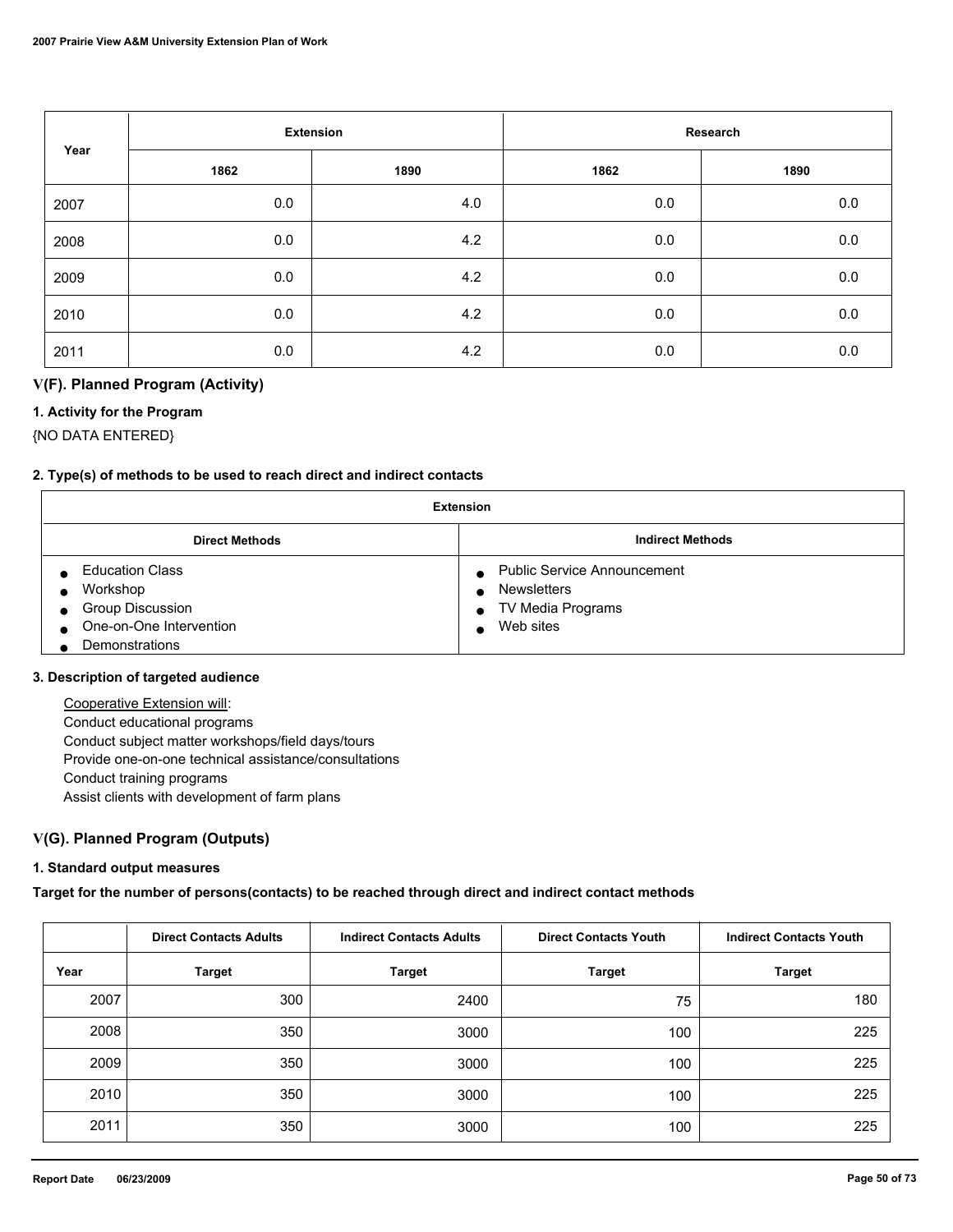#### **2. (Standard Research Target) Number of Patent Applications Submitted**

#### **Expected Patent Applications**

| 2007:0 | 2008:0 | 2009:0 | 2010:0 | 2011 : 0 |
|--------|--------|--------|--------|----------|
|        |        |        |        |          |

#### **3. Expected Peer Review Publications**

| Year                    | <b>Research Target</b> | <b>Extension Target</b> | Total             |
|-------------------------|------------------------|-------------------------|-------------------|
| <b>KNO DATA ENTERED</b> | (NO DATA ENTERED)      | {NO DATA ENTERED}       | {NO DATA ENTERED} |

### **V(H). State Defined Outputs**

## **1. Output Target**

● Conduct educational programs focusing on natural resources, water and the environment Provide one-on-one technical assistance/consultations. Assist small scale and socially disadvantaged farmers and the Natural Resources Conservation Service to develop best management practices and/or conservation plans.

| 2007:525 | 2008:575 | 2009:575 | 2010:575 | 2011:575 |
|----------|----------|----------|----------|----------|
|          |          |          |          |          |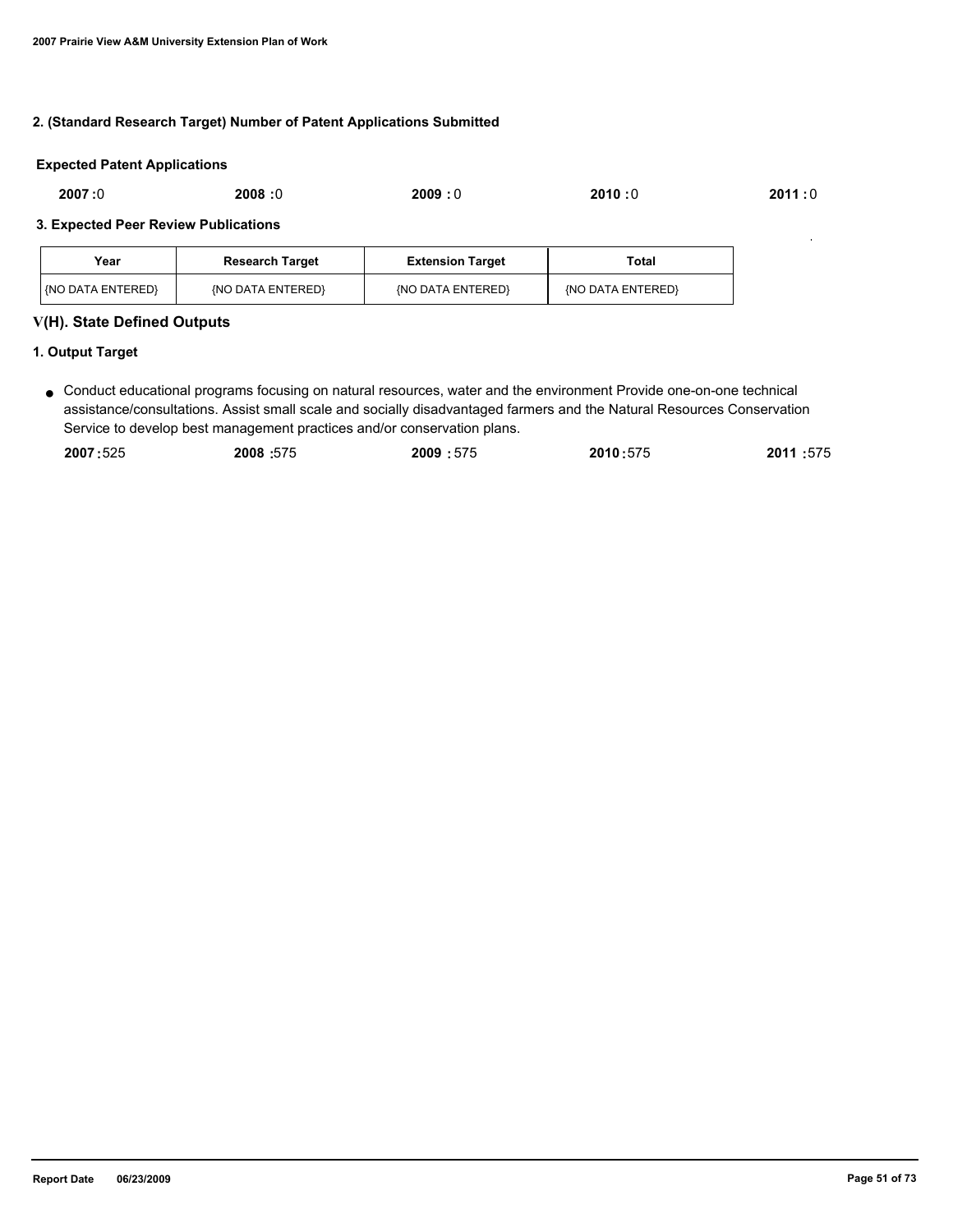# **V(I). State Defined Outcome**

| O. No | <b>Outcome Name</b>                                                                                    |
|-------|--------------------------------------------------------------------------------------------------------|
|       | Program participants are expected to benefit from the educational training programs, workshops, and    |
|       | technical assistance offered by extension service personnel. This will be measured by: Number of farms |
|       | adopting best management practices Number of conservation plans developed Number of farms with forest  |
|       | management plans Number of farms adopting new management techniques                                    |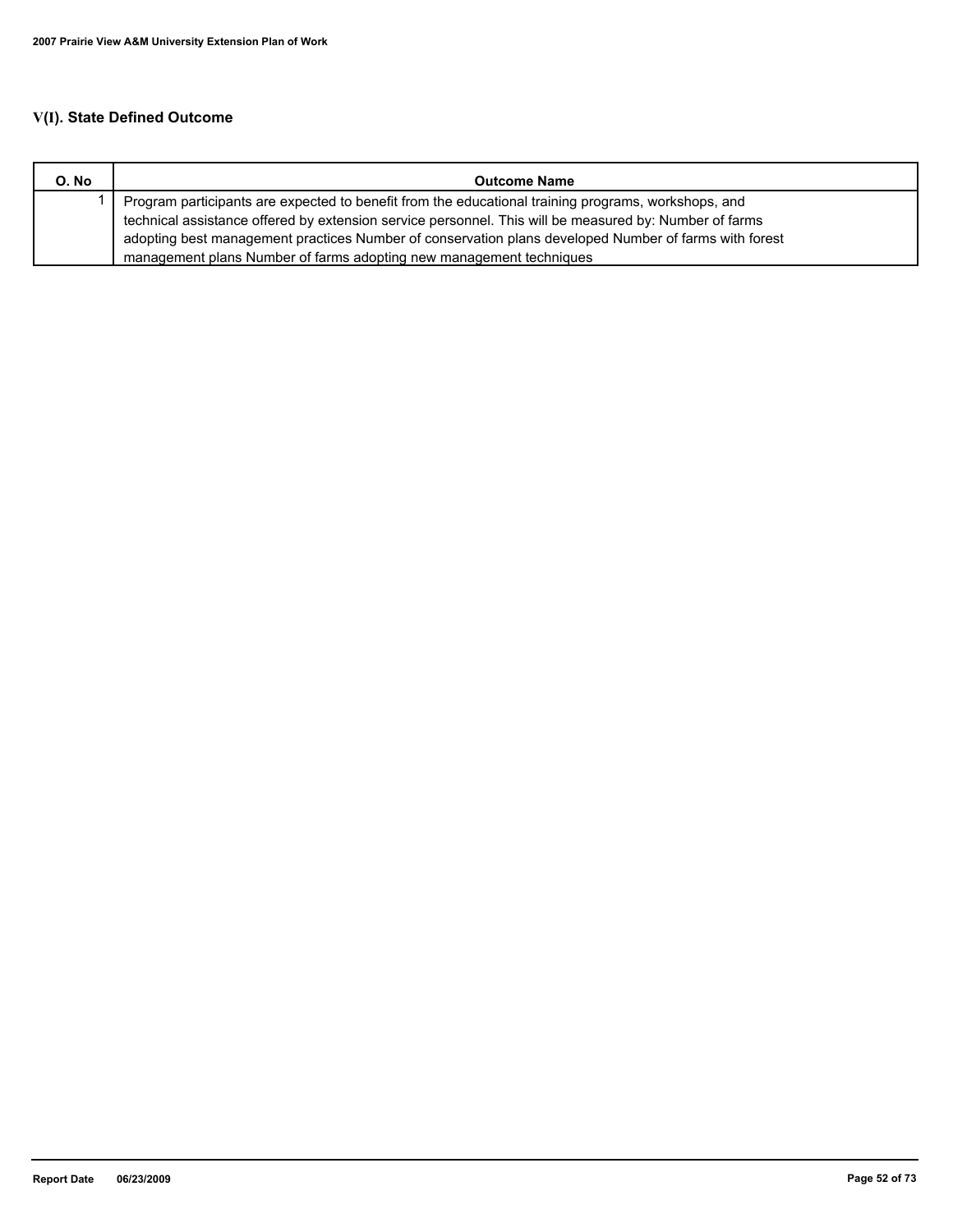#### **Outcome #1**

## **1. Outcome Target**

Program participants are expected to benefit from the educational training programs, workshops, and technical assistance offered by extension service personnel. This will be measured by: Number of farms adopting best management practices Number of conservation plans developed Number of farms with forest management plans Number of farms adopting new management techniques

#### Change in Knowledge Outcome Measure **2. Outcome Type :**

| 2007:75 | 2008: 100 | 2009.<br>100 | 2010:100 | 2011 : 100 |
|---------|-----------|--------------|----------|------------|
|         |           |              |          |            |

### **3. Associated Institute Type(s)**

•1890 Extension

## **4. Associated Knowledge Area(s)**

● {NO DATA ENTERED}

## **V(J). Planned Program (External Factors)**

#### **1. External Factors which may affect Outcomes**

- Natural Disasters (drought,weather extremes,etc.)
- Economy
- Public Policy changes
- Government Regulations

#### **Description**

{NO DATA ENTERED}

## **V(K). Planned Program (Evaluation Studies and Data Collection)**

#### **1. Evaluation Studies Planned**

- After Only (post program)
- During (during program)

## **Description**

{NO DATA ENTERED}

#### **2. Data Collection Methods**

- Mail
- On-Site

#### **Description**

 A data collection survey will be conducted during and at the end of each year. Additionally, data collected during the monthly report process from Extension personnel will be used.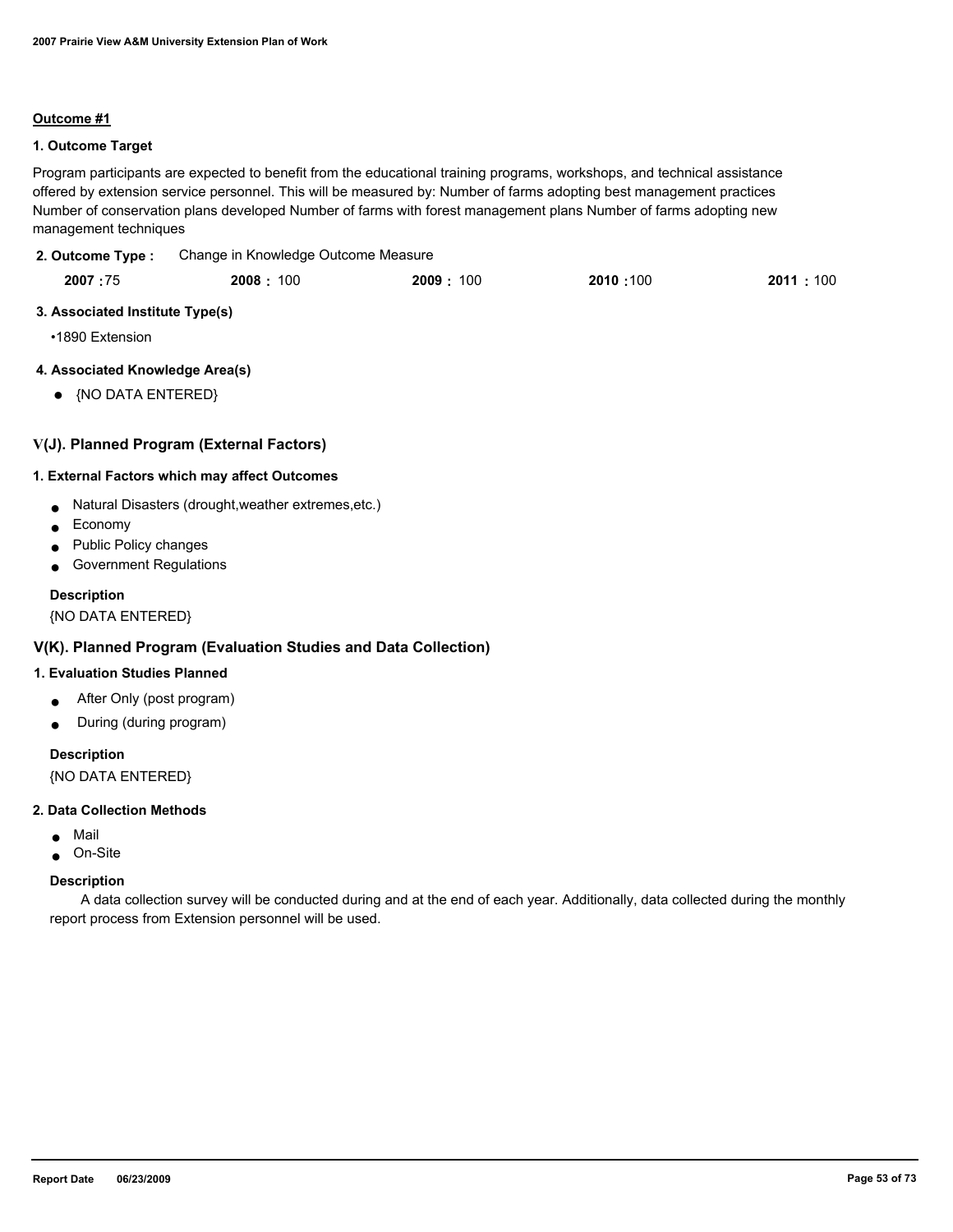## **V(A). Planned Program (Summary)**

#### **Program #10**

#### **1. Name of the Planned Program**

Families, Youth and Communities - 1

#### **2. Brief summary about Planned Program**

 This program provides limited resource families with information to develop an understanding of how individuals and families obtain and use resources of time, money and human capital to achieve their standard of living and overall quality of life.

No

| 3. Program existence :                                                                                                         | Intermediate (One to five years) |  |  |  |  |
|--------------------------------------------------------------------------------------------------------------------------------|----------------------------------|--|--|--|--|
| 4. Program duration :                                                                                                          | Medium Term (One to five years)  |  |  |  |  |
| 5. Expending formula funds or state-matching funds :<br>Yes<br>6. Expending other than formula funds or state-matching funds : |                                  |  |  |  |  |
| V(B). Program Knowledge Area(s)                                                                                                |                                  |  |  |  |  |
| 1. Program Knowledge Areas and Percentage                                                                                      |                                  |  |  |  |  |

● 801 100% Individual and Family Resource Management

#### **V(C). Planned Program (Situation and Scope)**

#### **1. Situation and priorities**

 Many families are suffering financial difficulties rather than enjoying a sense of financial security. The ability of families to function in a supportive economic and social environment is increasingly challenged by poverty, moderate and costly housing, lack of money management skills, and personal financial insecurity. The Center for Public Priorities states that poverty in Texas is more pronounced than in the nation as a whole. The poor are concentrated in the state's largest cities and in the Texas-Mexico border region. Poverty rates are also much higher for the state's large and growing Latino population and for African-American Texans. Child poverty, particularly among young children is significantly higher in Texas than in the nation as a whole. Low wages in many of the growth sectors of the state's economy contribute to Texas' large working-poor population, as do limited public assistance benefits.

 Many poor families with children in Texas are working families. Of the 513,000 families with children below poverty, 81 percent – 415,000 are headed by a worker. A family is considered "worker-headed" if either the head-of-household or spouse worked at some point during the year. Approximately 1.7 million people, 943,000 of whom are children, live in these working-poor families. In Texas, 22% African-Americans live in poverty, 29 percent Hispanics and 17.3 percent of persons 65 and above are among poverty stricken families. Although income levels, lifestyles, and expenses may differ, the basic principles of money management are constant. Regardless of resources, families want to spend and save wisely, rear children to be productive citizens, and demonstrate positive family and community changes. Some financial problems are often the result of failure to manage money effectively, regardless of income. To avoid financial crisis and obtain satisfaction from income, individuals and families must have a tailored money management plan. Strong families are the foundation for quality communities and a nation with a positive future.

#### **2. Scope of the Program**

● In-State Extension

## **V(D). Planned Program (Assumptions and Goals)**

#### **1. Assumptions made for the Program**

 Studies have shown that including all family members in short and long term financial planning result in positive sustainability. Additional factors challenging poverty stricken families includes lack of health care, poor living conditions, low self-esteem, inadequate immunizations, and preventable illnesses. The recession and slow economic recovery have plagued some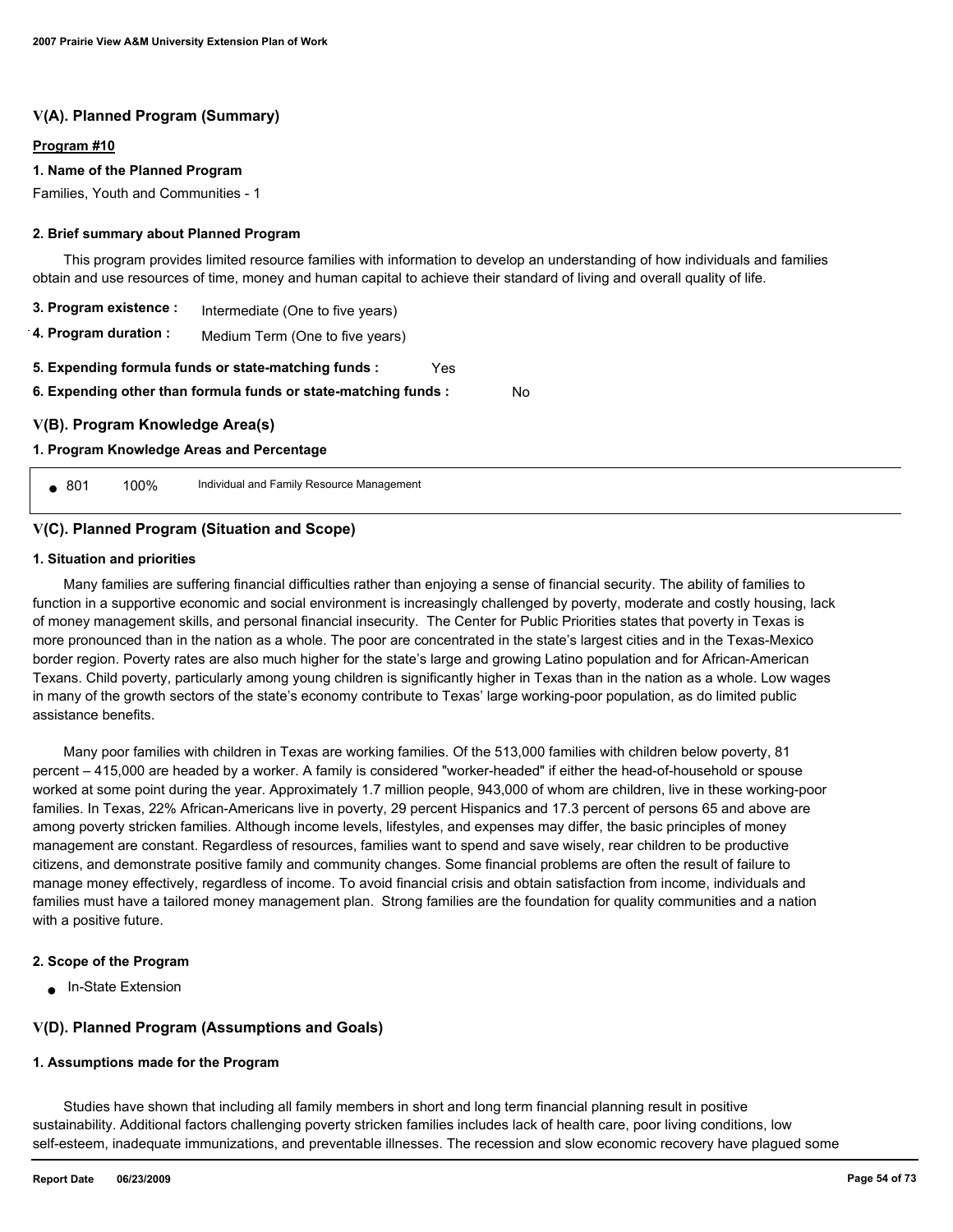of the economic gains, thereby reducing socio economic attainments in the minority community. Sixty percent of families enrolled in a series of financial management activities reported an improvement in budgeting and prioritizing wants versus needs. Extension staff will plan and implement educational programs to meet the diverse needs of families. Established and new partnerships will serve as a major factor in reaching the limited resource audiences. Teaching methods will include resource management classes, newsletters, credit reports retrieval, and predatory lending and consumer fraud. Expected behavior changes among individuals will be increased knowledge and skills relating to budgeting, savings, investing and debt management.

#### **2. Ultimate goal(s) of this Program**

Families with limited resources will prioritize financial goals and develop skills in budgeting, savings and investing.

## **V(E). Planned Program (Inputs)**

## **1. Estimated Number of professional FTE/SYs to be budgeted for this Program**

|      |      | <b>Extension</b> |              | Research |
|------|------|------------------|--------------|----------|
| Year | 1862 | 1890             | 1890<br>1862 |          |
| 2007 | 0.0  | 3.1              | 0.0          | 0.0      |
| 2008 | 0.0  | 3.1              | $0.0\,$      | 0.0      |
| 2009 | 0.0  | 3.1              | 0.0          | 0.0      |
| 2010 | 0.0  | 3.1              | 0.0          | 0.0      |
| 2011 | 0.0  | 3.1              | 0.0          | 0.0      |

## **V(F). Planned Program (Activity)**

#### **1. Activity for the Program**

Individuals and families will learn to take control of their finances through experiential learning activities.

#### **2. Type(s) of methods to be used to reach direct and indirect contacts**

| <b>Extension</b>                                                                                                  |                                                                                            |  |  |
|-------------------------------------------------------------------------------------------------------------------|--------------------------------------------------------------------------------------------|--|--|
| <b>Direct Methods</b>                                                                                             | <b>Indirect Methods</b>                                                                    |  |  |
| Workshop<br>Group Discussion<br>One-on-One Intervention<br>Other 1 (conference/seminars)<br>Other 2 (Trade Shows) | <b>Public Service Announcement</b><br><b>Newsletters</b><br>TV Media Programs<br>Web sites |  |  |

#### **3. Description of targeted audience**

Low Income families, Single Parents, College Students

#### **V(G). Planned Program (Outputs)**

#### **1. Standard output measures**

**Target for the number of persons(contacts) to be reached through direct and indirect contact methods**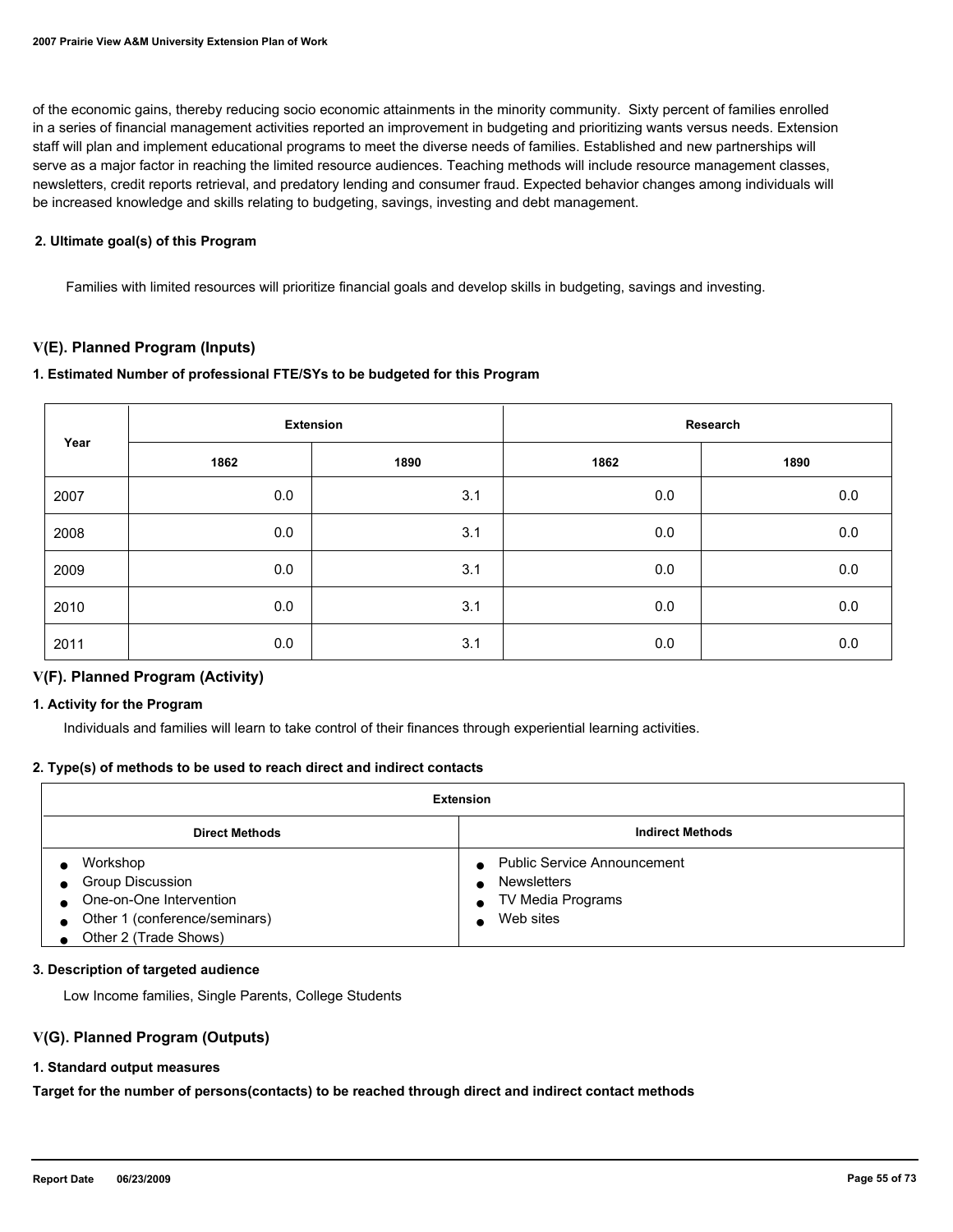|      | <b>Direct Contacts Adults</b><br><b>Indirect Contacts Adults</b> |               | <b>Direct Contacts Youth</b> | <b>Indirect Contacts Youth</b> |
|------|------------------------------------------------------------------|---------------|------------------------------|--------------------------------|
| Year | <b>Target</b>                                                    | <b>Target</b> | <b>Target</b>                | <b>Target</b>                  |
| 2007 | 250                                                              | 300           | 500                          | 100                            |
| 2008 | 250                                                              | 300           | 500                          | 125                            |
| 2009 | 275                                                              | 350           | 525                          | 150                            |
| 2010 | 275                                                              | 400           | 575                          | 200                            |
| 2011 | 300                                                              | 500           | 700                          | 250                            |

## **2. (Standard Research Target) Number of Patent Applications Submitted**

#### **Expected Patent Applications**

| 2007:0 | 2008:0 | 2009:0 | 2010:0<br>$\sim$ $\sim$ | 2011:0 |
|--------|--------|--------|-------------------------|--------|
|--------|--------|--------|-------------------------|--------|

## **3. Expected Peer Review Publications**

| Year                   | <b>Research Target</b> | <b>Extension Target</b> | Total             |
|------------------------|------------------------|-------------------------|-------------------|
| <b>NO DATA ENTERED</b> | (NO DATA ENTERED)      | {NO DATA ENTERED}       | {NO DATA ENTERED} |

## **V(H). State Defined Outputs**

## **1. Output Target**

Conduct educational programs on family resource management, budgeting and credit management. Provide one-on-one ● consultations for individuals and families. Number of participants attending conferences/seminars and train-the-trainer sessions

| 2007:350 | 2008:375 | 2009:385 | 2010:400 | 2011 :425 |
|----------|----------|----------|----------|-----------|
|          |          |          |          |           |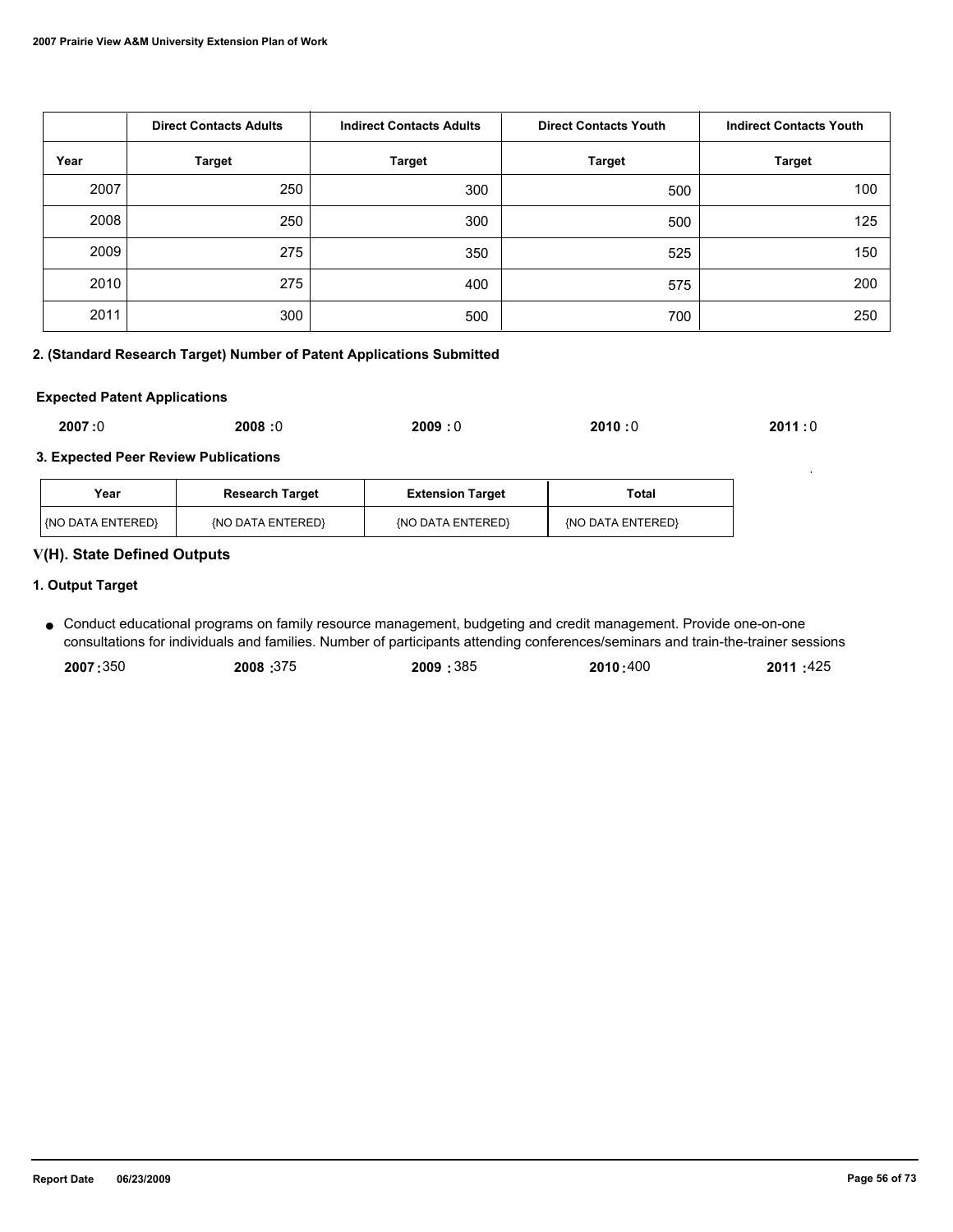# **V(I). State Defined Outcome**

| O. No | <b>Outcome Name</b>                                                                                        |
|-------|------------------------------------------------------------------------------------------------------------|
|       | Improved credit scores Number of savings account Number of clientele developing a budgeting plan Number of |
|       | individuals and families setting goals Number of individuals and families investing                        |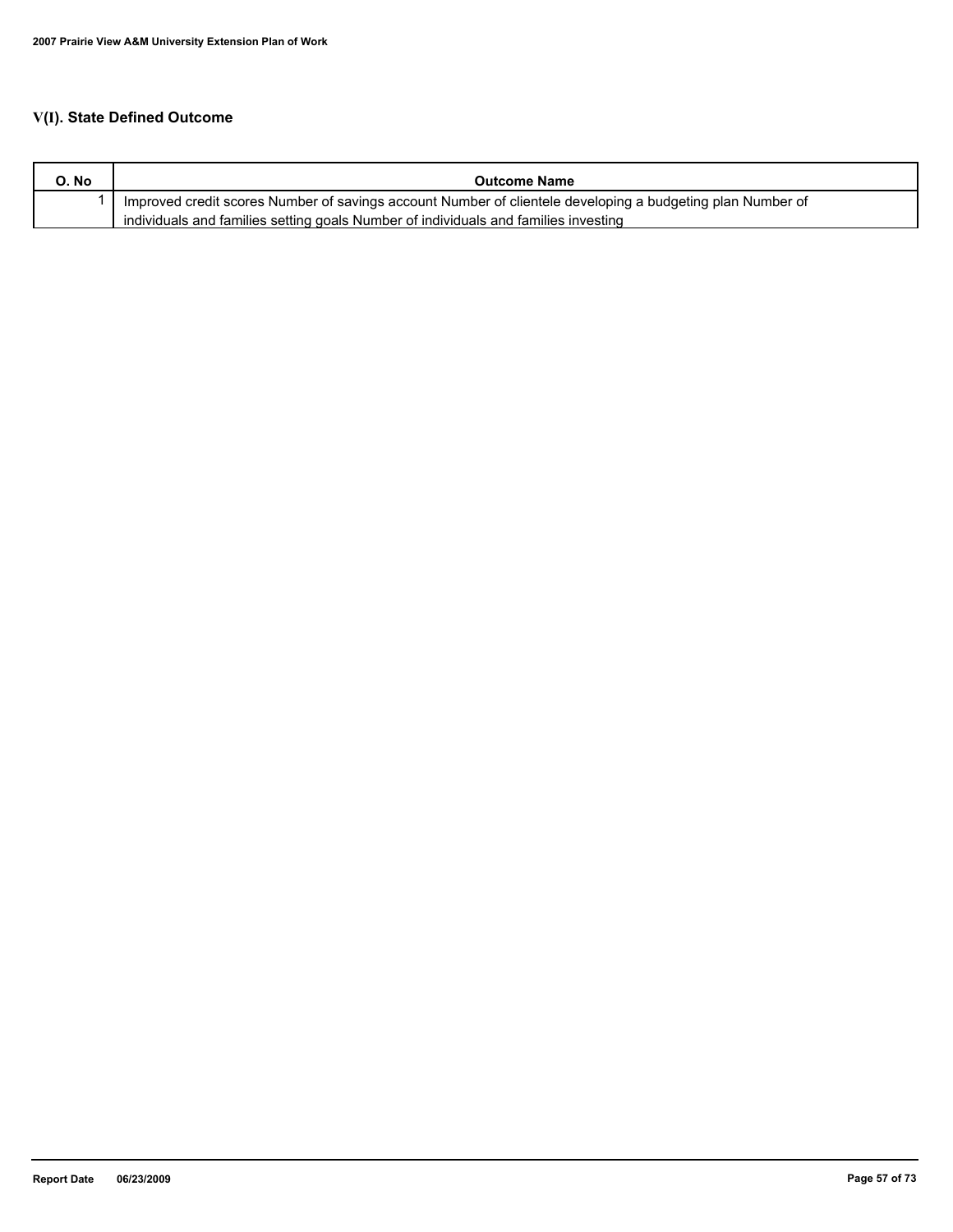#### **Outcome #1**

## **1. Outcome Target**

Improved credit scores Number of savings account Number of clientele developing a budgeting plan Number of individuals and families setting goals Number of individuals and families investing

| 2. Outcome Type : | Change in Action Outcome Measure |
|-------------------|----------------------------------|
|-------------------|----------------------------------|

| 2007:425 | 2008: 475 | 2009:525 | 2010:590 | 2011:675 |
|----------|-----------|----------|----------|----------|
|----------|-----------|----------|----------|----------|

## **3. Associated Institute Type(s)**

•1890 Extension

## **4. Associated Knowledge Area(s)**

● {NO DATA ENTERED}

## **V(J). Planned Program (External Factors)**

#### **1. External Factors which may affect Outcomes**

- Natural Disasters (drought,weather extremes,etc.)
- Economy
- Competing Public priorities
- Competing Programatic Challenges
- Populations changes (immigration,new cultural groupings,etc.)

## **Description**

{NO DATA ENTERED}

## **V(K). Planned Program (Evaluation Studies and Data Collection)**

## **1. Evaluation Studies Planned**

- During (during program)
- Other (Pre and Post Test)

## **Description**

{NO DATA ENTERED}

#### **2. Data Collection Methods**

- On-Site
- Unstructured
- Observation

**Description** {NO DATA ENTERED}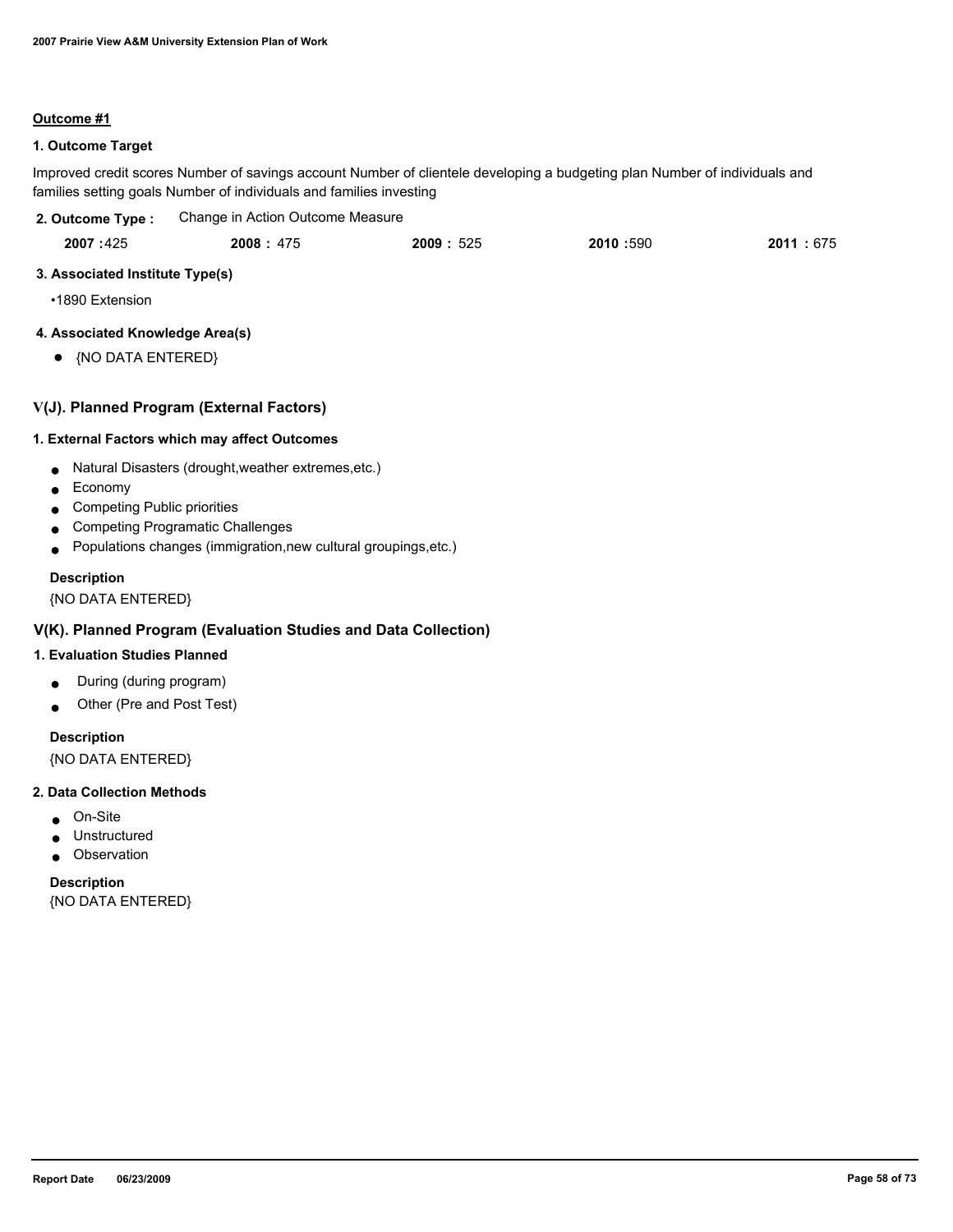## **V(A). Planned Program (Summary)**

#### **Program #11**

#### **1. Name of the Planned Program**

Human Nutrition

#### **2. Brief summary about Planned Program**

 This program provides technical and educational information to limited resource families and individuals to help them understand the importance of nutrition and diet. Research based information will also expand their knowledge and empower them to make better choices for their overall well being.

- **3. Program existence :** Intermediate (One to five years)
- **4. Program duration :** Long-Term (More than five years)
- **5. Expending formula funds or state-matching funds :** Yes

**6. Expending other than formula funds or state-matching funds :** No

## **V(B). Program Knowledge Area(s)**

#### **1. Program Knowledge Areas and Percentage**

● 703 100% Nutrition Education and Behavior

## **V(C). Planned Program (Situation and Scope)**

#### **1. Situation and priorities**

 The 1890 Extension Program in Texas has readily identified human nutrition, food safety, and human health and well being as major issues impacting families. This fact was revealed through the Texas Community Futures Forum process. Stakeholders, including clientele, community leaders, advisory committee members, agency and organization representatives ranked this topic as priority.

 A large number of Texas citizens, whether living in rural or urban areas, socially disadvantaged or middle income, are experiencing problems with diet related illnesses. The prevalence of obesity is escalating in more than 60% of the adult population and has tripled in children and adolescents. Among children and adolescents, 15% are overweight and more than 70% have diseases that are associated with obesity such as hypertension and elevated cholesterol levels. In Texas, obesity related diseases including diabetes, hypertension, cancer and heart disease, are found in higher rates among various members of racial-ethnic minorities, e.g., African American and Hispanic Americans. According to the Department of Health and Human Services Centers for Disease Control and Prevention, there is a significant body of evidence supporting the health benefits of regular physical activity. Twenty-five percent of adults are not active at all in their leisure time. More than a third of young people in grades 9-12 do not regularly engage in vigorous-intensity physical activity.

 In a report published by Household Food Security in the United States, 2004/EER-11 (Economic Research Service, USDA) Texas ranked number one in the National Food Insecurity Profile, 2004 Ten Worst States for Food Insecurity. Food insecurity is defined as the lack of access to enough food to fully meet basic needs by all people at all times for an active, healthy life due to lack of financial resources. Food insecurity is prevalent among households below the official poverty line, households with children headed by a single woman or single man, Black and Hispanic households and the elderly. Families and individuals living with food insecurity are likely to be hungry, undernourished, and in poor health. Research has shown that individuals involved in well planned, nutrition education programs can significantly improve their health and well-being and gain insight to resources available for securing food. Priorities in this goal will be minority individuals and families with children. The specific aim will be to provide fundamental knowledge regarding the relationship between food consumption and physical activity to optimal health and well being.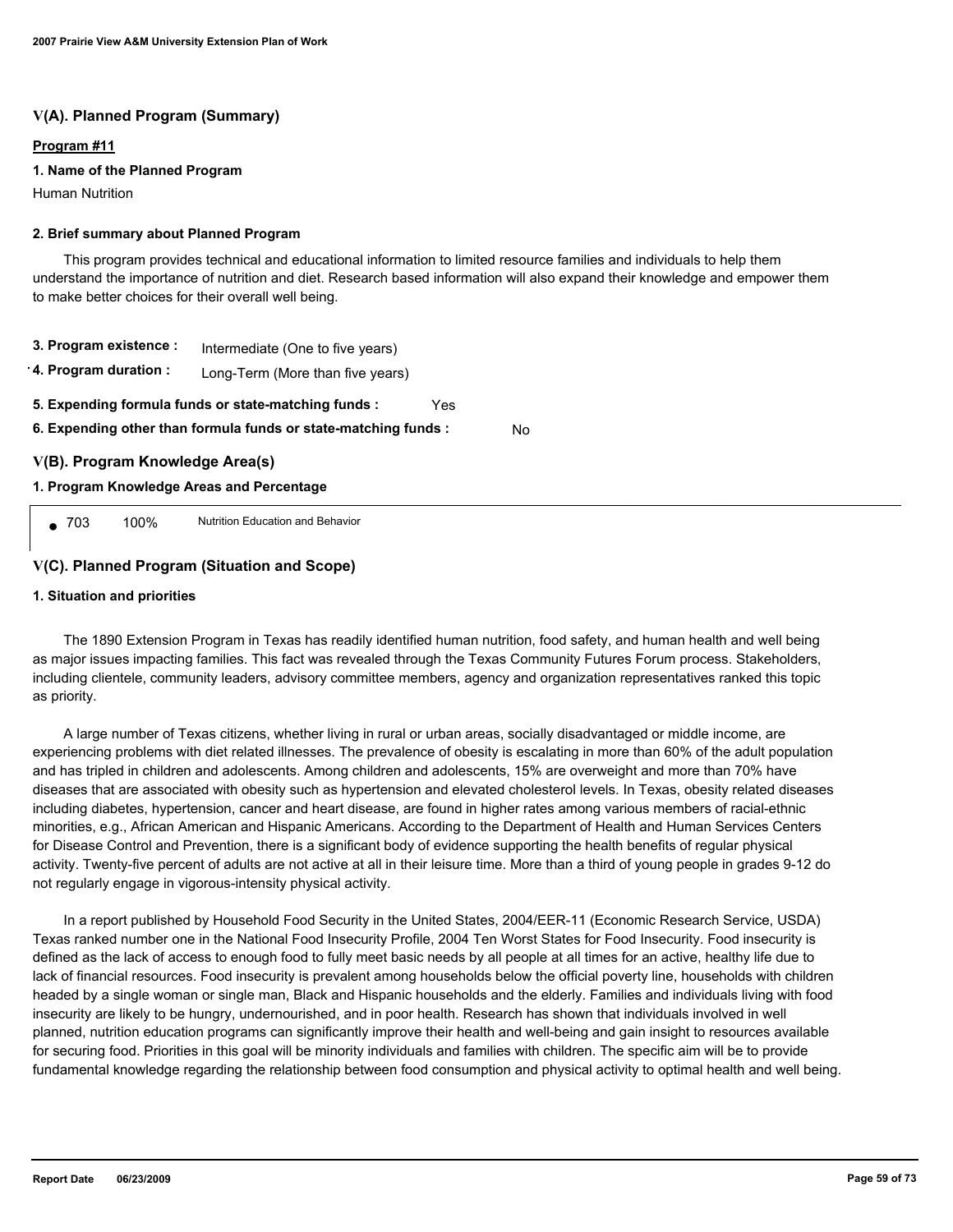### **2. Scope of the Program**

■ In-State Extension

## **V(D). Planned Program (Assumptions and Goals)**

#### **1. Assumptions made for the Program**

 Many families and adults lack basic knowledge regarding the importance of good nutrition in providing optimal health and well being. This lack of knowledge continuously leaves underserved populations in a position of increased risk for chronic, diet related illnesses and overweight/obesity. The Family and Consumer Sciences staff will continue to network with local agencies and organizations, faith-based communities, schools and other groups to engage the target audience in meaningful, informal learning activities and experiences. Collaborations with Texas Department of State Health Services, Child Care Centers, Communities in Schools, Senior Sites, and Housing Authorities have proven successful venues for gaining access to target audiences. **2. Ultimate goal(s) of this Program**

 The goals of this program are to: provide families with relevant nutrition education and access to enhance food resources, present opportunities for participants to experience a variety of foods, increase consumption of vegetables and fruits, and engage in regular physical fitness activities.

## **V(E). Planned Program (Inputs)**

#### **1. Estimated Number of professional FTE/SYs to be budgeted for this Program**

|      | <b>Extension</b> |      | Research |         |
|------|------------------|------|----------|---------|
| Year | 1862             | 1890 | 1862     | 1890    |
| 2007 | 0.0              | 7.0  | 0.0      | 0.0     |
| 2008 | 0.0              | 7.0  | 0.0      | $0.0\,$ |
| 2009 | 0.0              | 7.0  | 0.0      | 0.0     |
| 2010 | 0.0              | 7.0  | 0.0      | 0.0     |
| 2011 | 0.0              | 7.0  | 0.0      | 0.0     |

#### **V(F). Planned Program (Activity)**

#### **1. Activity for the Program**

 Provide one-on-one consultations Conduct on-site food demonstrations Provide train the trainer opportunities

Conduct educational programs and classes

 Teach a series of nutrition classes to special interest groups Exhibit educational displays at various sites

#### **2. Type(s) of methods to be used to reach direct and indirect contacts**

| <b>Extension</b>                                                                                          |                                                                                                     |  |
|-----------------------------------------------------------------------------------------------------------|-----------------------------------------------------------------------------------------------------|--|
| <b>Direct Methods</b>                                                                                     | <b>Indirect Methods</b>                                                                             |  |
| One-on-One Intervention<br>Other 1 (Train-the-trainer)<br>$\bullet$<br>• Other 2 (On-site demonstrations) | <b>Public Service Announcement</b><br><b>Newsletters</b><br>TV Media Programs<br>Other 1 (Exhibits) |  |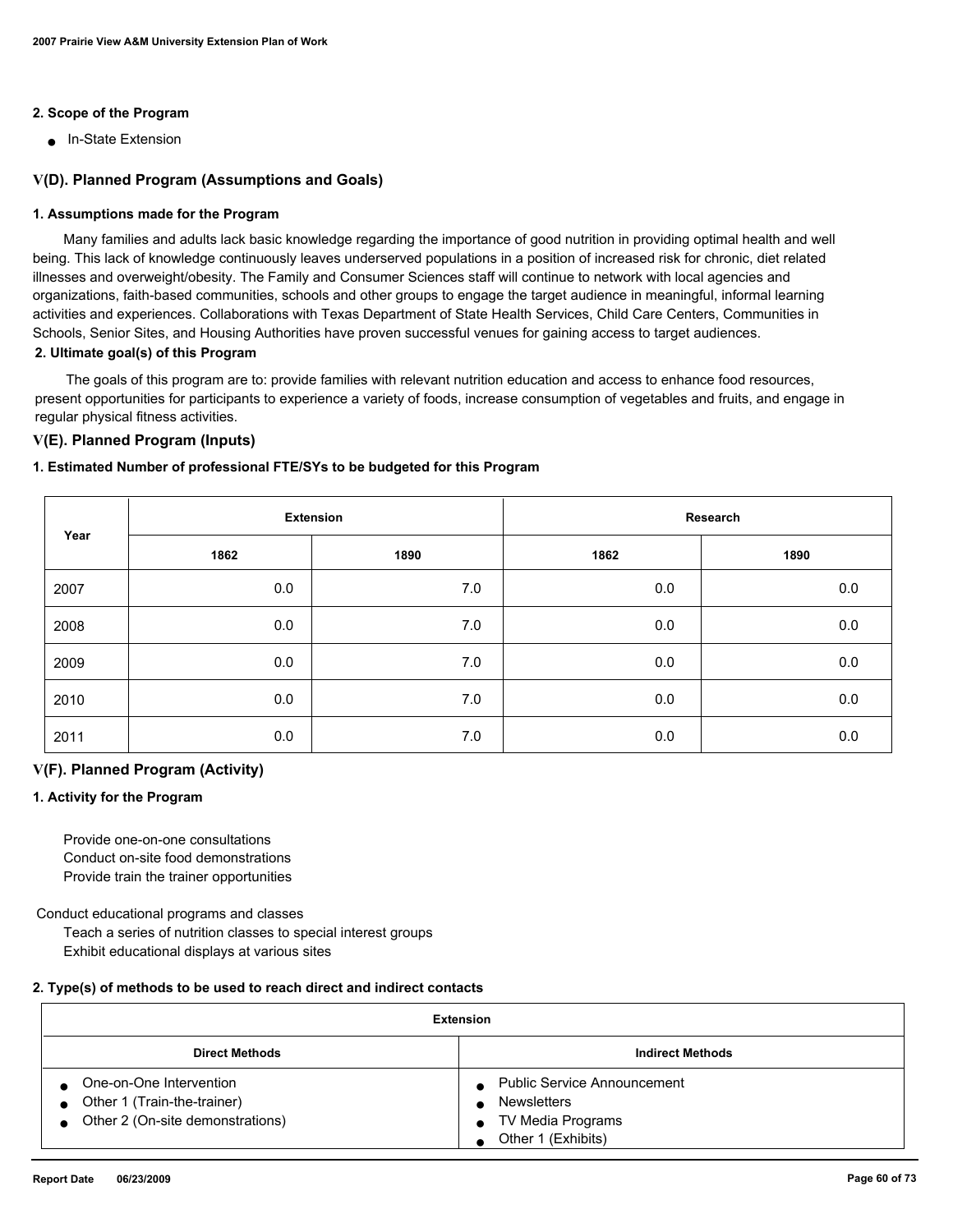#### **3. Description of targeted audience**

 Minority families and individuals Senior adults Single parents Persons coping with chronic illnesses

## **V(G). Planned Program (Outputs)**

## **1. Standard output measures**

#### **Target for the number of persons(contacts) to be reached through direct and indirect contact methods**

|      | <b>Direct Contacts Adults</b> | <b>Indirect Contacts Adults</b> | <b>Direct Contacts Youth</b> | <b>Indirect Contacts Youth</b> |
|------|-------------------------------|---------------------------------|------------------------------|--------------------------------|
| Year | <b>Target</b>                 | <b>Target</b>                   | Target                       | <b>Target</b>                  |
| 2007 | 8025                          | 10025                           | 660                          | 1660                           |
| 2008 | 10025                         | 12025                           | 860                          | 2660                           |
| 2009 | 13055                         | 14055                           | 1075                         | 3560                           |
| 2010 | 15755                         | 16055                           | 1950                         | 3650                           |
| 2011 | 20000                         | 18000                           | 2000                         | 3800                           |

#### **2. (Standard Research Target) Number of Patent Applications Submitted**

#### **Expected Patent Applications**

| 2007:0<br>2010:0<br>2008:0<br>2009:0<br>2011 : 0 |
|--------------------------------------------------|
|--------------------------------------------------|

#### **3. Expected Peer Review Publications**

| Year                       | <b>Research Target</b><br><b>Extension Target</b> |                   | Total             |
|----------------------------|---------------------------------------------------|-------------------|-------------------|
| <b>I (NO DATA ENTERED)</b> | (NO DATA ENTERED)                                 | (NO DATA ENTERED) | {NO DATA ENTERED} |

#### **V(H). State Defined Outputs**

#### **1. Output Target**

● Conduct educational programs on basic nutrition Enroll participants in a series of nutrition educational classes Conduct nutrition workshops and seminars on new dietary guidelines and MyPyramid Disseminate information letters addressing nutrition and health Conduct on site food demonstrations for senior adults and parents

| 2007:600 | 2008:750 | 2009:800 | 2010:950 | 2011:975 |
|----------|----------|----------|----------|----------|
|----------|----------|----------|----------|----------|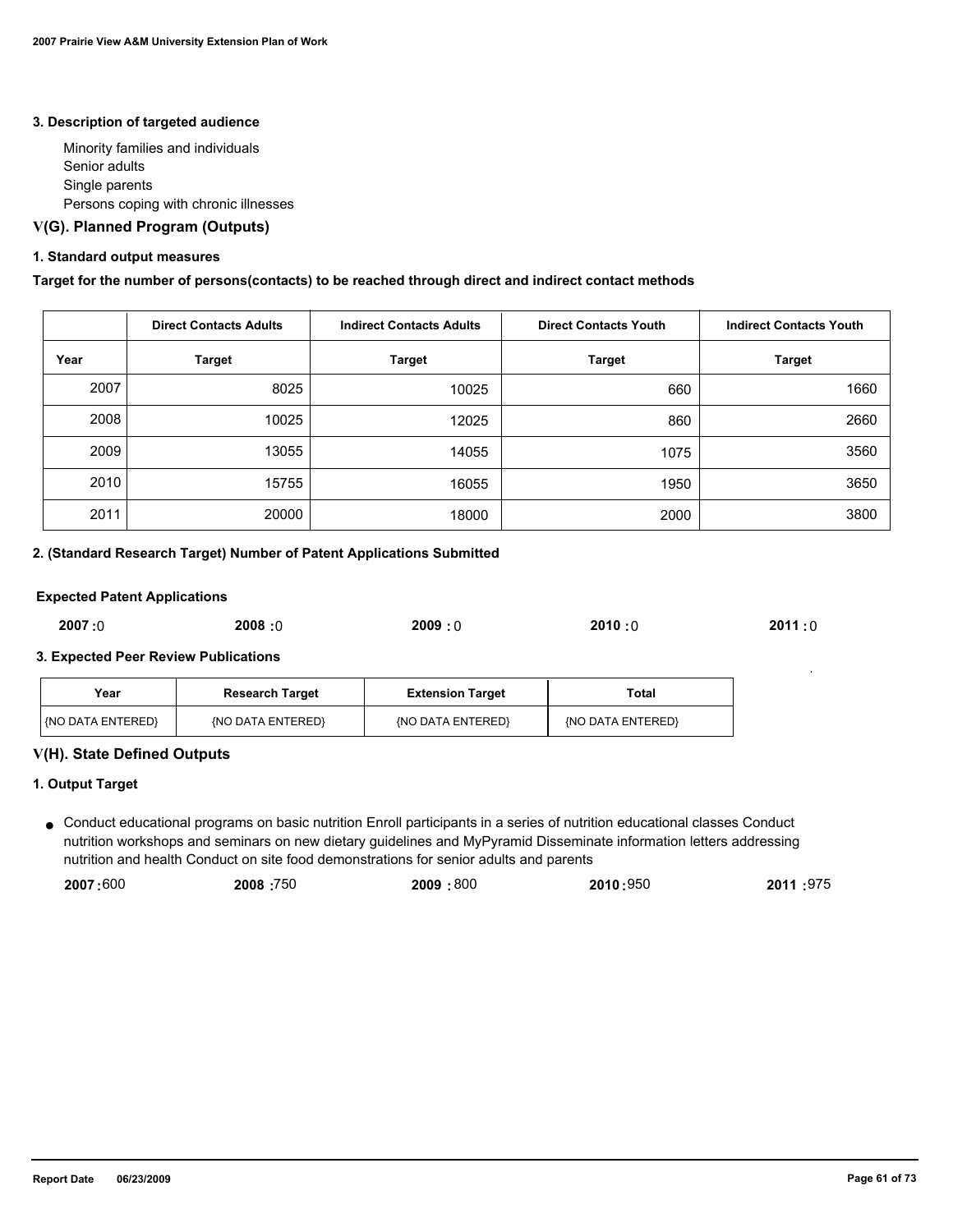# **V(I). State Defined Outcome**

| O. No | <b>Outcome Name</b>                                                                                          |
|-------|--------------------------------------------------------------------------------------------------------------|
|       | Participants understand and use MyPyramid in meal buying and preparation Participants become aware of        |
|       | diet related diseases Participants understand the connection between diet and exercise Participants increase |
|       | consumption of fruits and vegetables Expectant teen mothers adopt healthy eating habits Participants modify  |
|       | recipes to decrease amount of calories                                                                       |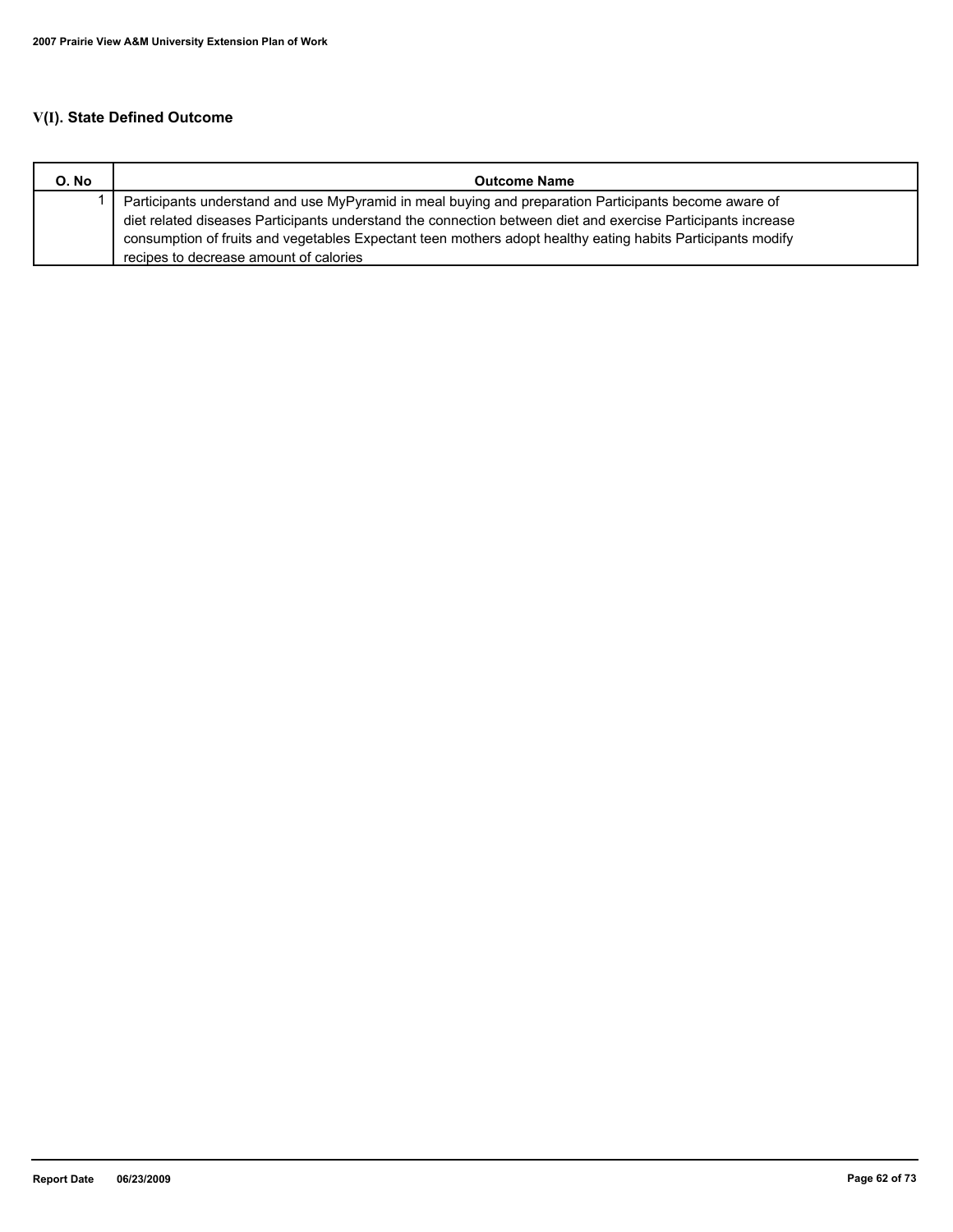#### **Outcome #1**

## **1. Outcome Target**

Participants understand and use MyPyramid in meal buying and preparation Participants become aware of diet related diseases Participants understand the connection between diet and exercise Participants increase consumption of fruits and vegetables Expectant teen mothers adopt healthy eating habits Participants modify recipes to decrease amount of calories

| 2. Outcome Type: | Change in Condition Outcome Measure |            |            |             |
|------------------|-------------------------------------|------------|------------|-------------|
| 2007:1050        | 2008: 2075                          | 2009: 3800 | 2010 :3950 | 2011 : 5975 |

## **3. Associated Institute Type(s)**

•1890 Extension

## **4. Associated Knowledge Area(s)**

● {NO DATA ENTERED}

## **V(J). Planned Program (External Factors)**

## **1. External Factors which may affect Outcomes**

- Natural Disasters (drought,weather extremes,etc.)
- Economy
- Competing Programatic Challenges
- Other (CEP staff changes)

## **Description**

{NO DATA ENTERED}

## **V(K). Planned Program (Evaluation Studies and Data Collection)**

## **1. Evaluation Studies Planned**

- During (during program)
- Other (pre-post assessments)

## **Description**

{NO DATA ENTERED}

#### **2. Data Collection Methods**

- On-Site
- Observation

**Description** {NO DATA ENTERED}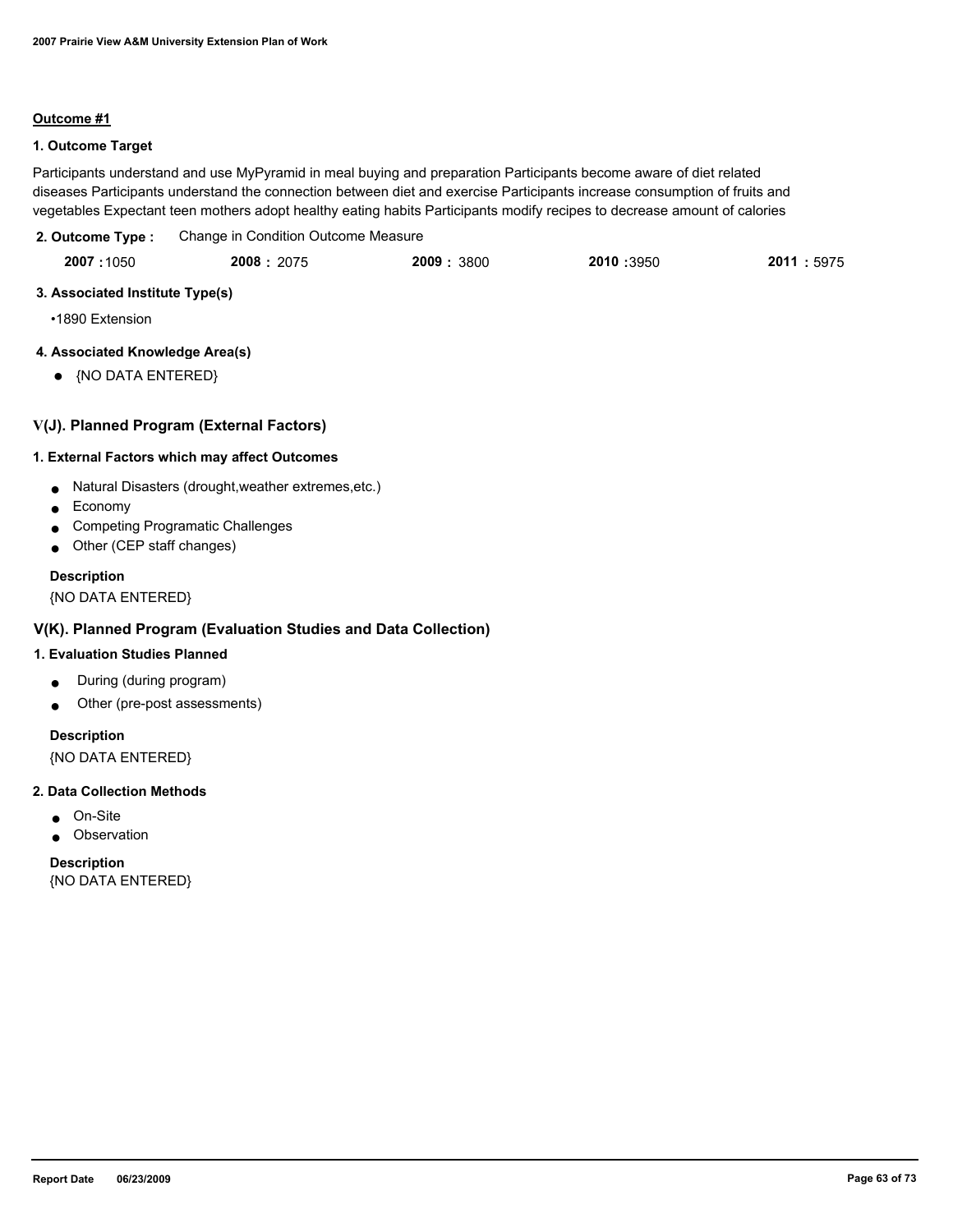## **V(A). Planned Program (Summary)**

#### **Program #12**

#### **1. Name of the Planned Program**

Families, Youth and Communities - 2

#### **2. Brief summary about Planned Program**

 This program provides educational and technical information to limited resource families to strengthen family systems and resiliency. This program engages parents and their children in informal learning activities and guidance to access available resources.

| 3. Program existence : | Intermediate (One to five years) |
|------------------------|----------------------------------|
|------------------------|----------------------------------|

**4. Program duration :** Medium Term (One to five years)

**5. Expending formula funds or state-matching funds :** Yes

**6. Expending other than formula funds or state-matching funds :** No

## **V(B). Program Knowledge Area(s)**

#### **1. Program Knowledge Areas and Percentage**

■ 802 100% Human Development and Family Well-Being

## **V(C). Planned Program (Situation and Scope)**

#### **1. Situation and priorities**

 All people, whether living in rural or urban communities, are confronted with multifaceted issues that include deteriorating communities, dysfunctional families, declining workforce preparedness, and polluted, distressed environments. These issues are much more acute in limited resource communities and families. Family programs are needed to increase the capacity of families to enhance their own well-being. Trends, such as both parents participating in the work place, a high incidence of teenage pregnancies, increasing violence against youth, increased single-parent families, welfare reform, and other social policies have increased the need for educational programs on parenting, providing proper child care, and related services. Texas Kids Count census data indicates that 30 percent of children reside in single-parent households. Of the 30 percent, five percent reside in father only households and 25 percent live in mother only households. According to the 2000 census there are more than 530,000 grandparents in Texas who are raising their grandchildren. Only the state of New York has a higher number. Yet, Texas is near the bottom nationally for providing benefits to support grandparents raising grandchildren. This trend is due to: increasing numbers of single parent families, the high rate of divorce, teenage pregnancies, AIDS, incarceration of parents, substance abuse , death or disability, and parental abuse and neglect.

 Grandparents are forced to raise grandchildren due to the neglect or abuse of the biological parents, in many cases. To save a child from the hands of neglect and/or abuse is an ultimate sacrifice for anyone, but especially for grandparents. In many instances, the grandparent has not prepared or planned to raise another child and inevitably suffer financial hardships. In Texas, 21% of these grandparents are African Americans; 42% are Hispanic/Latino; 1% Asian, and 35% are White. Thirty-two percent of these grandparents live in households without the children's parents present. Culture shock at having to deal with children and adolescents of a different generation can be great. Grandparent headed households have a significantly higher poverty rate than other kinds of family units. Child and adolescent psychiatrists recognize the important role many grandparents play in raising their grandchildren. The better grandparents are able to meet their own needs, the better they can fulfill the demands of parenting.

## **2. Scope of the Program**

● In-State Extension

## **V(D). Planned Program (Assumptions and Goals)**

#### **1. Assumptions made for the Program**

 Parental responsibilities and challenges continue to have significant impact on many limited resource families. The burden of child rearing impacted by other factors, unfortunately, in many cases lead to child abuse and neglect. Parents need a strong and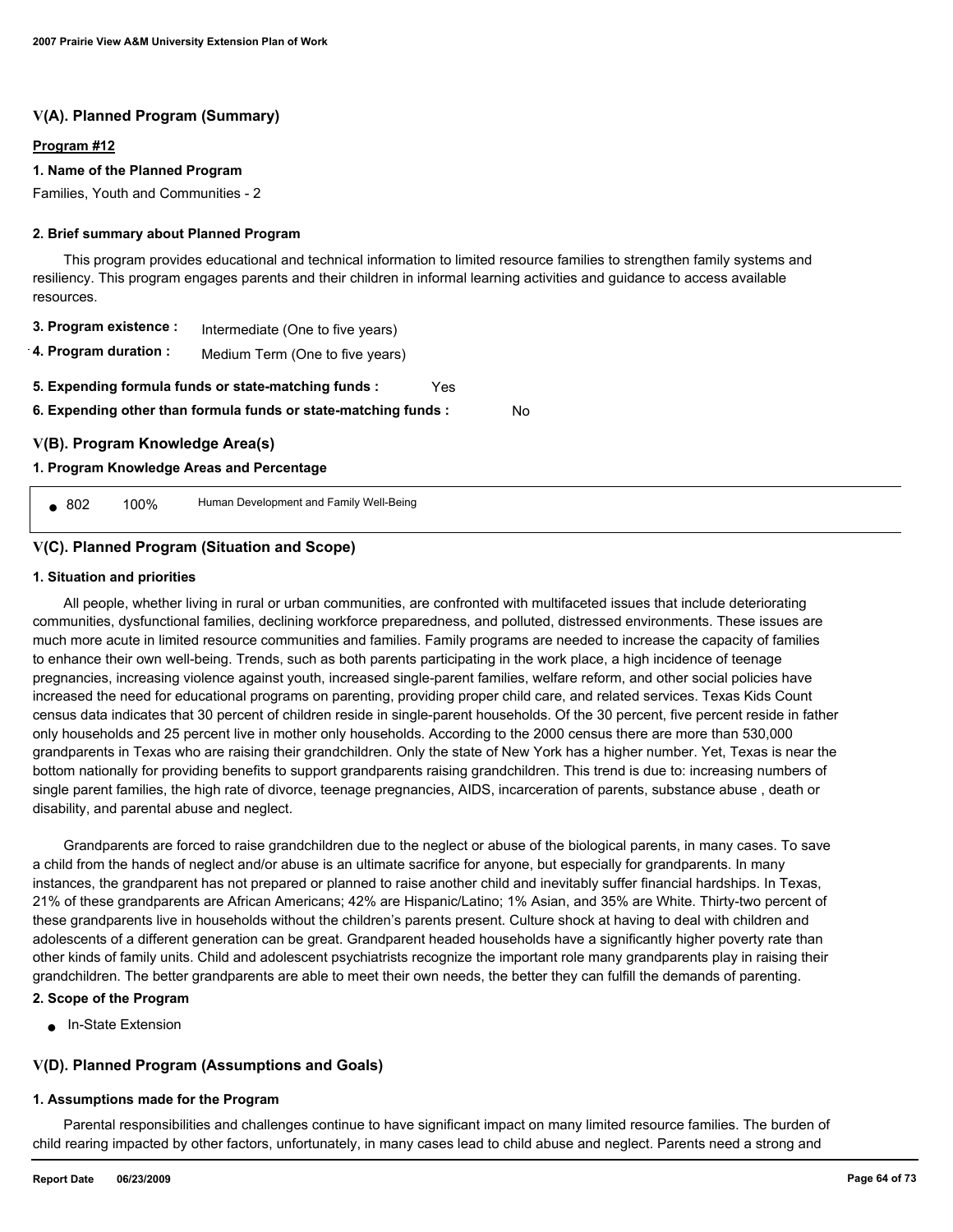positive support system and resources for a stable and secure environment. In 2005, the Texas Child Protective Services confirmed 61,433 child abuse and neglect cases and 203,916 unconfirmed cases. Therefore, the need for parenting education to include foster parents, grandparents and adoptive parents will be significant. In order to address these parental challenges, both headquarters and county staff will engage participants in informal learning activities. Extension staff will continue to network with local agencies and organizations to present parenting education using a variety of teaching methods. A majority of the previous target audiences have been provided through collaborative partnerships with schools, churches, Child Protective Services, child care centers and Communities in Schools. Behavior changes among parents and children will result in increased knowledge and skills relating to discipline, improved communication skills, and stress and anger management.

#### **2. Ultimate goal(s) of this Program**

 Involve community and family level interventions to enhance communication and family well being. Empower parents with information to access community and other resources to enhance their family infrastructure.

## **V(E). Planned Program (Inputs)**

#### **1. Estimated Number of professional FTE/SYs to be budgeted for this Program**

|      | <b>Extension</b> |      | Research |      |
|------|------------------|------|----------|------|
| Year | 1862             | 1890 | 1862     | 1890 |
| 2007 | 0.0              | 5.4  | 0.0      | 0.0  |
| 2008 | 0.0              | 5.4  | 0.0      | 0.0  |
| 2009 | 0.0              | 5.4  | 0.0      | 0.0  |
| 2010 | 0.0              | 5.4  | 0.0      | 0.0  |
| 2011 | 0.0              | 5.4  | 0.0      | 0.0  |

## **V(F). Planned Program (Activity)**

#### **1. Activity for the Program**

 Conduct educational programs on parenting, grandparents as parents, improving communications and listening skills, discipline, building self esteem, and bullying.

## **2. Type(s) of methods to be used to reach direct and indirect contacts**

| Extension                                                                                                                                                                            |                                                                                             |  |  |
|--------------------------------------------------------------------------------------------------------------------------------------------------------------------------------------|---------------------------------------------------------------------------------------------|--|--|
| <b>Direct Methods</b>                                                                                                                                                                | <b>Indirect Methods</b>                                                                     |  |  |
| <b>Education Class</b><br><b>Group Discussion</b><br>One-on-One Intervention<br>$\bullet$<br>Other 1 (distributing printed materials)<br>$\bullet$<br>Other 2 (conferences/seminars) | <b>Newsletters</b><br>TV Media Programs<br>Other 1 (videos/DVDs)<br>Other 2 (news articles) |  |  |

## **3. Description of targeted audience**

 Single parents Grandparents as parents Teen parents Parents with children, birth to age five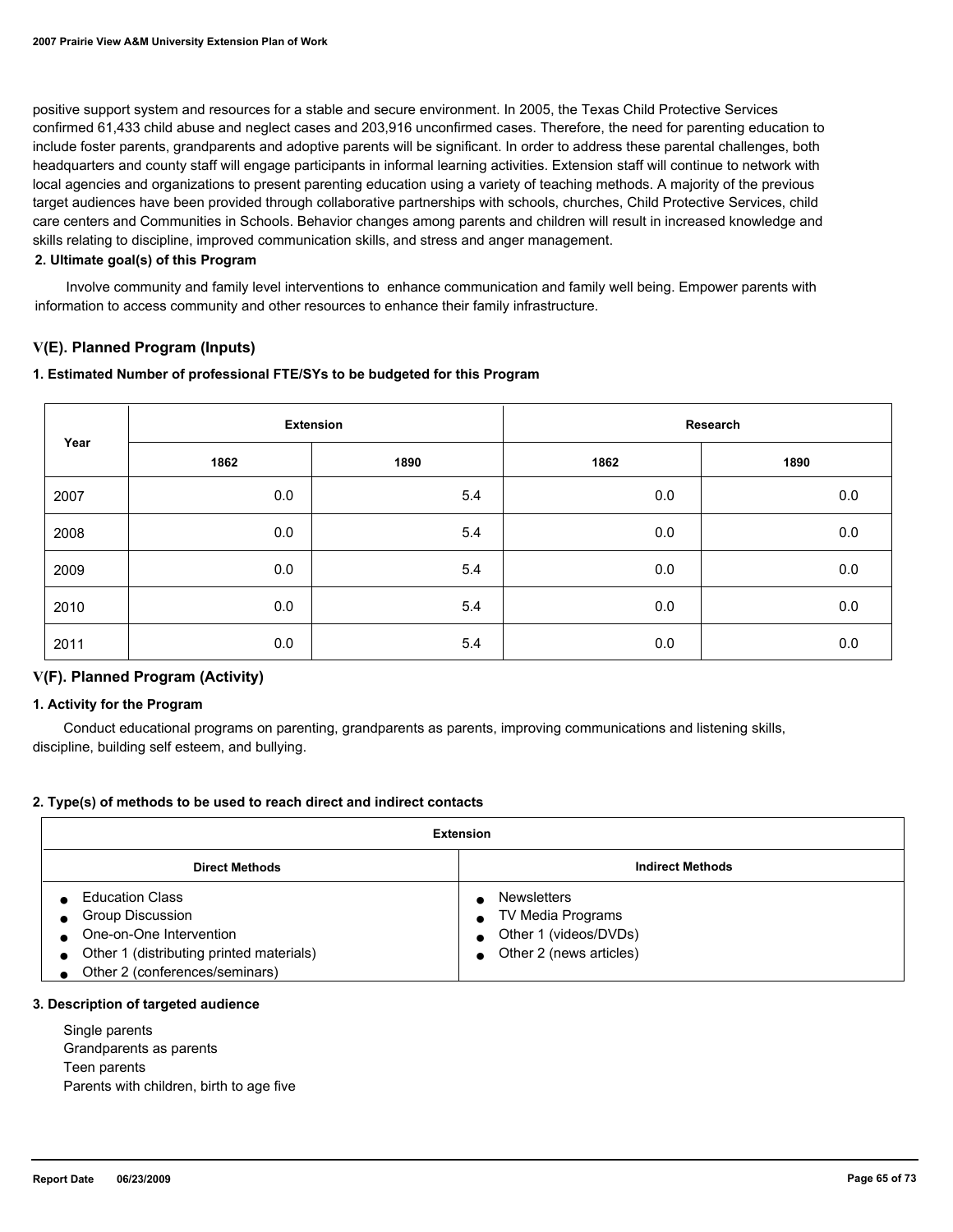# **V(G). Planned Program (Outputs)**

#### **1. Standard output measures**

#### **Target for the number of persons(contacts) to be reached through direct and indirect contact methods**

|      | <b>Direct Contacts Adults</b> | <b>Indirect Contacts Adults</b> |               | <b>Indirect Contacts Youth</b> |  |
|------|-------------------------------|---------------------------------|---------------|--------------------------------|--|
| Year | <b>Target</b>                 | <b>Target</b>                   | <b>Target</b> | <b>Target</b>                  |  |
| 2007 | 670                           | 850                             | 500           | 525                            |  |
| 2008 | 770                           | 960                             | 520           | 450                            |  |
| 2009 | 870                           | 980                             | 530           | 560                            |  |
| 2010 | 875                           | 1000                            | 540           | 570                            |  |
| 2011 | 885                           | 1050                            | 550           | 580                            |  |

## **2. (Standard Research Target) Number of Patent Applications Submitted**

#### **Expected Patent Applications**

## **3. Expected Peer Review Publications**

| Year                     | <b>Research Target</b> | <b>Extension Target</b> | Total             |
|--------------------------|------------------------|-------------------------|-------------------|
| <b>KNO DATA ENTERED!</b> | {NO DATA ENTERED}      | {NO DATA ENTERED}       | (NO DATA ENTERED) |

## **V(H). State Defined Outputs**

#### **1. Output Target**

Conduct educational programs on parenting Provide one-on-one consultations for parents/grandparents Participants attending ● conferences/seminars Students participating in classes on bullying

| 2007:500 | <b>2008: 650</b> | 2009:700 | 2010:850 | 2011:975 |
|----------|------------------|----------|----------|----------|
|          |                  |          |          |          |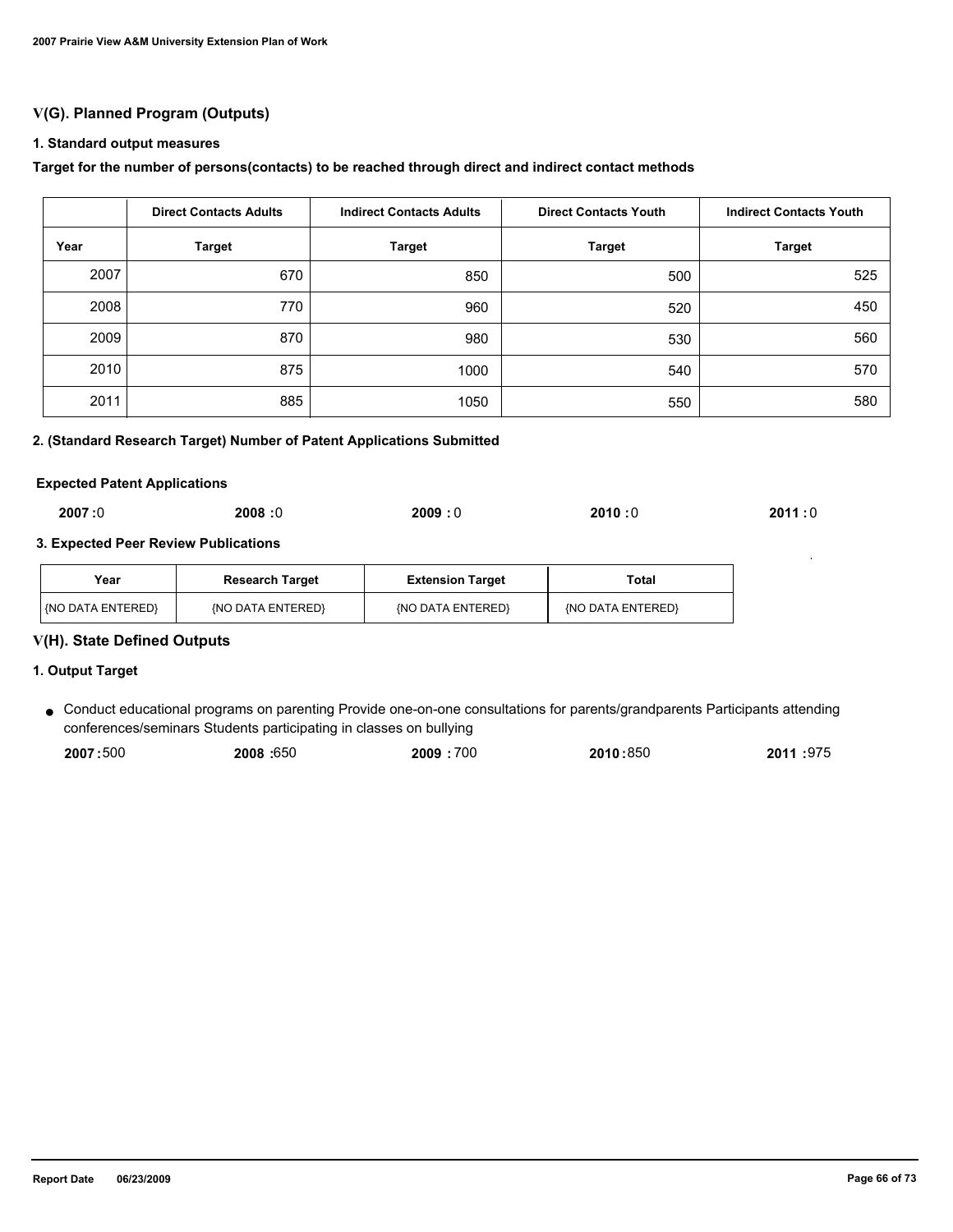# **V(I). State Defined Outcome**

| O. No | <b>Outcome Name</b>                                                                                     |
|-------|---------------------------------------------------------------------------------------------------------|
|       | Improved communication skills Learned new ways to manage anger Learned how to cope with stress Identify |
|       | effective discipline strategies Increased awareness of dealing with bullies                             |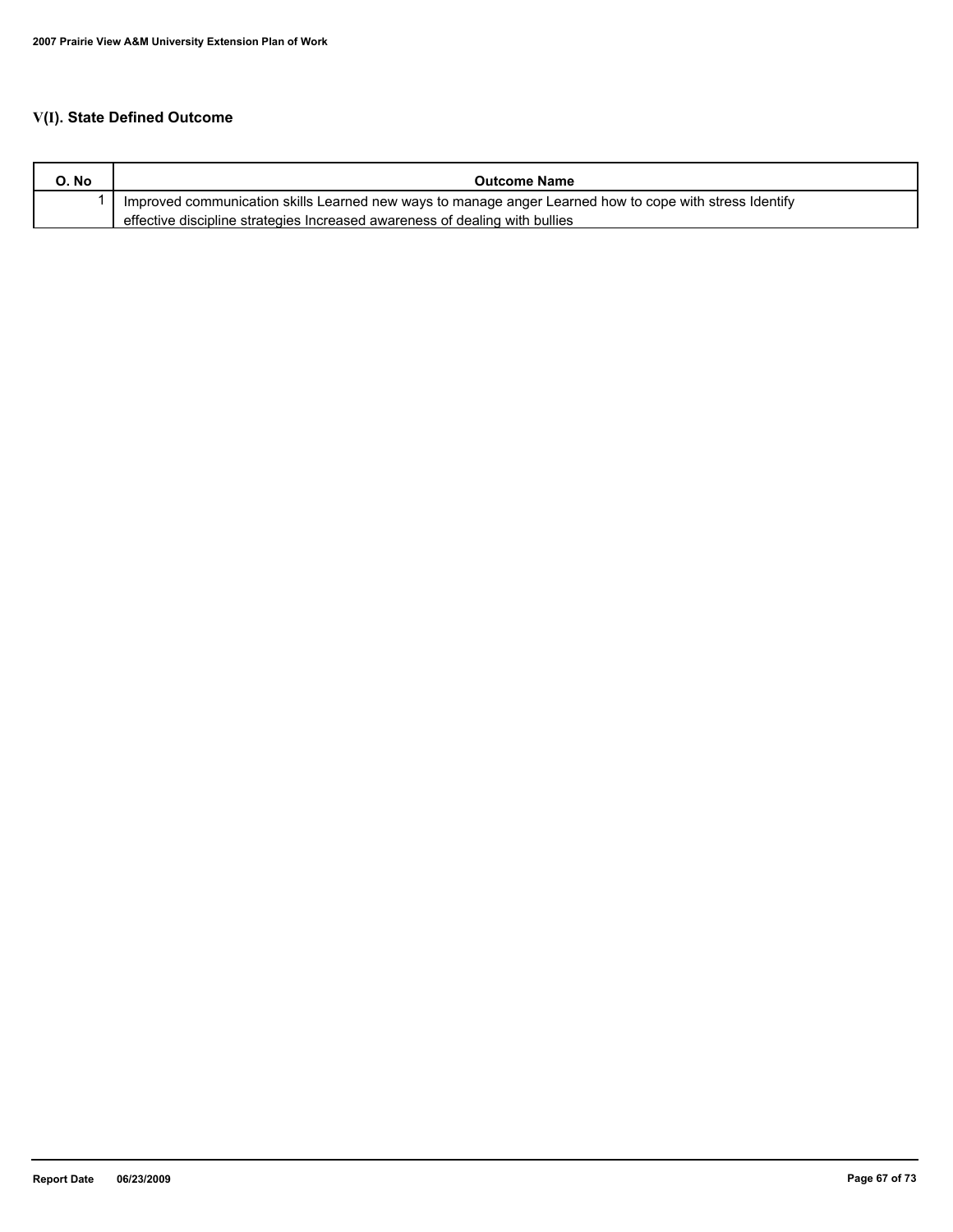#### **Outcome #1**

## **1. Outcome Target**

Improved communication skills Learned new ways to manage anger Learned how to cope with stress Identify effective discipline strategies Increased awareness of dealing with bullies

| 2. Outcome Type : | Change in Knowledge Outcome Measure |
|-------------------|-------------------------------------|
|-------------------|-------------------------------------|

|  | 2007:400 | 2008: 550 | 2009:600 | 2010 :750 | 2011<br>:875 |
|--|----------|-----------|----------|-----------|--------------|
|--|----------|-----------|----------|-----------|--------------|

## **3. Associated Institute Type(s)**

•1890 Extension

## **4. Associated Knowledge Area(s)**

● {NO DATA ENTERED}

## **V(J). Planned Program (External Factors)**

#### **1. External Factors which may affect Outcomes**

- Natural Disasters (drought,weather extremes,etc.)
- Economy
- Competing Programatic Challenges
- Populations changes (immigration,new cultural groupings,etc.)
- Other (CEP staff changes)

## **Description**

{NO DATA ENTERED}

## **V(K). Planned Program (Evaluation Studies and Data Collection)**

## **1. Evaluation Studies Planned**

- During (during program)
- Other (Pre and Post Test)

## **Description**

{NO DATA ENTERED}

#### **2. Data Collection Methods**

- On-Site
- Unstructured
- Observation
- Other (surveys and monthly reports)

#### **Description**

{NO DATA ENTERED}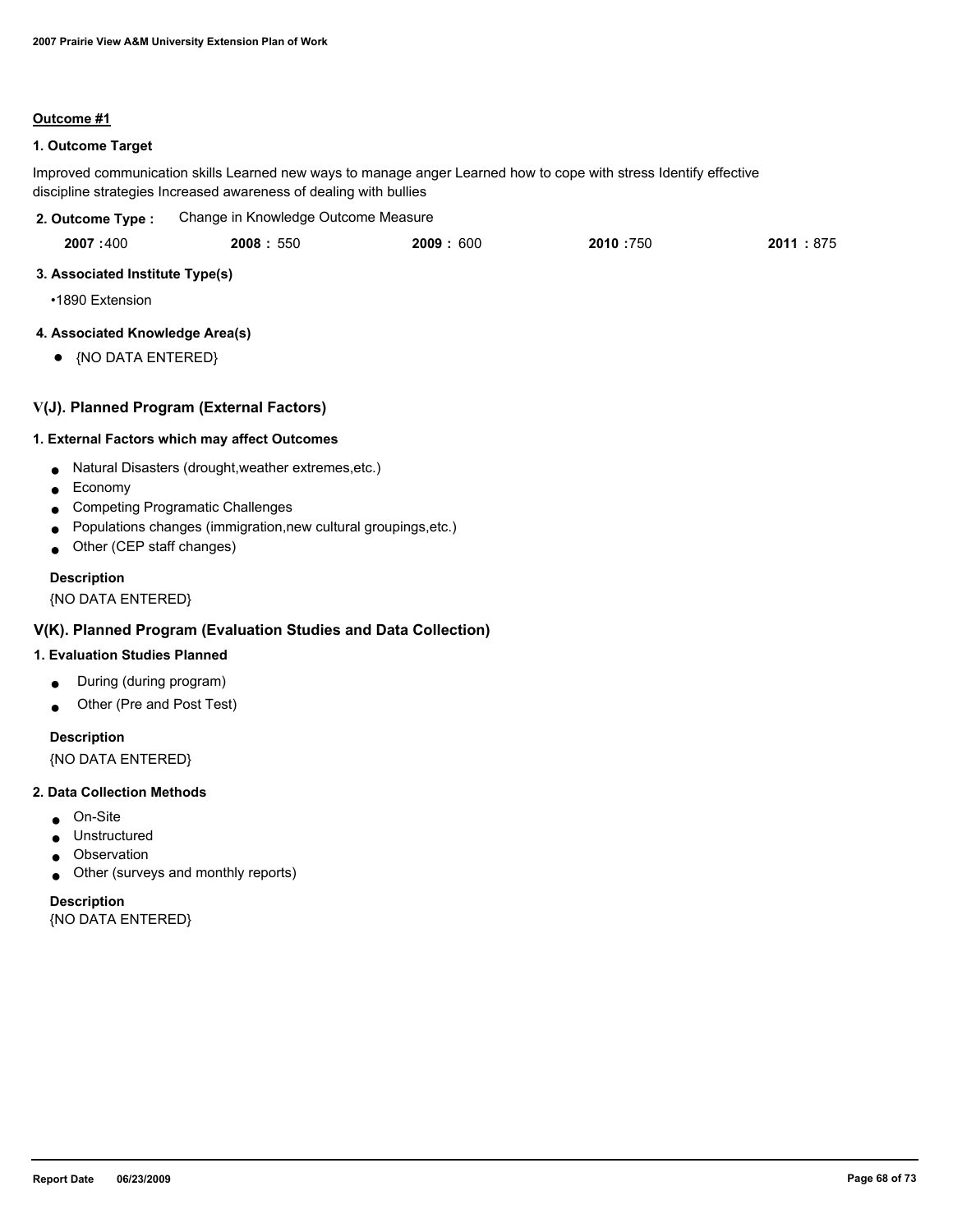## **V(A). Planned Program (Summary)**

#### **Program #13**

#### **1. Name of the Planned Program**

Human Health and Well-Being

#### **2. Brief summary about Planned Program**

 This area concerns activities related to healthy lifestyles, including maintenance of social, emotional and physical health. The focus is on physical activity, exercise, and health related practices including screening, immunization, and preventive care. The work in this area frequently involves population groups at risk and the factors that promote or hinder healthy lifestyles in these groups. Education and extension programs on healthy lifestyles and behavior change are concerned with the development, evaluation and dissemination of education programs and strategies for limited-resource individuals and families.

No

**3. Program existence :** Intermediate (One to five years)

**4. Program duration :** Short-Term (One year or less)

- **5. Expending formula funds or state-matching funds :** Yes
- **6. Expending other than formula funds or state-matching funds :**

## **V(B). Program Knowledge Area(s)**

## **1. Program Knowledge Areas and Percentage**

724 100% Healthy Lifestyle

## **V(C). Planned Program (Situation and Scope)**

#### **1. Situation and priorities**

 Chronic diseases such as heart disease, stroke, cancer and diabetes are among the most prevalent, costly, and preventable of all health problems. Statistics show that 7 out of 10 Americans who die each year, or more than 1.7 million people die of chronic disease. Heart disease is the leading cause of death in Texas, accounting for 43,199 deaths or approximately 285 of the state's deaths in 2001. Stroke is the third leading cause of death accounting for 10,616 deaths or approximately 75 of the state's deaths in 2001. In Texas, over 20% of the adult population has been told that they have high blood pressure. Approximately 10 percent of the population in Texas have been told by a doctor that they have diabetes. Cardiovascular disease is the major cause of death among minority populations. The highest mortality rate is in the African American population. In 2002, the death rate for ischemic heart disease for African Americans was 353 per 100,000, compared to 254.7 per 100,000 for whites and 209.6 per 100,000 for Hispanics. Additionally, the 2002 death rate for stroke among African Americans was 90.4 per 100,000, compared to 61.9 per 100,000 for whites and 50.5 per 100,000 for Hispanics. Two major independent factors for heart disease and stroke are high blood pressure and cholesterol. Other important risk factors include diabetes, tobacco use, physical inactivity, and being overweight or obese. A key strategy for addressing these risk factors is to educate clientele about the importance of prevention. People should be educated about the signs and symptoms of hypertension and stroke and the importance of calling 911 quickly. Approximately 47% of heart attack and stroke victims die before emergency medical personnel arrive. This number could be reduced through teaching individuals when to seek emergency medical assistance.

 Cancer is the second leading cause of death and is responsible for one and four deaths in the United States. In 2004, over 560,000 American will die of cancer. In Texas, 34,830 deaths are expected. Lung and Broncus are the sites affected mostly by both males and females, followed by breast, prostate and colon. African Americans and Hispanics are disproportionately affected by these types of cancer.

#### **2. Scope of the Program**

■ In-State Extension

## **V(D). Planned Program (Assumptions and Goals)**

#### **1. Assumptions made for the Program**

 Many families and individuals are unaware of their risks of chronic illnesses due to their lack of participation in preventive health screenings. Early detection can significantly reduce the cost associated with treatment of chronic diseases. The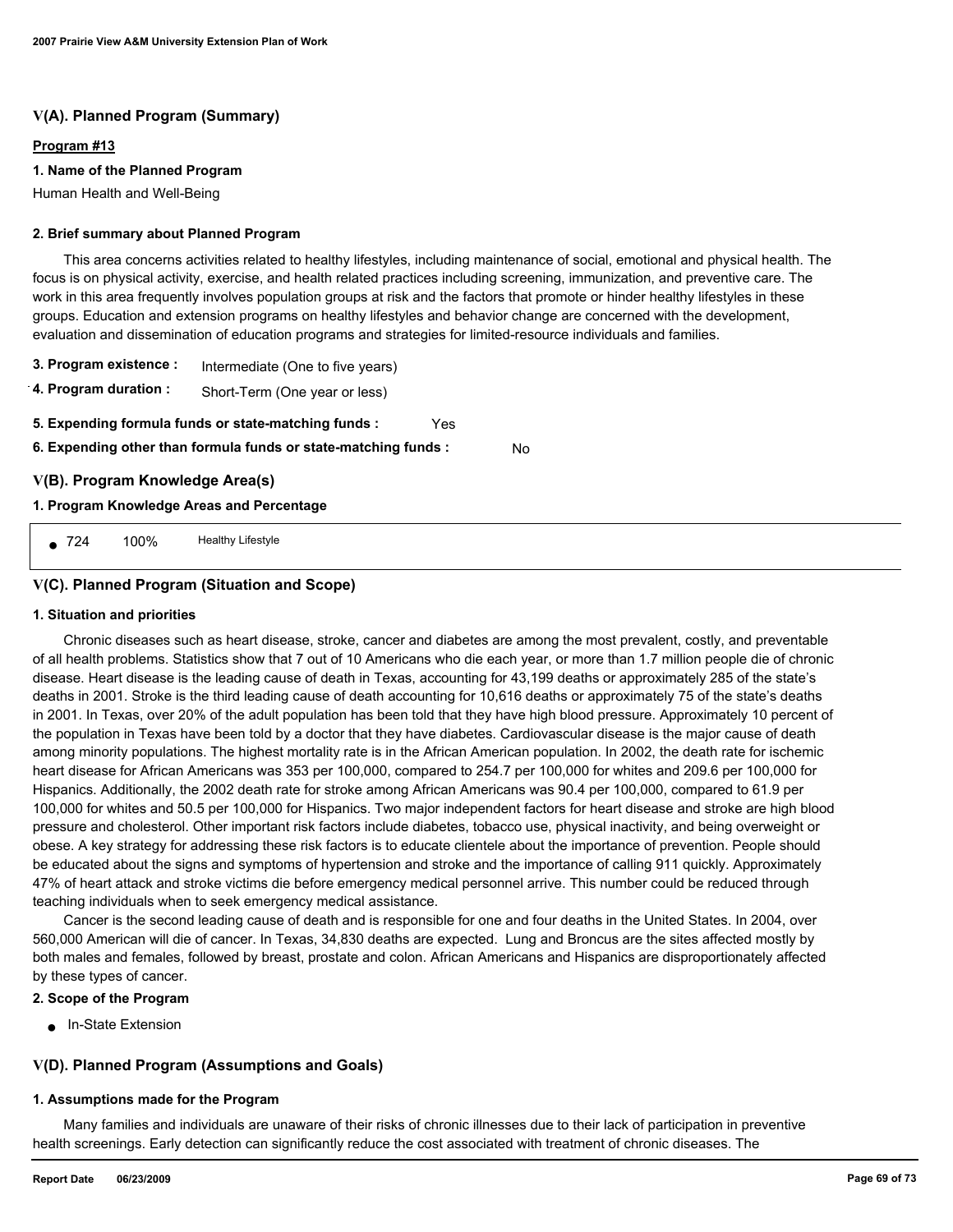Cooperative Extension Program will continue educational efforts previously established to address chronic diseases in minority populations. Continued partnerships will be established as well as new ones formed with potential collaborators. These include, but are not limited to the Texas Department of State Health Services, the National Cancer Institute's (Body and Soul) Cancer Information Service, and the American Cancer Society. Educational outreach efforts will result in a more informed public and hopefully a reduction in the incidence of chronic diseases within minority populations.

## **2. Ultimate goal(s) of this Program**

 The ultimate goal of this program is to develop an awareness of interventions and behaviors that will lead to healthier lifestyles. Provide opportunities for participants to access health screenings and information to make better choices. This goal will be accomplished through the development of culturally sensitive, age-appropriate educational materials and activities.

## **V(E). Planned Program (Inputs)**

## **1. Estimated Number of professional FTE/SYs to be budgeted for this Program**

| Year | <b>Extension</b> |      | Research |      |
|------|------------------|------|----------|------|
|      | 1862             | 1890 | 1862     | 1890 |
| 2007 | 0.0              | 6.0  | 0.0      | 0.0  |
| 2008 | 0.0              | 6.0  | 0.0      | 0.0  |
| 2009 | 0.0              | 6.0  | 0.0      | 0.0  |
| 2010 | 0.0              | 6.0  | 0.0      | 0.0  |
| 2011 | 0.0              | 6.0  | 0.0      | 0.0  |

## **V(F). Planned Program (Activity)**

#### **1. Activity for the Program**

 Partner with local agencies to provide health screenings and health fairs. Recruit participants for educational classes focusing on chronic diseases Exhibit educational displays at various sites Conduct workshops and conferences in local communities.

#### **2. Type(s) of methods to be used to reach direct and indirect contacts**

| <b>Extension</b>                  |                         |  |
|-----------------------------------|-------------------------|--|
| <b>Direct Methods</b>             | <b>Indirect Methods</b> |  |
| Workshop                          | <b>Newsletters</b>      |  |
| Demonstrations                    | TV Media Programs       |  |
| Other 1 (Health fairs)            | Other 1 (DVD's/videos)  |  |
| Other 2 (Immunization screenings) | Other 2 (News articles) |  |

#### **3. Description of targeted audience**

 Faith-Based groups Families and individuals Senior groups Housing Residents Worksite employees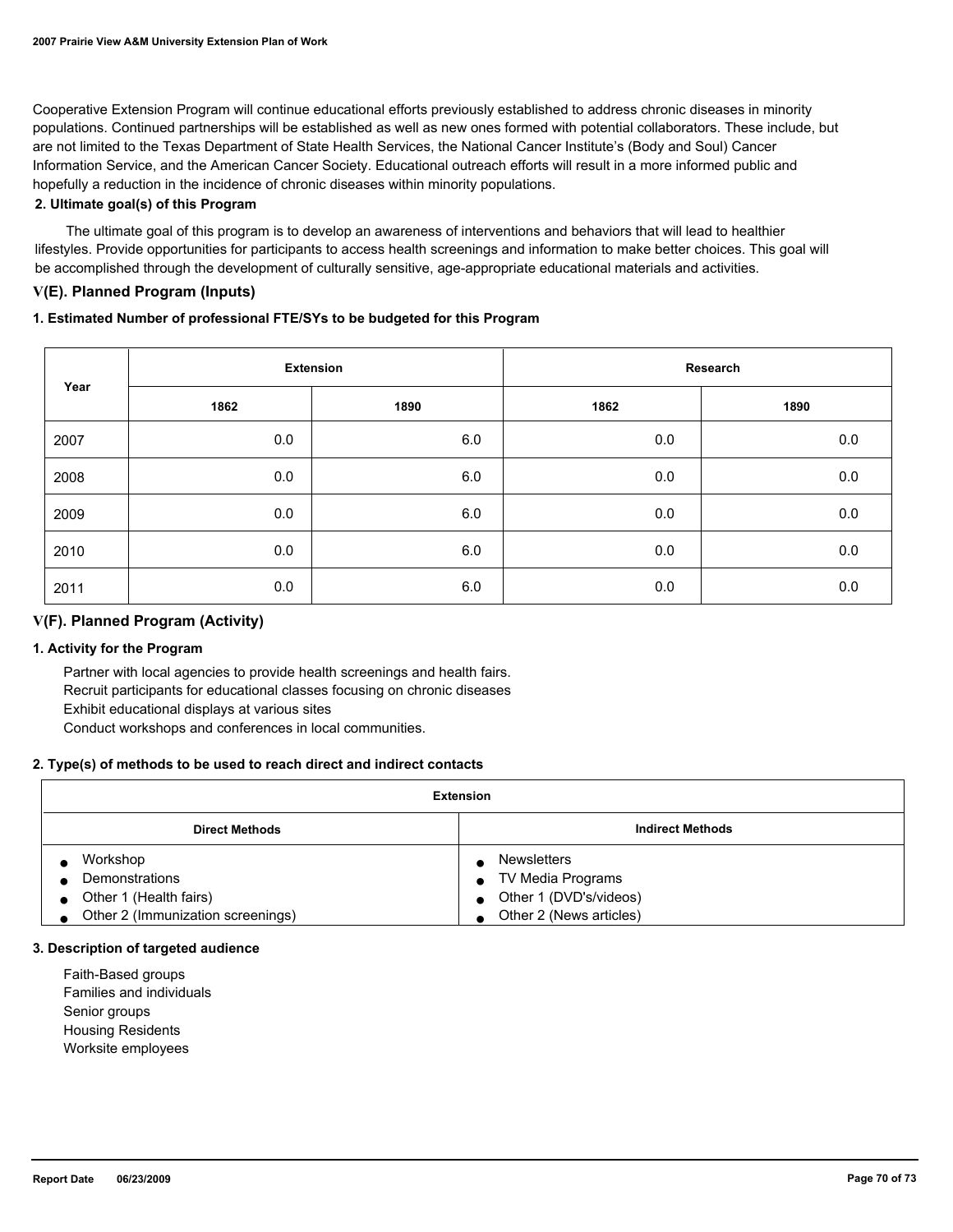## **V(G). Planned Program (Outputs)**

#### **1. Standard output measures**

#### **Target for the number of persons(contacts) to be reached through direct and indirect contact methods**

|      | <b>Direct Contacts Adults</b> | <b>Indirect Contacts Adults</b> | <b>Direct Contacts Youth</b> | <b>Indirect Contacts Youth</b> |  |
|------|-------------------------------|---------------------------------|------------------------------|--------------------------------|--|
| Year | <b>Target</b>                 | <b>Target</b>                   | <b>Target</b>                | <b>Target</b>                  |  |
| 2007 | 500                           | 800                             | 100                          | 125                            |  |
| 2008 | 700                           | 1000                            | 100                          | 150                            |  |
| 2009 | 800                           | 1200                            | 125                          | 175                            |  |
| 2010 | 1000                          | 1500                            | 150                          | 200                            |  |
| 2011 | 1200                          | 1800                            | 175                          | 225                            |  |

## **2. (Standard Research Target) Number of Patent Applications Submitted**

#### **Expected Patent Applications**

## **3. Expected Peer Review Publications**

| Year                     | <b>Research Target</b> | <b>Extension Target</b> | Total             |
|--------------------------|------------------------|-------------------------|-------------------|
| <b>KNO DATA ENTERED!</b> | {NO DATA ENTERED}      | {NO DATA ENTERED}       | (NO DATA ENTERED) |

## **V(H). State Defined Outputs**

#### **1. Output Target**

Conduct educational programs on chronic illnesses Participants attending conferences/seminars Individuals receiving free ● health screenings Disseminate newsletters via website

| 2007:1000 | 2008:1200 | 2009:1300 | 2010:1500 | 2011 :2000 |
|-----------|-----------|-----------|-----------|------------|
|           |           |           |           |            |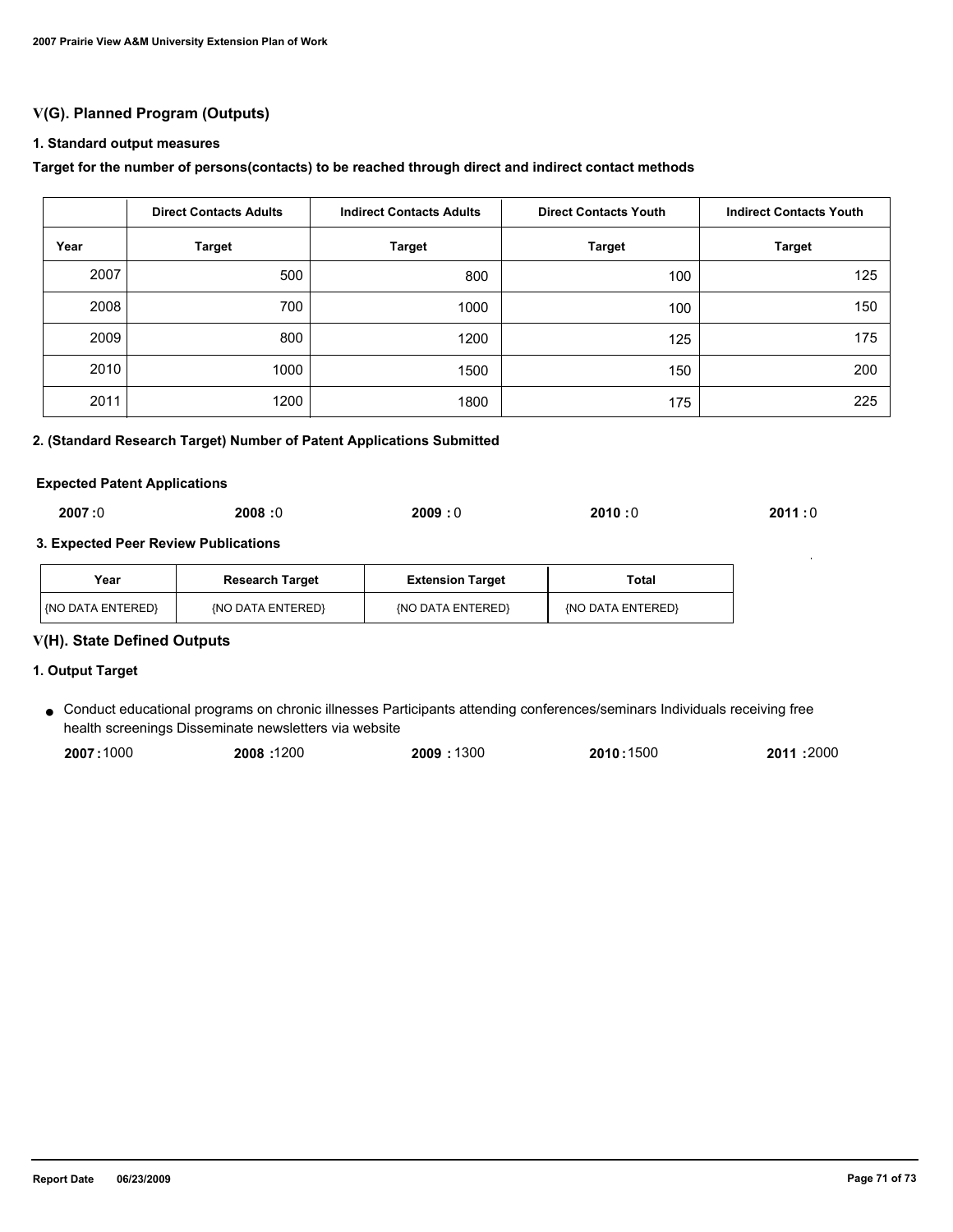# **V(I). State Defined Outcome**

| O. No | <b>Outcome Name</b>                                                                                          |
|-------|--------------------------------------------------------------------------------------------------------------|
|       | Increased number of individuals participating in health screenings Participants become aware of diet related |
|       | diseases and prevention strategies Participants understand the importance of early diagnoses for all family  |
|       | members                                                                                                      |